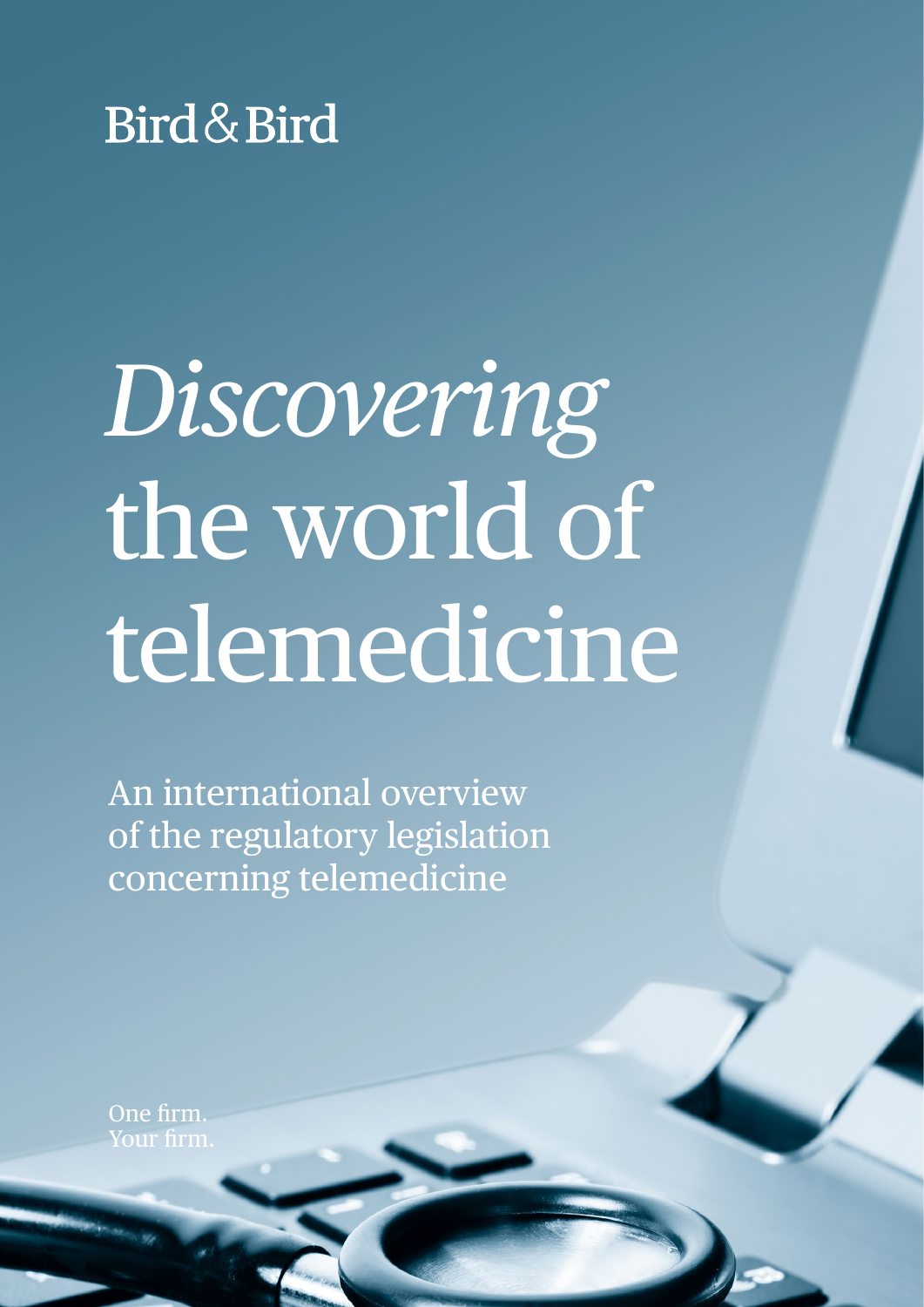### Table of Contents

| $\mathbf{1}$   | <b>Introduction</b>                   |
|----------------|---------------------------------------|
| $\overline{2}$ | <b>Australia</b>                      |
| 6              | <b>France</b>                         |
| 13             | <b>Germany</b>                        |
| 16             | <b>Italy</b>                          |
| 26             | <b>The Netherlands</b>                |
| 33             | <b>Poland</b>                         |
| 38             | Spain                                 |
| 42             | <b>United Kingdom</b>                 |
| 46             | <b>Life Sciences &amp; Healthcare</b> |
| 47             | <b>About us</b>                       |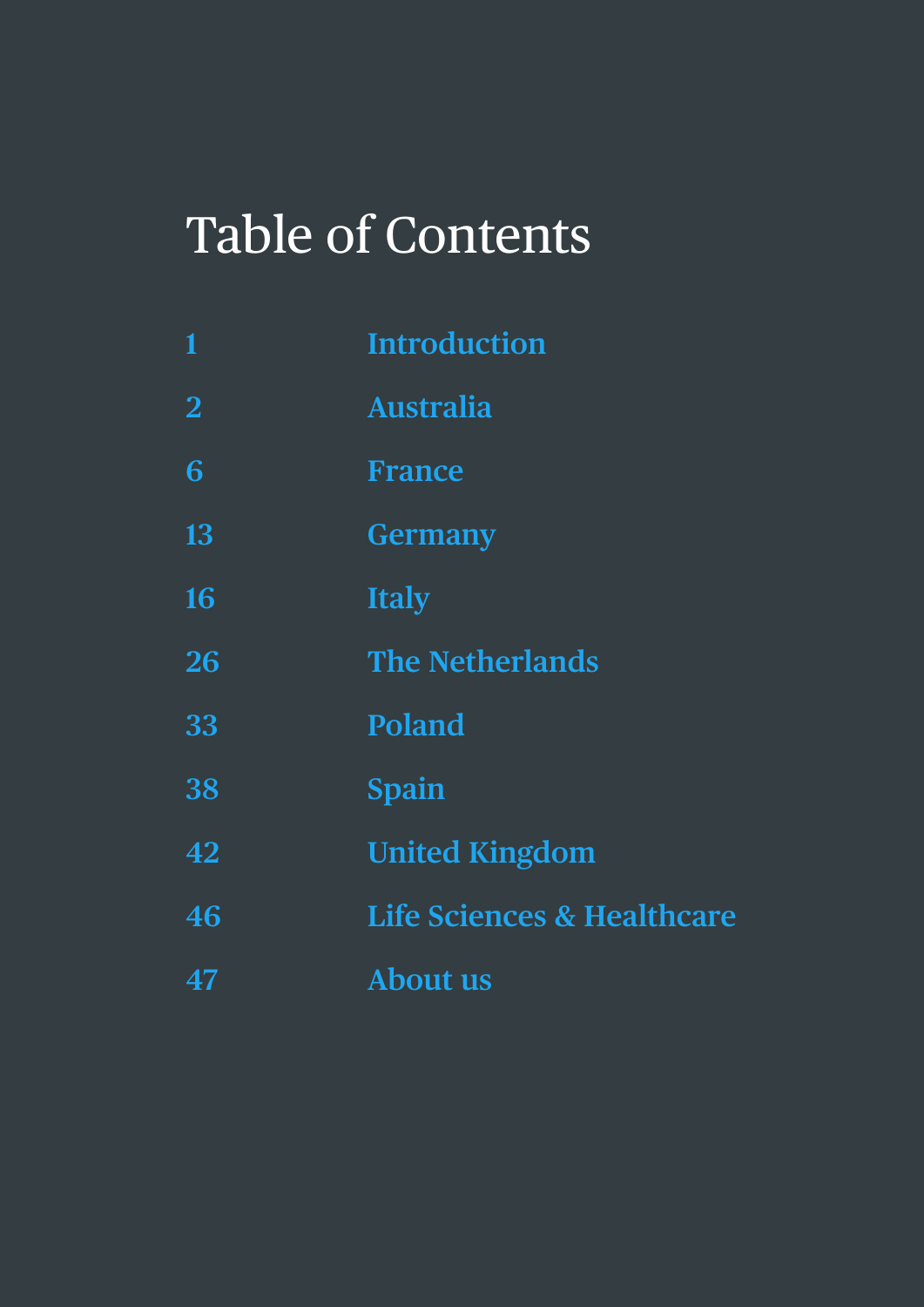# <span id="page-2-0"></span>Introduction

#### **Background**

Telemedicine has been available to healthcare providers for several years. However, it was not until quite recently that the field of telemedicine really took off due to the rise of the COVID-19 pandemic. With the new standard of social distancing and the burden on the healthcare system, the COVID-19 pandemic forced rapid implementation of telemedicine in day-to-day practice, resulting in the use of technology to provide healthcare growing significantly.

Given the necessity of providing healthcare services at a distance, several countries have implemented (temporary) legislation or guidance relaxing regulatory barriers of telemedicine. Although telemedicine might have taken a great leap forward due to the COVID-19 pandemic, this shift in healthcare will leave a lasting impression even after the pandemic has passed.

Telemedicine is a way to provide healthcare using information technology and telecommunications to overcome distance, involving at least two actors, of which at least one is a recognised healthcare provider. Telemedicine refers specifically to remote clinical services.

European legal framework may apply: Directive 2011/24/EU, concerning the application of patient's rights in cross-border healthcare; Regulation (EU) 2016/679 and Directive 2002/58/EC, concerning data protection; Directive 2000/31/EC and Regulation (EU) 2019/1150, concerning information society services and online intermediation services.

Finally, since healthcare services and the practice of medicine are not entirely harmonised at European level, the provision of telemedicine services may be regulated differently from one member state to another.

For this purpose, we have provided a regulatory overview for the following European countries:

- France
- Germany
- Italy
- The Netherlands
- Poland
- Spain

#### **Europe**

According to the European Commission, telemedicine is defined as *"the provision of healthcare services, through the use of ICT, in situations where the health professional and the patient (or two health professionals) are not in the same location. It involves secure transmission of medical data and information, through text, sound, images or other forms needed for the prevention, diagnosis, treatment and follow-up of patients"*.

As a healthcare service, telemedicine should be included in the scope of Articles 56 and 57 of the Treaty on the Functioning of the European Union (TFEU) and as a service, telemedicine should be subject to the general freedom regarding the free movement of services.

Since telemedicine is simultaneously a healthcare service and an information service (i.e. a service normally provided for remuneration, remotely and by electronic means at individual request), the following

#### **Non- EU Countries**

As telemedicine is characterised by the boundaries encompassing national law, we have also provided a regulatory overview for the following non-EU countries:

- Australia
- United Kingdom

This overview is intended to summarise the national developments and legal frameworks with regard to telemedicine in order assist our clients in understanding their position. This document does not constitute legal advice, if you require more information please feel free to reach out to the country contacts in this document.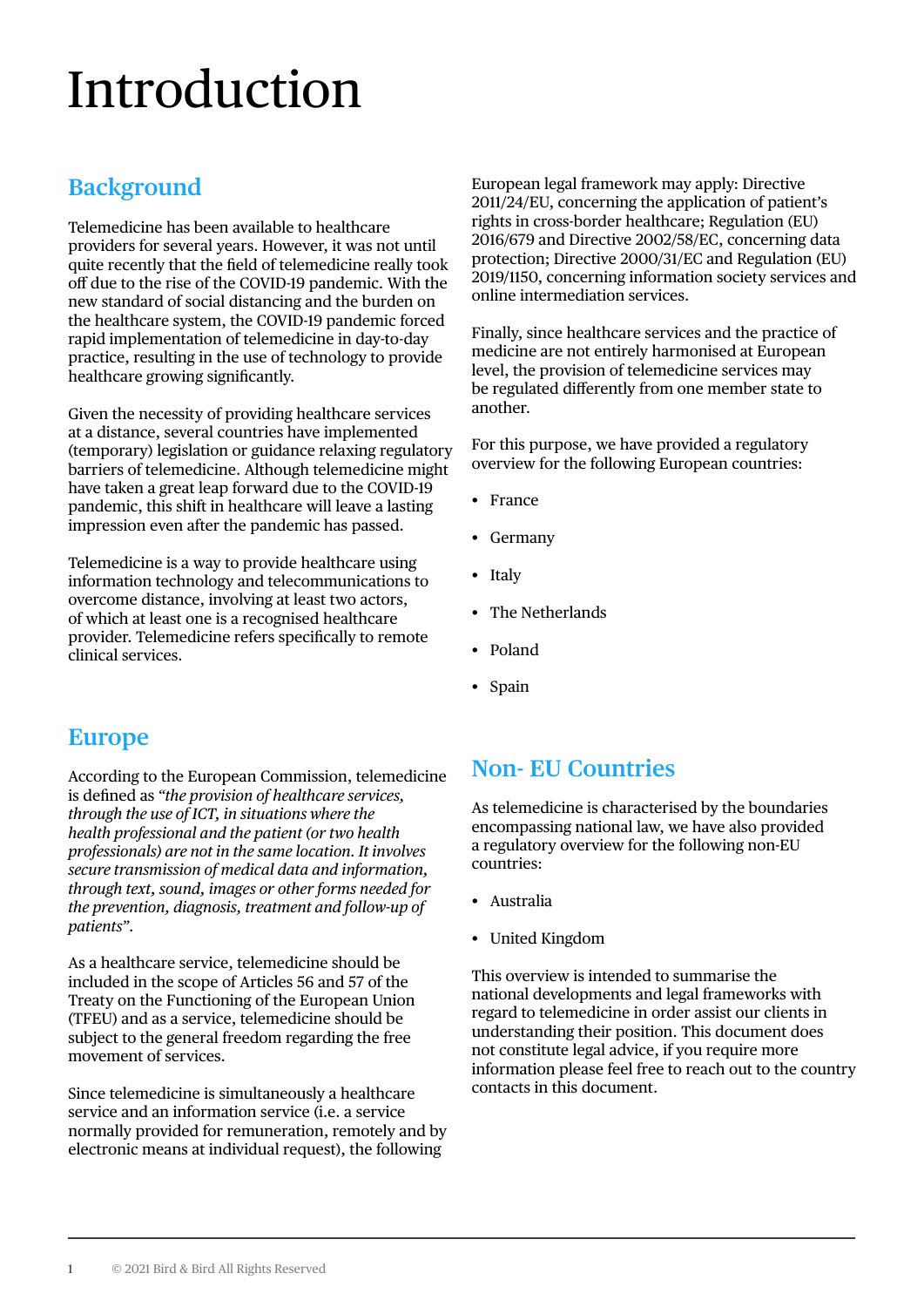#### <span id="page-3-0"></span>Australia

| 1. | <b>What local</b><br>regulations are in<br>place in respect<br>of telemedicine?               | Telemedicine is not directly regulated in Australia. In late 2020, the<br>Minister for Health and Aged Care Greg Hunt, announced plans to<br>implement a universal telehealth system in Australia. However, this<br>initiative has not yet been progressed.<br>The Health Practitioner Regulation National Law (National Law),<br>which provides the general regulatory framework for all types<br>of regulated health practitioners, makes no specific reference to<br>telemedicine. Telemedicine is indirectly regulated by limitations<br>on access to government funding at a Federal level and through<br>prescribing and dispensing regulations in each State and Territory.<br>Electronic prescribing (E-Prescribing) was introduced by the<br>Federal Government through amendments to the National Health<br>(Pharmaceutical Benefits) Regulations 2017 in 2019 as an alternative<br>to conventional paper-based prescriptions. It was identified in<br>the 2018-2019 Federal budget as a priority to improve efficiency,<br>compliance, safety and data collection and forms a key part of the<br>National Digital Health Strategy, which aims to provide paper-free<br>medication management by 2022. All States and Territories now<br>allow electronic prescriptions through amendments to prescribing<br>regulations in each jurisdiction.<br>In response to the COVID-19 pandemic, the Australian Government<br>implemented the National Health (COVID-19 Supply of Pharmaceutical<br>Benefits) Special Arrangement 2020 (PBS Special Arrangement).<br>The PBS Special Arrangement temporarily implemented measures<br>to provide easier access to pharmaceutical benefits (government<br>subsidised medicines) from prescriptions made through telemedicine<br>consultations, including the use of digital images of hard copy<br>prescriptions. The PBS Special Arrangement will be repealed on 30<br>September 2021, unless extended. |
|----|-----------------------------------------------------------------------------------------------|---------------------------------------------------------------------------------------------------------------------------------------------------------------------------------------------------------------------------------------------------------------------------------------------------------------------------------------------------------------------------------------------------------------------------------------------------------------------------------------------------------------------------------------------------------------------------------------------------------------------------------------------------------------------------------------------------------------------------------------------------------------------------------------------------------------------------------------------------------------------------------------------------------------------------------------------------------------------------------------------------------------------------------------------------------------------------------------------------------------------------------------------------------------------------------------------------------------------------------------------------------------------------------------------------------------------------------------------------------------------------------------------------------------------------------------------------------------------------------------------------------------------------------------------------------------------------------------------------------------------------------------------------------------------------------------------------------------------------------------------------------------------------------------------------------------------------------------------------------------------------------------------------------------------------------------------------------|
| 2. | Are healthcare<br>professionals<br>allowed to<br>provide services<br>through<br>Telemedicine? | Guidelines issued in 2012 by the Medical Board of Australia,<br>emphasised that health practitioners must ensure the "Good<br>Medical Practice: A Code of Conduct for Doctors in Australia" is<br>complied with in relation to any telemedicine service. In July 2020,<br>the Australian Health Practitioner Regulatory Agency (AHPRA)<br>issued updated telehealth guidance in response to the COVID-19<br>pandemic. The guidance states that any type of health practitioner<br>(including doctors, dentists, pharmacists, physiotherapists, nurses<br>etc) may provide telemedicine services provided it is safe and<br>clinically appropriate. As a result, there is no restriction on the<br>provision of privately funded telemedicine services.<br>Many healthcare services in Australia are subsidised by the Federal<br>Government, through Medicare Australia. Specific healthcare<br>services which are eligible to receive government subsidies through<br>Medicare are specified in the Medicare Benefits Schedule (MBS). As<br>a result, the inclusion or exclusion of a particular type of healthcare<br>service on the MBS provides a de facto restriction on providers.                                                                                                                                                                                                                                                                                                                                                                                                                                                                                                                                                                                                                                                                                                                                                                |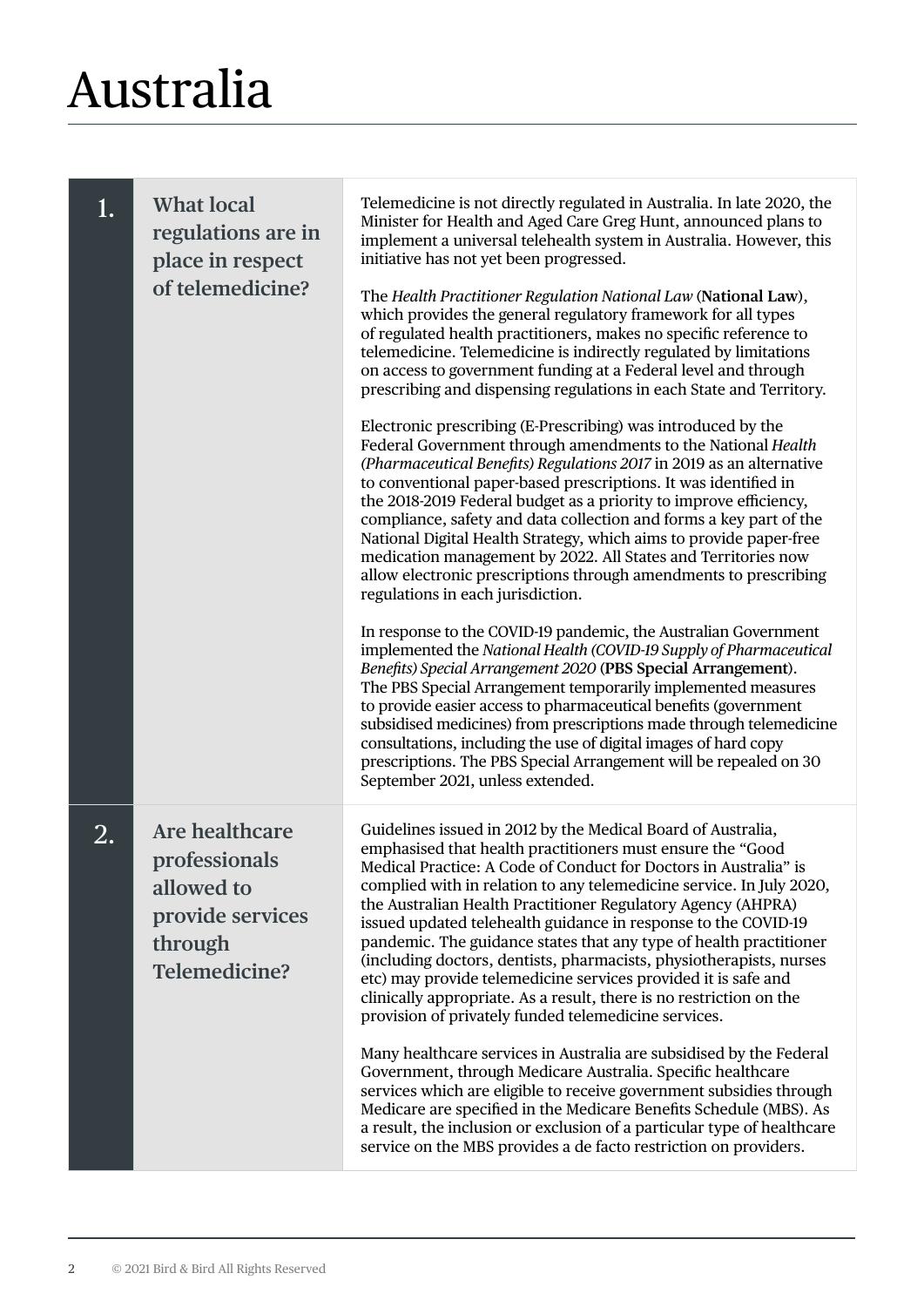#### Australia

| 3. | What types of<br><b>Telemedicine</b><br>services are<br>provided (e.g.<br>store-and-<br>forward; remote<br>monitoring; real-<br>time interactive<br>services) and<br>under which<br>conditions is<br>it possible to<br>provide services<br>in Telemedicine<br>mode? | Temporary MBS items were introduced on 13 March 2021 in<br>response to the COVID-19 pandemic to provide a general exception<br>allowing healthcare professionals to offer telemedicine services<br>where there is an existing clinical relationship with the patient, as<br>well as several other specific exemptions.<br>An established clinical relationship generally requires the patient to<br>have attended at least one face-to-face consultation at the medical<br>practice in the last 12 months.<br>From 1 July 2021 specific exemptions made government funded<br>telemedicine services available for homeless people, urgent after-<br>hours services, children under 12 months old, patients of Aboriginal<br>Medical Health Services, services relating to blood borne viruses,<br>sexual and reproductive health, pregnancy counselling and<br>people living in areas where movement is restricted in response to<br>COVID-19. These services can be provided whether or not there is<br>an existing clinical relationship.<br>These exemptions are due to end on 31 December 2021, unless<br>further extended.<br>Medicare funded telemedicine services are generally limited to<br>real time video conference consultations. However, under the<br>exemptions discussed above, providers are able to offer telephone<br>consultations in some circumstances, where clinically appropriate. |
|----|---------------------------------------------------------------------------------------------------------------------------------------------------------------------------------------------------------------------------------------------------------------------|-------------------------------------------------------------------------------------------------------------------------------------------------------------------------------------------------------------------------------------------------------------------------------------------------------------------------------------------------------------------------------------------------------------------------------------------------------------------------------------------------------------------------------------------------------------------------------------------------------------------------------------------------------------------------------------------------------------------------------------------------------------------------------------------------------------------------------------------------------------------------------------------------------------------------------------------------------------------------------------------------------------------------------------------------------------------------------------------------------------------------------------------------------------------------------------------------------------------------------------------------------------------------------------------------------------------------------------------------------------------------------------------------------------|
| 4. | What are the<br>requirements for<br>the advertising<br>of Telemedicine<br>services?                                                                                                                                                                                 | Telemedicine services fall within the definition of a "health service"<br>in the National Law. As such, the advertising of telemedicine<br>services must comply with the advertising requirements set out in<br>section 133 of the National Law. This requires that advertisements<br>for telemedicine services or for a business that provides<br>telemedicine services must not:<br>be false, misleading or deceptive or is likely to be misleading or<br>$\bullet$<br>deceptive; or<br>• offer a gift, discount or other inducement to attract a person to<br>use the service or the business, unless the advertisement also<br>states the terms and conditions of the offer; or<br>• use testimonials or purported testimonials about the service or<br>business; or<br>create an unreasonable expectation of beneficial treatment; or<br>$\bullet$<br>directly or indirectly encourage the indiscriminate or<br>$\bullet$<br>unnecessary use of telemedicine services.<br>Failure to comply with this requirement may result in a fine of up to<br>\$5,000 for individuals and \$10,000 for corporations.                                                                                                                                                                                                                                                                                              |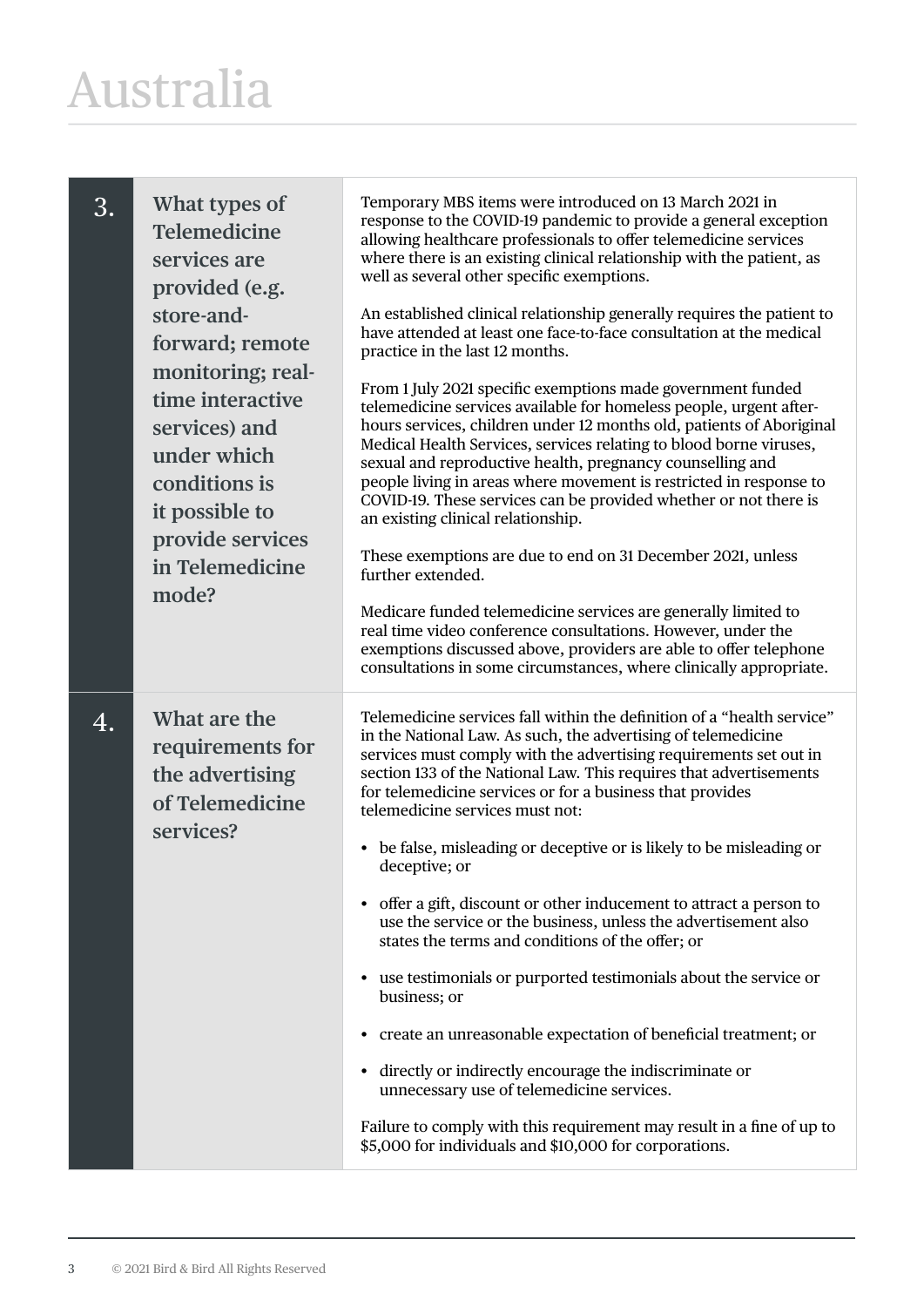#### Australia

| 5. | Are there local<br>laws regulating<br>reimbursement<br>for services<br>through<br>Telemedicine?                                       | There are no specific laws regulating the funding of telemedicine<br>in Australia.<br>With the exception of the temporary MBS items introduced in<br>light of the COVID-19 pandemic, currently telehealth services are<br>not generally eligible for Medicare funding. Medicare funding<br>is available for video consultations by specialist and consulting<br>physicians to patients who live outside of major cities and are<br>at least 15 km from the specialist. Funding is also available for<br>telehealth consultations with patients in residential care facilities<br>regardless of where they are located. |
|----|---------------------------------------------------------------------------------------------------------------------------------------|------------------------------------------------------------------------------------------------------------------------------------------------------------------------------------------------------------------------------------------------------------------------------------------------------------------------------------------------------------------------------------------------------------------------------------------------------------------------------------------------------------------------------------------------------------------------------------------------------------------------|
| 6. | Are there any<br>incentives (also<br>fiscal benefits)<br>promoting<br>telemedicine or<br>the digitalisation<br>of health<br>services? | As part of the Federal Government's 2021-22 Budget, Minister Hunt<br>announced an allocation of over \$114 million to fund telehealth until<br>the end of 2022.                                                                                                                                                                                                                                                                                                                                                                                                                                                        |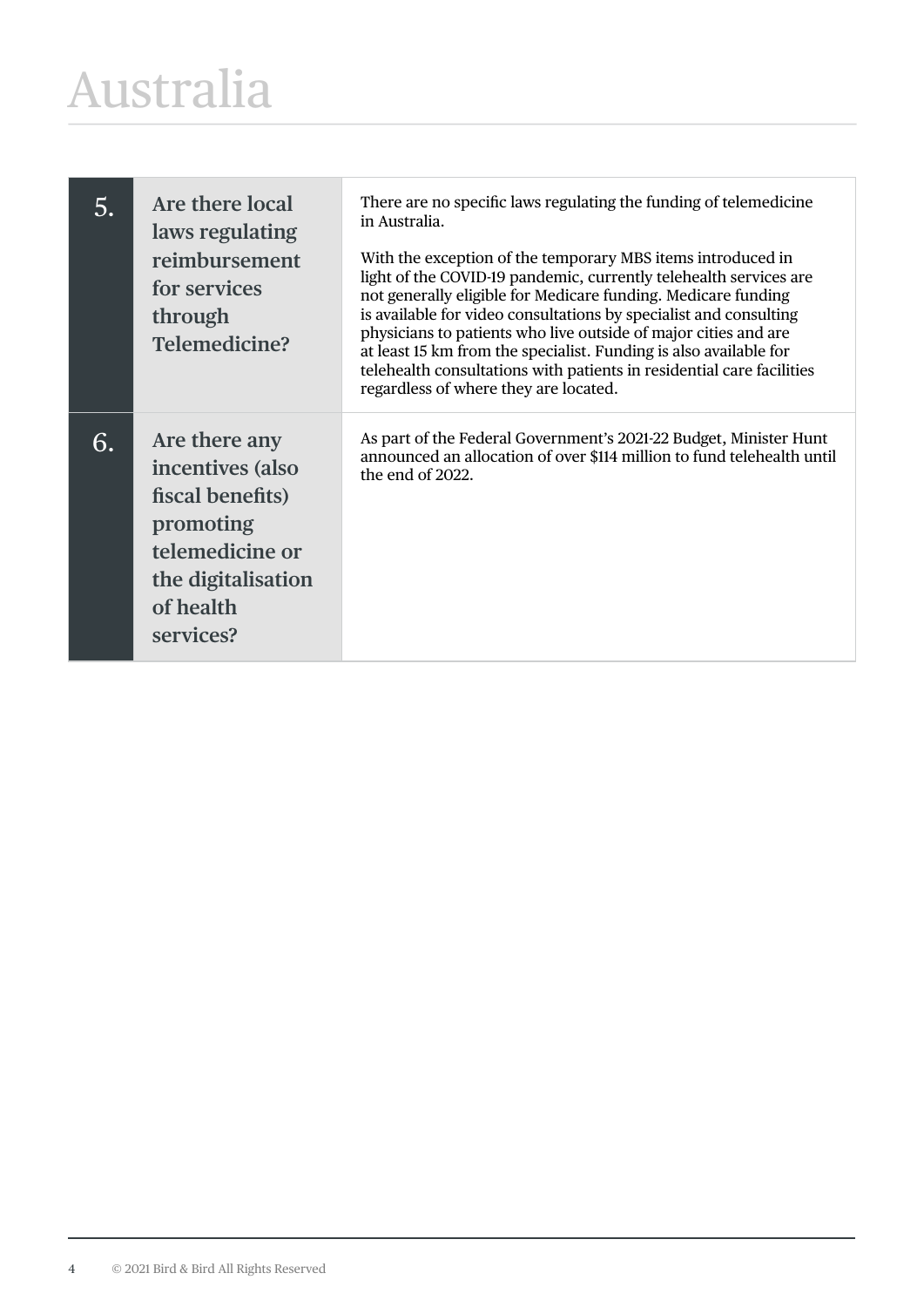#### Key contacts in Australia



Lynne Lewis Partner

Tel: +61292269873 lynne.lewis@twobirds.com



Katrina Dang Associate

Tel: +61292269803 katrina.dang@twobirds.com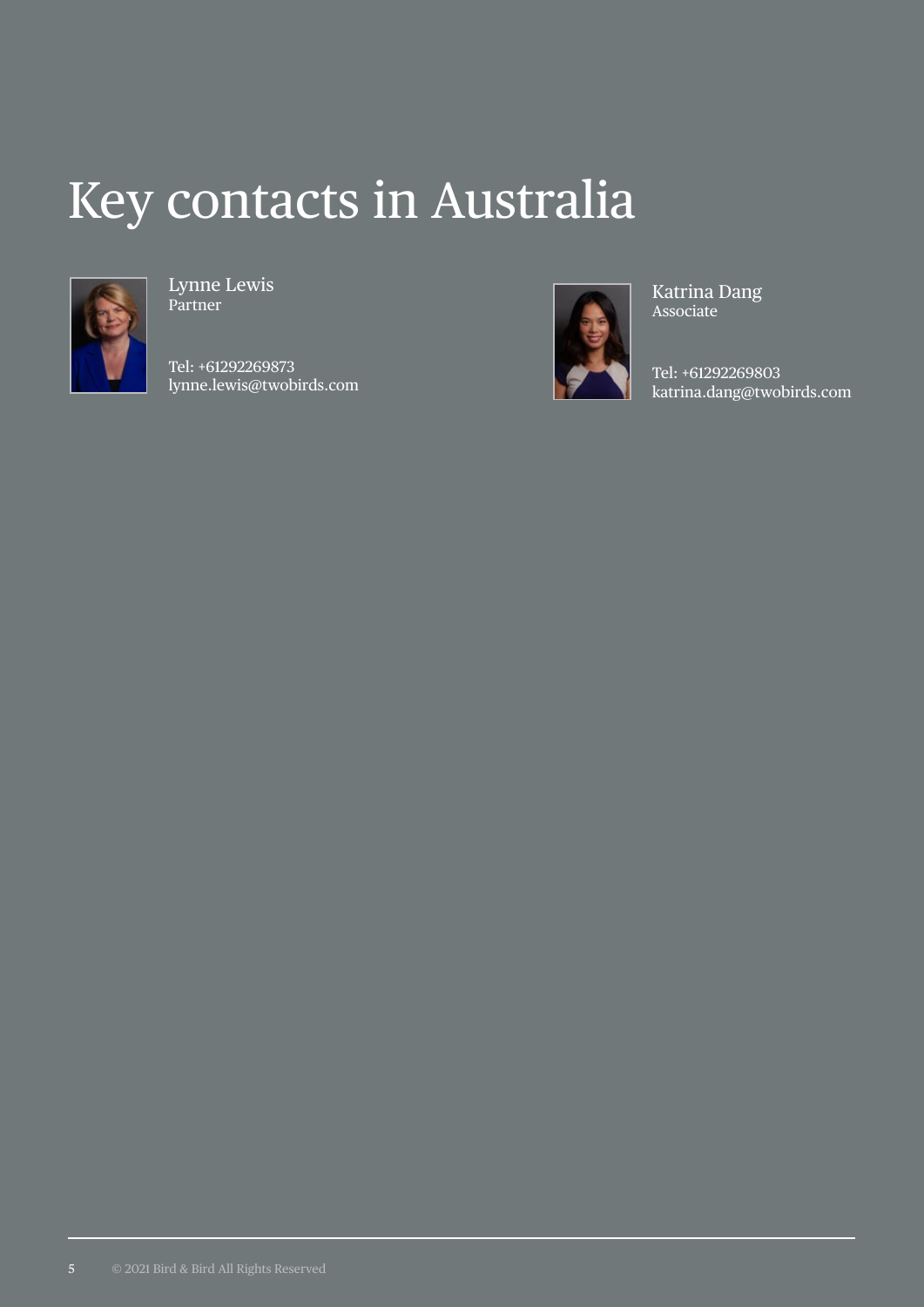<span id="page-7-0"></span>

| 1. | <b>What local</b><br>regulations are in<br>place in respect<br>of telemedicine? | In France, the area of telemedicine has experienced progressive<br>and exponential development over the years and continues to<br>evolve. Thus, an entire legal framework is dedicated to telehealth<br>under articles L. 6316-1 and seq. and R. 6316-1 and seq. of the Public<br>Health Code ("PHC").                                                                                                                                                                                  |
|----|---------------------------------------------------------------------------------|-----------------------------------------------------------------------------------------------------------------------------------------------------------------------------------------------------------------------------------------------------------------------------------------------------------------------------------------------------------------------------------------------------------------------------------------------------------------------------------------|
|    |                                                                                 | Telemedicine was defined and regulated for the first time by Law<br>no 2009-879 of 21 July 2009 ("loi HPST") that introduced article<br>L. 6316-1 of PHC, followed by articles R. 6316-1 and seq. of PHC <sup>1</sup><br>that define the five different categories of activity covered by<br>telemedicine, along with their implementation conditions.                                                                                                                                  |
|    |                                                                                 | Although legally defined, telemedicine was not implemented<br>before the 2014 Social Security Financing Law of 23 December 2013<br>provided a first experimental framework of telemedecine for a<br>period of five years, in nine regions before being extended to all of<br>the French territory.                                                                                                                                                                                      |
|    |                                                                                 | The 2018 Social Security Financing Law of 29 December<br>2017 put an end to the experimentation of telemedicine and<br>made teleconsultation part of the general framework for the<br>reimbursement of medical acts by health insurance ("Assurance<br>maladie"). Besides, the experimental program was renewed for tele-<br>monitoring ("télésurveillance") which is still under experimentation<br>today. In 2019, tele-expertise, was also made reimbursable by<br>health insurance. |
|    |                                                                                 | In 2019, France went through a new development step of<br>telemedicine with Law no 2019-774 of 24 July 2019 that introduced<br>two new concepts: telehealth ("télésanté") and telecare ("télésoin")<br>with telehealth being the combination of both telemedicine and<br>telecare (developed under question 3).                                                                                                                                                                         |
|    |                                                                                 | Lastly, the area of telemedicine has experienced spectacular<br>growth due to the COVID-19 pandemic, which has resulted in fast<br>development of the regulation, notably by easing the conditions<br>for the practice of telemedicine and by accelerating the adoption of<br>measures for the implementation of telecare.                                                                                                                                                              |

1 [Decree no 2010-1229 of 19 October 2010](https://www.legifrance.gouv.fr/jorf/id/JORFTEXT000022932449/)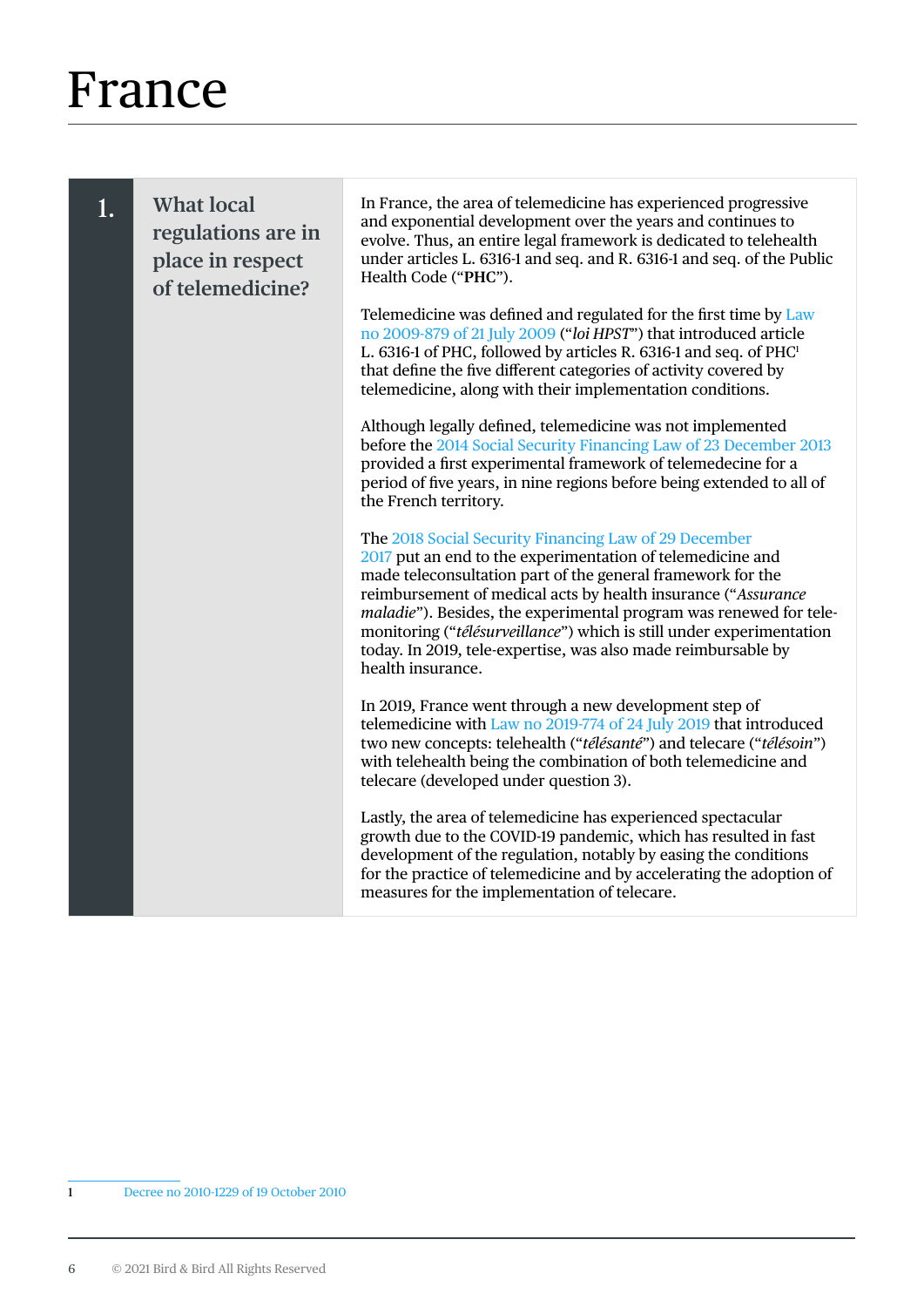| 2. | Are healthcare<br>professionals<br>allowed to<br>provide services<br>through<br>Telemedicine?                                                                                                                                                                       | In France, healthcare professionals are organised in three<br>categories under French law:<br>Medical professionals: physicians, midwives, and dental<br>surgeons (articles L. 4111-1 to L. 4163-10 of PHC);<br>Pharmacists (articles L. 4211-1 to L. 4252-3 of PHC);<br>$\bullet$<br>Paramedical professionals (nurses, physiotherapists,<br>$\bullet$<br>podiatrists, ergotherapists and psychomotor therapists,<br>orthophonists and orthoptists, medical electroradiology<br>manipulators and medical laboratory technicians,<br>audioprosthetists, opticians, orthoprosthetists and orthotists,<br>epithesists, dieticians), nurses' aids, childcare assistants,<br>dental assistants and ambulance drivers (articles L. 4311-1 to L.<br>4394-3 of PHC).<br>Telehealth services are divided into two categories based on the<br>healthcare professionals who carry out these activities:<br>• Telemedicine, for activities performed remotely by a medical<br>professional (article L. 6316-1 of PHC);<br>Telecare, for activities performed remotely by a pharmacist or<br>$\bullet$<br>by a paramedical professional (article L. 6316-2 of PHC)<br>Thus, according to these legal definitions, only medical<br>professionals, pharmacists and paramedical professionals might<br>provide telehealth services to the exclusion of nurses' aids,<br>childcare assistants, dental assistants and ambulance drivers. |
|----|---------------------------------------------------------------------------------------------------------------------------------------------------------------------------------------------------------------------------------------------------------------------|-------------------------------------------------------------------------------------------------------------------------------------------------------------------------------------------------------------------------------------------------------------------------------------------------------------------------------------------------------------------------------------------------------------------------------------------------------------------------------------------------------------------------------------------------------------------------------------------------------------------------------------------------------------------------------------------------------------------------------------------------------------------------------------------------------------------------------------------------------------------------------------------------------------------------------------------------------------------------------------------------------------------------------------------------------------------------------------------------------------------------------------------------------------------------------------------------------------------------------------------------------------------------------------------------------------------------------------------------------------------------------------------------------------------------|
| 3. | What types of<br><b>Telemedicine</b><br>services are<br>provided (e.g.<br>store-and-<br>forward; remote<br>monitoring; real-<br>time interactive<br>services) and<br>under which<br>conditions is<br>it possible to<br>provide services<br>in Telemedicine<br>mode? | The term telehealth ("Télésanté") was introduced to refer to all<br>healthcare services offered remotely through digital technology<br>such as care, consultation, assistance etc, carried out either<br>between healthcare professionals or between healthcare<br>professionals and their patients. As stated above, it covers<br>telemedicine and telecare.<br>Telemedicine<br>Article L. 6316-1 of PHC defines telemedicine as a remote medical<br>practise using information and communication technologies, that<br>allows a medical professional:<br>• to establish a diagnostic;<br>to ensure, for a patient at risk, a preventive or post-treatment<br>follow-up;<br>to request a specialised medical advice;<br>٠<br>to prepare a therapeutic decision;<br>$\bullet$                                                                                                                                                                                                                                                                                                                                                                                                                                                                                                                                                                                                                                           |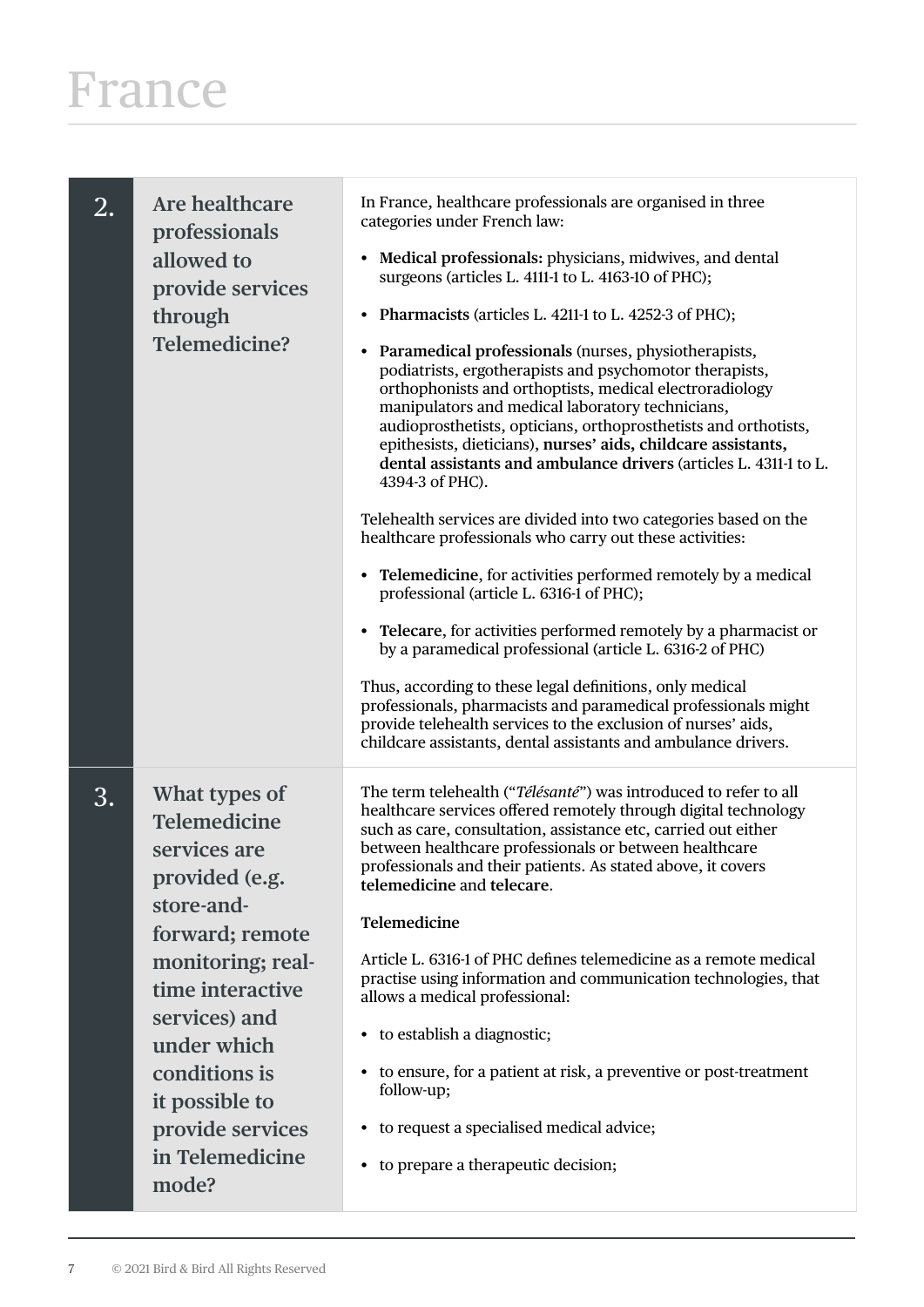3. **What types of Telemedicine services are provided (e.g. store-and-forward; remote monitoring; real-time interactive services) and under which conditions is it possible to provide services in Telemedicine mode?**

- to prescribe health products or medical services (and to perform these last);
- to perform a telemonitoring of a patient's condition.

Thus, telemedicine is sub-divided in five different medical activities (Article R. 6316-1 of PHC):

- **Teleconsultation**: when a physician (general practitioner or specialist) offers a consultation remotely through video transmission. The professional can assess the patient's state of health and decide which action must be taken;
- **Tele-expertise:** allows a medical professional to seek the opinion of one or more other colleagues remotely by digital means regarding one particular patient;
- **Tele-monitoring** ("*Télésurveillance*"): allows a medical professional to remotely interpret health data necessary for the medical follow-up of a patient. The recording and transmission of data may be automated or carried out by the patient himself or by a health professional;
- **Tele-assistance:** when a physician assists a colleague remotely in carrying out a procedure (either medical or surgical);
- **Medical response:** carried out by the 15-Centres ("*SAMU*" Urgent Medical Aid Service), it enables a first medical response to be provided remotely and the patient to be guided through the care process.

#### **Telecare**

Article L. 6316-2 of PHC defines telecare as a remote practice of care using information and communication technologies and connecting patients with a pharmacist or a paramedical professional.

During the Covid-19 pandemic, telecare was set up progressively for some categories of professional only as a derogation and as an emergency measure, to enable the continuity of care during the health crisis. Recently, it has been made permanent and extended to all pharmacists and paramedical professionals, beyond the period of the state of health emergency<sup>2</sup>. Telecare is now allowed for all activities remotely exercised by a pharmacist or a paramedical professional to the exclusion of care requiring direct face-to-face contact between the professional and the patient and care requiring specific equipment not available to the patient.

2 [Decree no 2021-707](https://www.legifrance.gouv.fr/jorf/id/JORFTEXT000043596730) and [Order of 3 June 2021](https://www.legifrance.gouv.fr/jorf/id/JORFTEXT000043596938) of the Minister of Health, issued after the opinion of the High Health Authority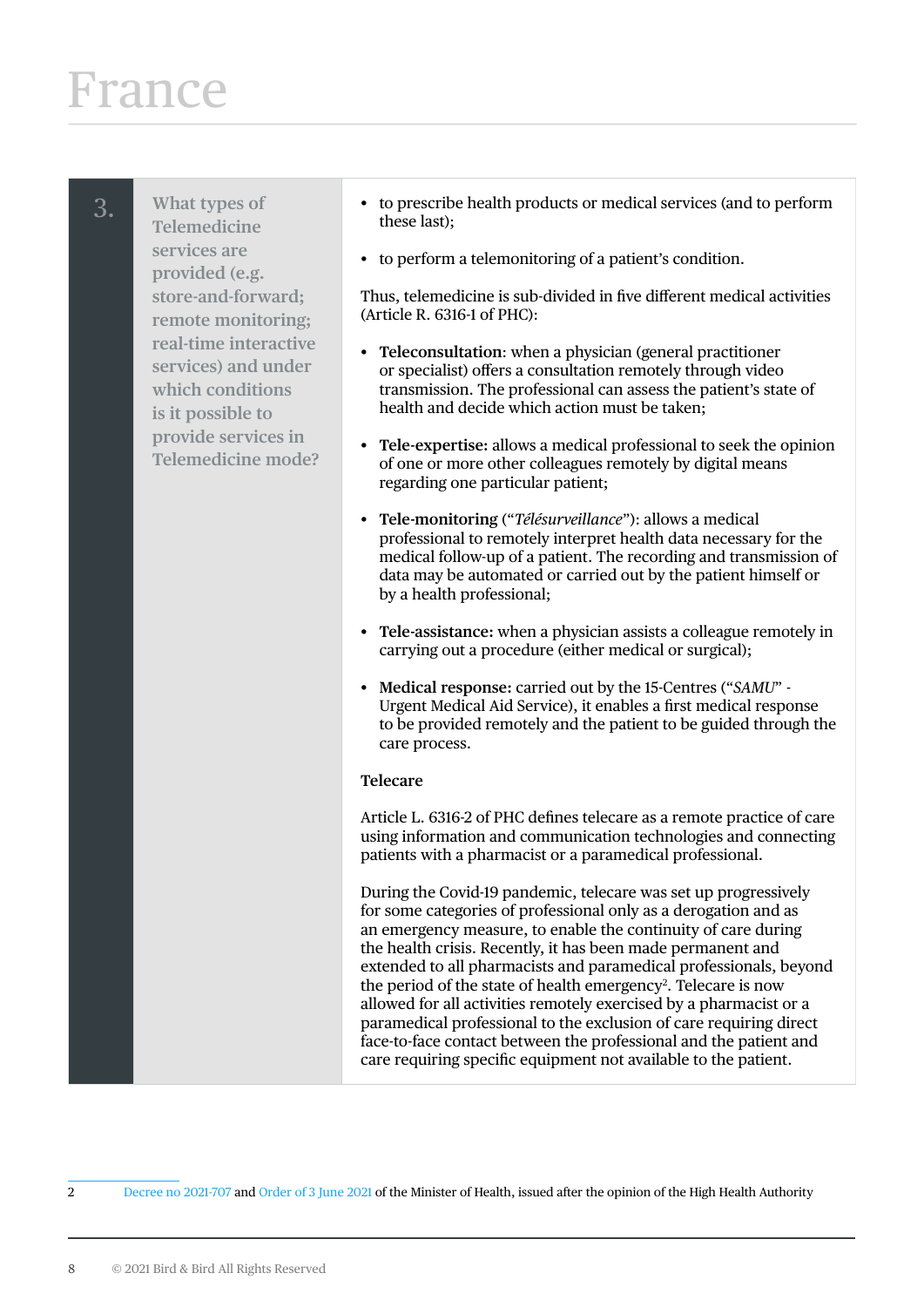| 3. | What types of<br>Telemedicine<br>services are<br>provided (e.g.<br>store-and-forward;<br>remote monitoring;<br>real-time interactive<br>services) and under<br>which conditions<br>is it possible to<br>provide services in<br><b>Telemedicine mode?</b> | Conditions under which telehealth services are provided<br>Article R. 6316-2 and seq. provides conditions for the practice of<br>telehealth, and specify in particular that each telemedicine or<br>telecare activity is carried out under conditions that guarantee:<br>The relevance of the use of telemedicine or telecare assessed by<br>$\bullet$<br>the healthcare professional that should refer to the High Health<br>Authority ("HAS") guidelines;<br>The authentication of the healthcare professionals involved in<br>٠<br>the procedure or activity;<br>• The identification of the patient;<br>Access by healthcare professionals to the patient's health data<br>required to perform the procedure or activity;<br>When the situation requires it, the training or preparation of the<br>٠<br>patient for the use of the telemedicine or telecare device;<br>The appropriate filing by healthcare professionals in the patient's<br>medical record (date, report, medical prescriptions).<br>Besides, the HAS issued guidelines giving further details on the<br>conditions for carrying out telemedicine and telecare in order to<br>guarantee their quality and safety (detailed under question 7).<br>Moreover, additional conditions exist for the reimbursement of<br>teleconsultation and tele-expertise via health insurance (detailed<br>under question 6). |
|----|----------------------------------------------------------------------------------------------------------------------------------------------------------------------------------------------------------------------------------------------------------|-----------------------------------------------------------------------------------------------------------------------------------------------------------------------------------------------------------------------------------------------------------------------------------------------------------------------------------------------------------------------------------------------------------------------------------------------------------------------------------------------------------------------------------------------------------------------------------------------------------------------------------------------------------------------------------------------------------------------------------------------------------------------------------------------------------------------------------------------------------------------------------------------------------------------------------------------------------------------------------------------------------------------------------------------------------------------------------------------------------------------------------------------------------------------------------------------------------------------------------------------------------------------------------------------------------------------------------------------------------------------------------|
| 4. | What are the<br>requirements for<br>the advertising<br>of Telemedicine<br>services?                                                                                                                                                                      | There is no specific law regulating the advertising of telemedicine/<br>telecare services. However, telemedicine/telecare are a form of<br>medical practice like any other, therefore all the deontological rules<br>of patient care apply.<br>It must be emphasised that "medicine should not be practiced as a<br>business" pursuant to article R. 4127-19 of PHC that also prohibited,<br>until recently, any direct or indirect advertising of healthcare<br>services. However, rules applicable to physicians in terms of<br>information and advertising have been amended and softened with<br>Decree no 2020-1662 of 22 December 2020 that removed the ban on<br>advertising and replaced it with a principle of free communication<br>within a specific framework. Indeed, if practitioners can now<br>communicate more about their activity, including through a<br>website, they are prohibited from calling on the testimony of<br>third parties and from making comparisons with other doctors or<br>establishments (article R. 4127-19-1 of PHC).                                                                                                                                                                                                                                                                                                                    |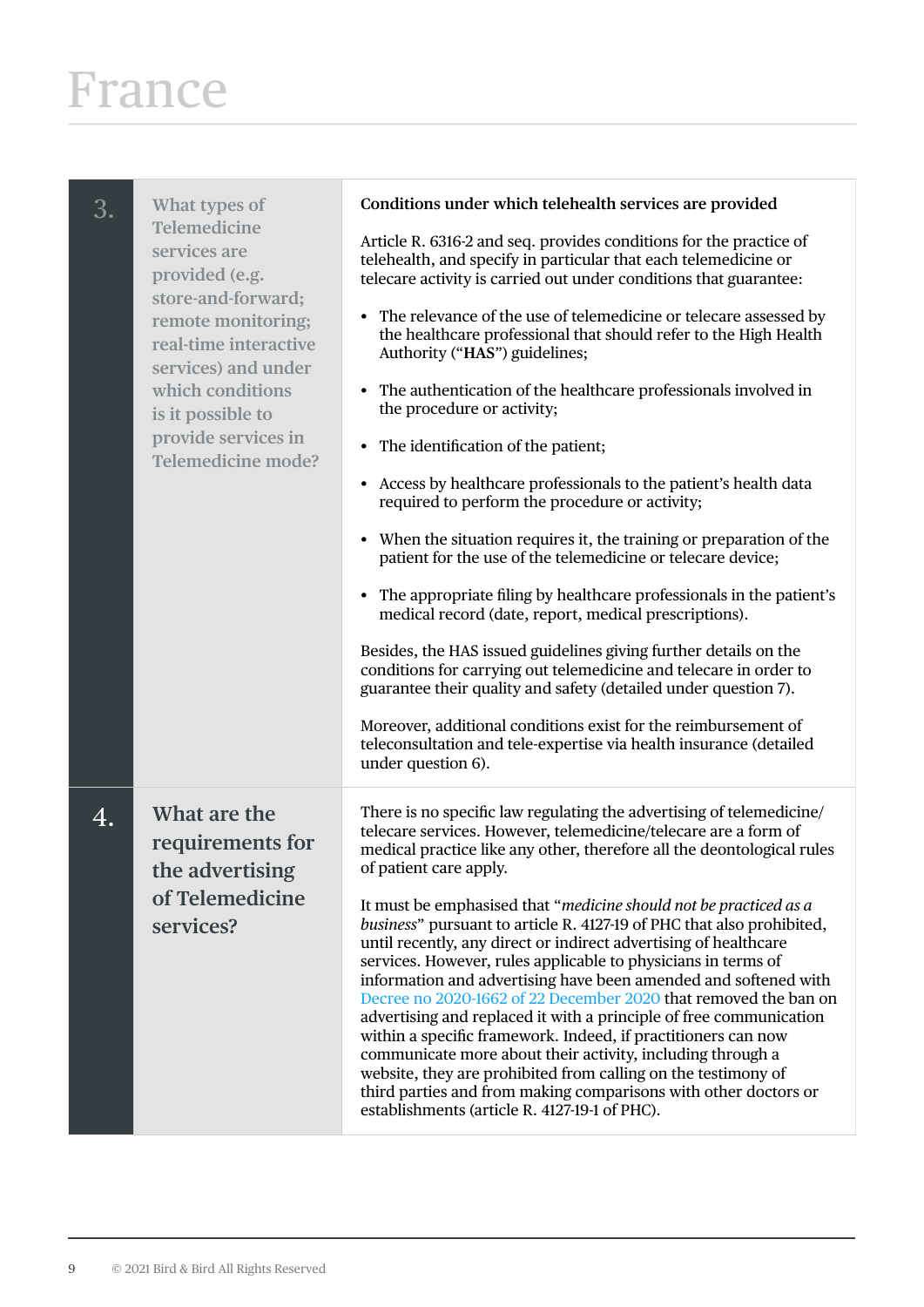| 5. | Are there local<br>laws regulating<br>reimbursement<br>for services<br>through | Since 15 September 2018, teleconsultations have been made<br>reimbursable via health insurance <sup>3</sup> . Since 10 February 2019,<br>tele-expertise procedures are also reimbursed <sup>4</sup> . Generalisation<br>of reimbursement of tele-monitoring will also be put in place<br>according to the Social Security Financing Law project for 2022 as<br>from the 1 <sup>st</sup> July 2022. <sup>5</sup>          |
|----|--------------------------------------------------------------------------------|--------------------------------------------------------------------------------------------------------------------------------------------------------------------------------------------------------------------------------------------------------------------------------------------------------------------------------------------------------------------------------------------------------------------------|
|    | <b>Telemedicine?</b>                                                           | To benefit from health insurance reimbursement in France, several<br>conditions need to be met <sup>6</sup> :                                                                                                                                                                                                                                                                                                            |
|    |                                                                                | Teleconsultation is initiated by a physician of the patient in<br>$\bullet$<br>its coordinated care plan (its personal permanent treating<br>physician, general practitioner or specialist)                                                                                                                                                                                                                              |
|    |                                                                                | The doctor must have physically seen the patient during a<br>physical consultation (in the office, in a health centre or at home)<br>within the last 12 months.                                                                                                                                                                                                                                                          |
|    |                                                                                | However, exceptions are provided in the following situations:                                                                                                                                                                                                                                                                                                                                                            |
|    |                                                                                | • patient is under 16 years old;                                                                                                                                                                                                                                                                                                                                                                                         |
|    |                                                                                | emergency situations;                                                                                                                                                                                                                                                                                                                                                                                                    |
|    |                                                                                | • doctor is a direct access specialist (gynaecology, ophthalmology,<br>stomatology, oral or maxillofacial surgery, psychiatry or<br>neuropsychiatry and paediatrics);                                                                                                                                                                                                                                                    |
|    |                                                                                | patient does not have a treating physician, or if their treating<br>$\bullet$<br>physician is not available within a timeframe compatible with<br>their state of health.                                                                                                                                                                                                                                                 |
|    |                                                                                | During the COVID-19 crisis, the French government enacted several<br>measures in context of the state of health emergency. First, the<br>requirements above were waived for patients who were COVID-19<br>positive or those that presented symptoms of COVID-19. These<br>patients could go directly to any doctor for teleconsultation and<br>have the related costs reimbursed through health insurance <sup>7</sup> . |
|    |                                                                                | Another measure made teleconsultations, and telecare procedures<br>completely reimbursable by health insurance, as opposed to the<br>reimbursement rate of 70% for classical consultations. This specific<br>measure remained in force until 31 December 2021 <sup>8</sup> .                                                                                                                                             |

- 3 [Amendment no 6 of 10 August 2018 of the national medical convention](https://www.ameli.fr/sites/default/files/Documents/451403/document/avenant_6_-_texte.pdf)
- 4 [Order of 16 August 2018 completing the amendment no 6 of the national medical convention](https://www.ameli.fr/sites/default/files/Documents/483231/document/circulaire_21-2018_annexes.pdf)

- 7 [Decree n°2020-227 of 9 March 2020](https://www.legifrance.gouv.fr/loda/id/JORFTEXT000041704122/2021-08-18/) repealed on 1 January 2021.
- 8 Article 61 of the [2021 Social Security Financing Law](https://www.legifrance.gouv.fr/jorf/id/JORFTEXT000042665307)

<sup>5</sup> [Article 24 of 2022 Social Security Financing Law Project](https://www.assemblee-nationale.fr/dyn/15/textes/l15t0716_texte-adopte-provisoire.pdf)

<sup>6</sup> [Amendment no 6 of 10 August 2018 of the national medical convention completed by Amendment no 8 of 30 September 2020 of](https://www.ameli.fr/sites/default/files/Documents/451403/document/avenant_6_-_texte.pdf)  [the national medical convention](https://www.ameli.fr/sites/default/files/Documents/451403/document/avenant_6_-_texte.pdf)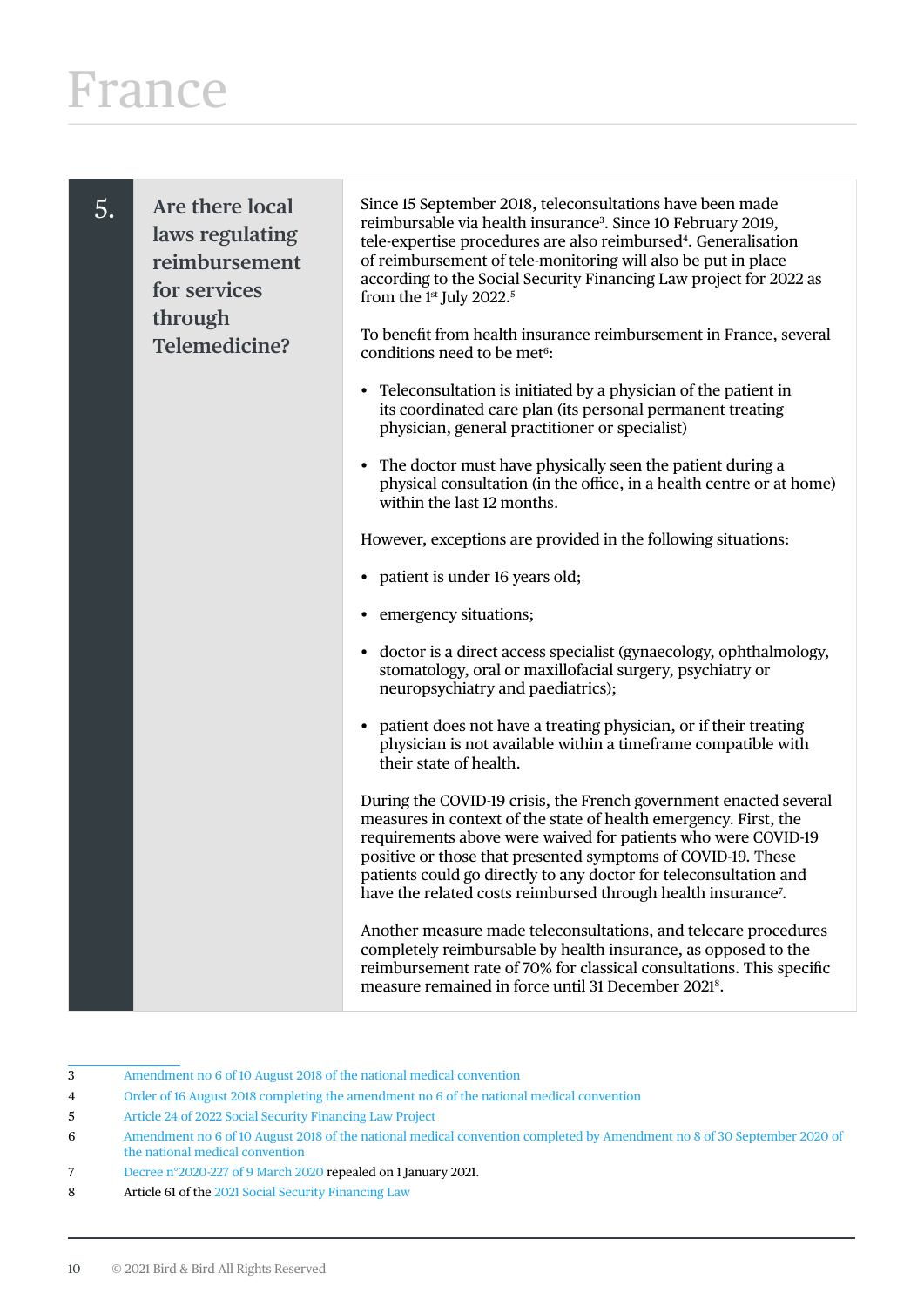6. **Are there any incentives (also fiscal benefits) promoting telemedicine or the digitalization of health services?** In France, telemedicine was conceived as a possible solution to major public health issues such as the difficulties of access to care in certain areas, the lack of medical personnel and the limits encountered by isolated establishments physicians. Also seen as a mean to save on health insurance as offering remote services would simplify access to care for people with mobility problems and reduce the costs of unnecessary patient transfers and emergency hospital visits.

Therefore, France has been encouraging and facilitating the use of telemedicine, through different ways and in particular, by conducting a supportive strategy that aimed to guarantee confidence in telemedicine (publication of HAS recommendations, referential of available and compliant digital tools, etc.). Thus, the HAS was fully involved in the process of the development of telemedicine and it regularly published guidelines for patients<sup>9</sup> and healthcare professionals<sup>10</sup> which are didactic guides for good practises, quality and safety of telehealth acts. These guides and their summaries are real "instructions for use" as they describe for each teleconsultation, tele-expertise and telecare procedure the conditions required for a secure implementation (planning, premises, videotransmission equipment, document management, etc.). The HAS also details the conditions for the success of these procedures at each stage of the medical treatment: information and collection of the patient's consent, assessment of the relevance of using telemedicine, assessment of the patient's ability to communicate, technical means, authentication of the professional, identification of the patient, report and organisation, and continuation of the treatment.

In addition to the provision of a very clear framework, a strong reimbursement scheme was implemented in France that contributed to the development and expansion of telehealth in France (described above under question 6).

Furthermore, financial aids were made available for practitioners that are willing to equip themselves with the tools and technical solutions necessary to the telehealth practices. In particular through flat-rate annual financial aid granted by health insurance for video transmission equipment and connected medical devices<sup>11</sup>, but also through programs put in place by some of the regions of France most affected by limited medical facilities which offers financial aids to make access to telemedicine easier for the towns and health professionals concerned.

9 [Comment se faire soigner à distance: Téélconsultation et télésoin](https://www.has-sante.fr/upload/docs/application/pdf/2021-06/has_fiche_teleconsultation-telesoin.pdf) (HAS, May 2021)

10 [Qualité et sécurité des actes de téléconsultation et de téléexpertise: Guide de bonnes pratiques](https://www.has-sante.fr/upload/docs/application/pdf/2019-07/guide_teleconsultation_et_teleexpertise.pdf) (HAS, May 2019) [Téléconsultation et téléexpertise Mise en œuvre](https://www.has-sante.fr/upload/docs/application/pdf/2019-07/fiche_memo_teleconsultation_et_teleexpertise_mise_en_oeuvre.pdf) (HAS, May 2019) [Qualité et sécurité du télésoin: Critères d'éligibilité](https://www.has-sante.fr/upload/docs/application/pdf/2020-09/app_362_fiche_telesoin_criteres_eligibilite_cd_2020_09_03_v0.pdf) (HAS, 3 September 2020) [Qualité et sécurité du télésoin: Bonnes pratiques de mise en oeuvre](https://www.has-sante.fr/upload/docs/application/pdf/2021-03/qualite_et_securite_du_telesoin_-_criteres_deligibilite_et_bonnes_pratiques_pour_la_mise_en_oeuvre_-_rapport_delaboration.pdf) (HAS, 18 February 2021)

11 [Order of 16 August 2018 completing the amendment no 6 of the national medical convention](https://www.ameli.fr/sites/default/files/Documents/483231/document/circulaire_21-2018_annexes.pdf)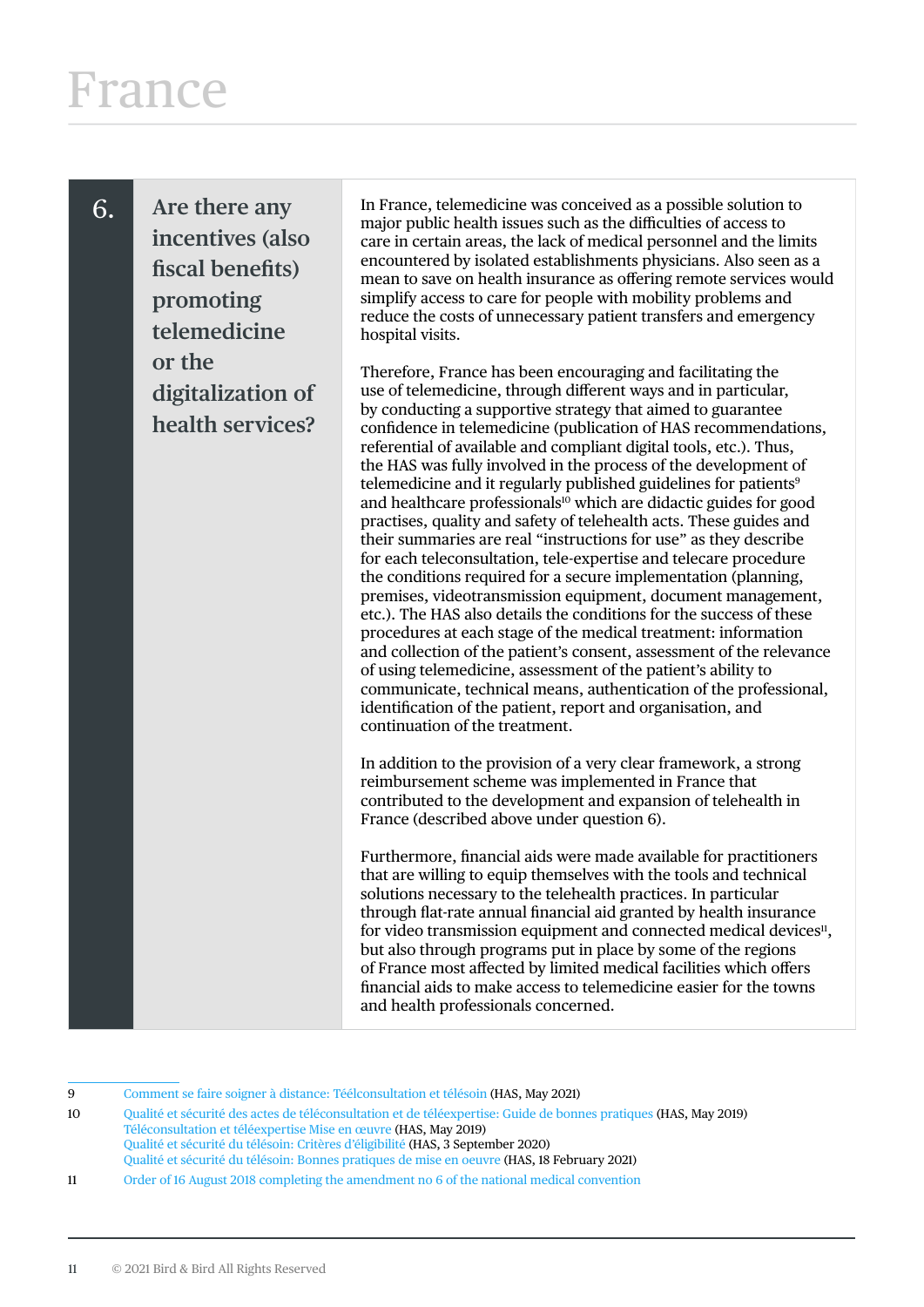#### Key contacts in France



Alexandre Vuchot Partner

Tel: +33142686027 alexandre.vuchot@twobirds.com



Johanna Harelimana Associate

Tel: +33142686701 johanna.harelimana@twobirds.com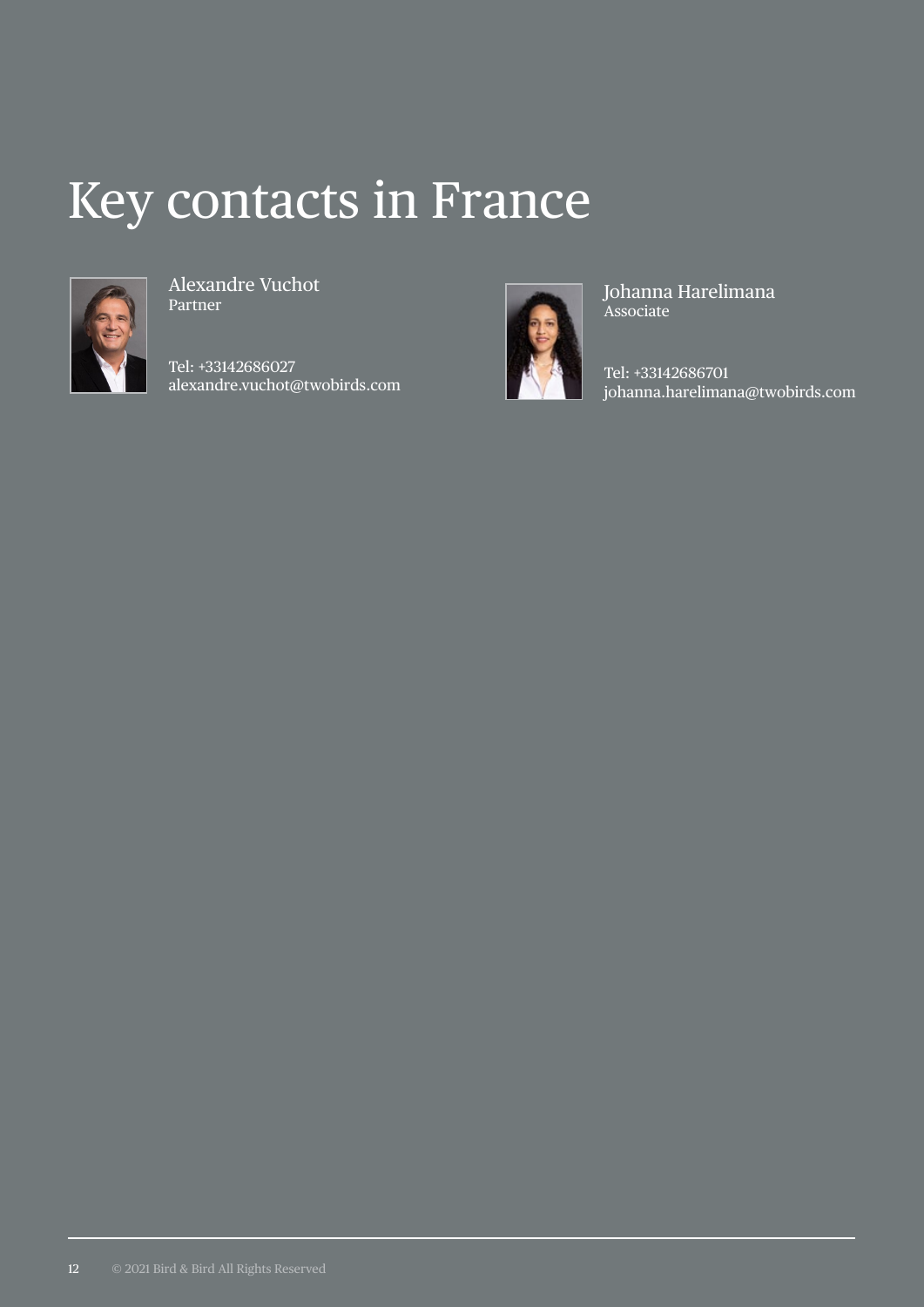# <span id="page-14-0"></span>**Germany**

| 1. | <b>What local</b><br>regulations are in<br>place in respect<br>of telemedicine?                                                                                                                                                                                     | There is no explicit legal framework for telemedicinal services in<br>Germany. Rather, provisions pertaining to telemedicine can be<br>found in various German laws.<br>Telemedicinal services are for example regulated in the respective<br>State Professional Ordinances for Physicians (based on the<br>"(Muster-)Berufsordnung-Ärzte" - MBO-Ä), the German Act on<br>Advertising of Medicinal Products ("Heilmittelwerbegesetz -<br>HWG") as well as the German Social Code, Book V ("Fünftes Buch<br>Sozialgesetzbuch" - SGB V).                                                                                                                                                                    |
|----|---------------------------------------------------------------------------------------------------------------------------------------------------------------------------------------------------------------------------------------------------------------------|-----------------------------------------------------------------------------------------------------------------------------------------------------------------------------------------------------------------------------------------------------------------------------------------------------------------------------------------------------------------------------------------------------------------------------------------------------------------------------------------------------------------------------------------------------------------------------------------------------------------------------------------------------------------------------------------------------------|
| 2. | Are healthcare<br>professionals<br>allowed to<br>provide services<br>through<br><b>Telemedicine?</b>                                                                                                                                                                | After being generally prohibited, in 2018 the MBO-Ä was adapted<br>to allow exclusive telemedicinal consultations or treatments in<br>individual cases if this is justifiable from a medical point of view<br>and the required medical care is maintained, in particular by the<br>way in which the findings are ascertained, consultation, treatment<br>and documentation are carried out and the patient is also informed<br>about the particularities of the exclusive of consultation and<br>treatment exclusively via communication media.                                                                                                                                                           |
| 3. | What types of<br><b>Telemedicine</b><br>services are<br>provided (e.g.<br>store-and-<br>forward; remote<br>monitoring; real-<br>time interactive<br>services) and<br>under which<br>conditions is<br>it possible to<br>provide services<br>in Telemedicine<br>mode? | In principle, all kind of telemedicinal services can be offered in<br>Germany. However, it must be medically justifiable, the necessary<br>medical care must be guaranteed, and the patient must be informed<br>about the particularities of exclusive consultation and treatment via<br>the specific communications channel (i.e. video/chat/etc.).<br>The question of whether a telemedicinal treatment / consultation<br>is suitable must be assessed by the treating physician in each<br>individual case. Should they come to the conclusion that<br>no adequate treatment or consultation can be provided by<br>telemedicinal services, a regular in-person visit should be<br>recommended instead. |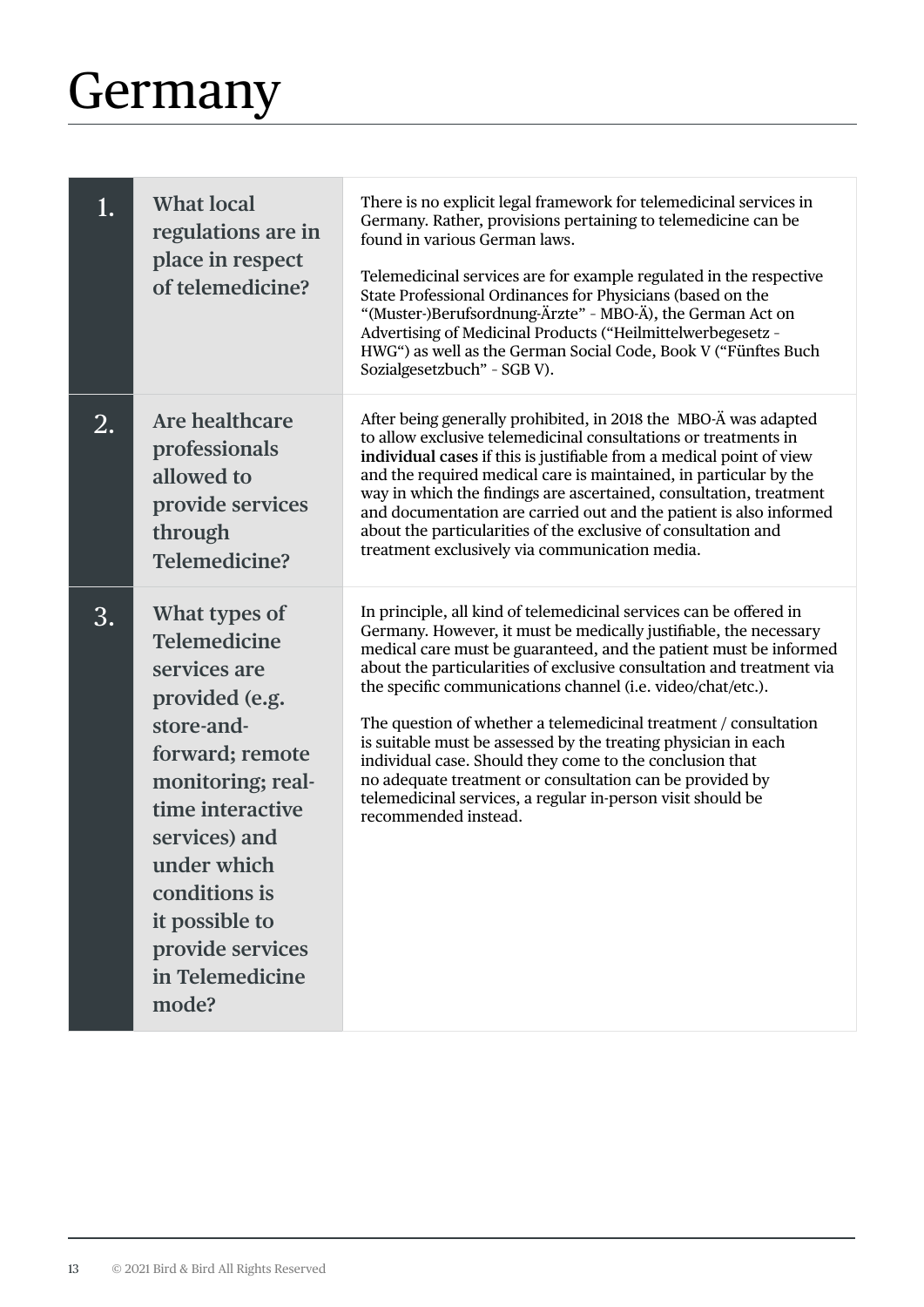#### Germany

| 4. | What are the<br>requirements for<br>the advertising<br>of Telemedicine<br>services?                                                   | The advertisement for such telemedicine services is a hotly debated<br>and litigated topic in Germany. The relevant provision, Sec. 9 HWG,<br>basically prohibits the advertisement for telehealth services unless,<br>according to generally accepted professional standards, personal<br>medical contact with the person to be treated is not required. The<br>question of which telemedicinal services can be advertised under<br>that restriction is rather open. In October of 2021, the Federal<br>Court of Justice heard a corresponding case, in which the presiding<br>judge of the 1st Civil Senate pointed out that the change to Sec. 9<br>HWG could extend the possibilities of telemedicine and also more<br>broadly permit such treatments. A reasoned judgement in this case<br>is however not expected until 2022.<br>In these proceedings, the Court of Appeal of Munich had previously<br>decided with regard to the advertising of telemedicine services that<br>only such specific remote treatments may be advertised to people<br>for whom compliance with recognized professional standards<br>is ensured, i.e., if proper treatment and consultation using<br>communication media is fundamentally possible according to the<br>recognized state of medical knowledge. |
|----|---------------------------------------------------------------------------------------------------------------------------------------|-------------------------------------------------------------------------------------------------------------------------------------------------------------------------------------------------------------------------------------------------------------------------------------------------------------------------------------------------------------------------------------------------------------------------------------------------------------------------------------------------------------------------------------------------------------------------------------------------------------------------------------------------------------------------------------------------------------------------------------------------------------------------------------------------------------------------------------------------------------------------------------------------------------------------------------------------------------------------------------------------------------------------------------------------------------------------------------------------------------------------------------------------------------------------------------------------------------------------------------------------------------------------------------------------|
| 5. | Are there local<br>laws regulating<br>reimbursement<br>for services<br>through<br>Telemedicine?                                       | Video consultations performed by physicians are only reimbursable<br>if done using a video service provider certified according to<br>Annex 31b to the Federal Collective Agreement for Physicians<br>(Bundesmantelvertrag-Ärzte).<br>In general, not all German health insurance companies offer<br>reimbursements for telemedicinal services, which thus have to be<br>paid by patients on their own in some cases. However, more and<br>more German health insurance companies conclude agreements<br>with telemedical service providers, thus ensuring such services<br>being reimbursable.                                                                                                                                                                                                                                                                                                                                                                                                                                                                                                                                                                                                                                                                                                 |
| 6. | Are there any<br>incentives (also<br>fiscal benefits)<br>promoting<br>telemedicine or<br>the digitalization<br>of health<br>services? | The Digital Healthcare Act (DVG), which came into force at the<br>beginning of 2020, aims to advance the digitalization of German<br>healthcare. Among other things, doctors are now able to prescribe<br>digital health apps to their patients in the same way as medicines,<br>at the expense of health insurers. However, such digital health<br>applications (DiGA) of this kind operate in a highly regulated<br>area. Even at the design stage, attention must be paid not only<br>to the basic requirements of medical product law, but also to the<br>protection of particularly sensitive patient data. There are also<br>special features in distribution, especially in advertising and the<br>requirements for smooth reimbursement by health insurers.                                                                                                                                                                                                                                                                                                                                                                                                                                                                                                                             |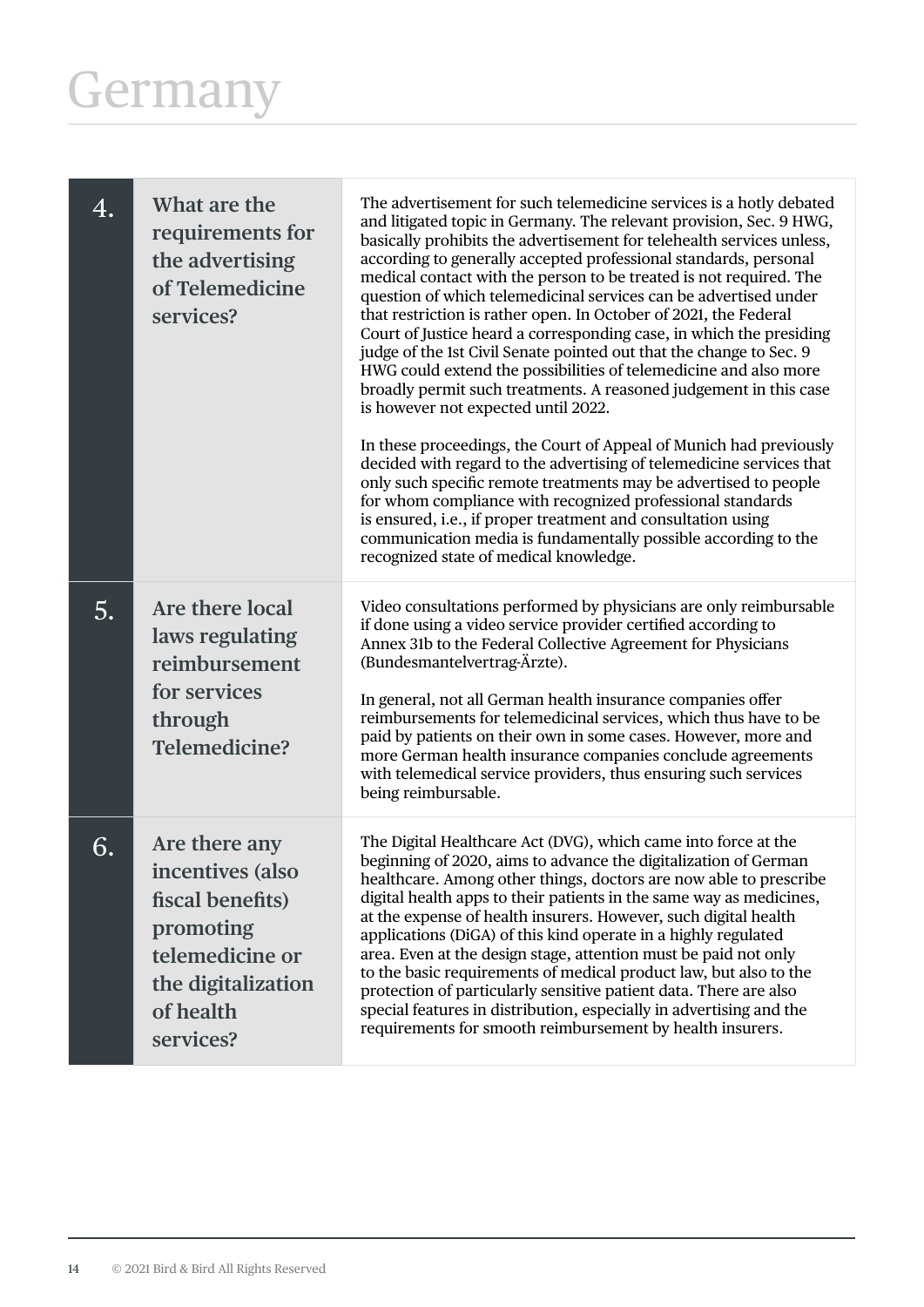#### Key contacts in Germany



Christian Lindenthal, LL.M. Counsel

Tel: +498935816000 christian.lindenthal@twobirds.com



Wolfgang Ernst Associate

Tel: +498935816000 wolfgang.ernst@twobirds.com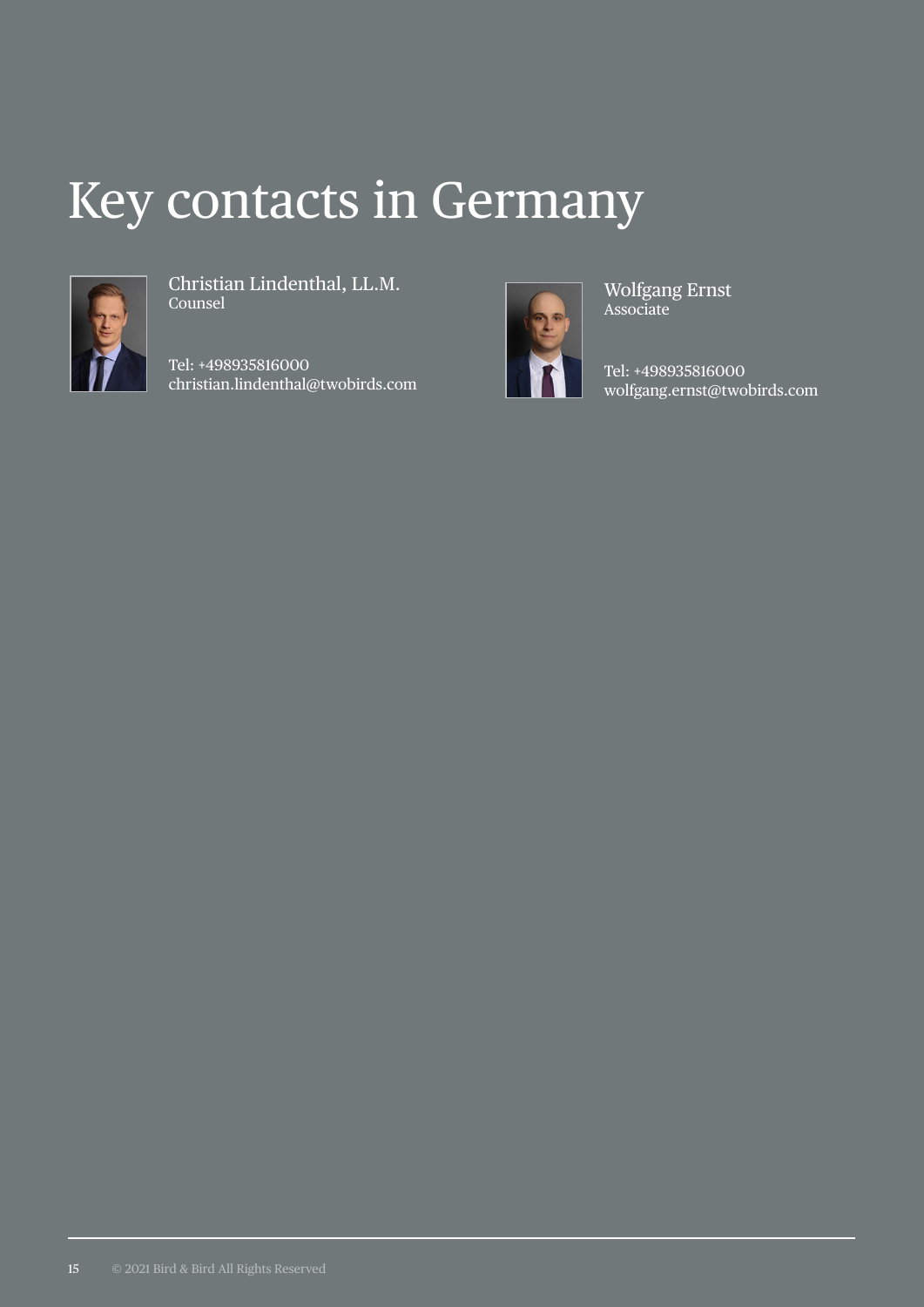<span id="page-17-0"></span>1. **What local regulations are in place in respect of telemedicine?** Telemedicine is not expressly regulated by Italian law. However, the Italian Ministry of Health ("**MOH**") and the Italian National Institute of Health ("**ISS**") adopted guidelines providing principles and rules related to Telemedicine services. Specifically, • On March 17<sup>th</sup>, 2014, the MOH adopted national guidelines on [telemedicine](http://www.salute.gov.it/imgs/C_17_pubblicazioni_2129_allegato.pdf)12 (hereinafter the "**Guidelines**"). The document provides several principles and rules applicable to telemedicine; • On April  $13<sup>th</sup>$ , 2020, the ISS published the Interim provisions on telemedicine healthcare services during COVID-19 health emergency<sup>13</sup>. The document provides support for the realisation of services in telemedicine during a COVID-19 emergency, offering indications, identifying operational problems and proposing solutions supported by evidence, but also easily dispensable in practice. • On October  $10<sup>th</sup>$ , 2020, the ISS published interim guidance on telemedicine health services for Pediatrics during and beyond COVID-19 pandemic<sup>14</sup>. The document provides the scientific indications to support the implementation of telemedicine health services for pediatric patients, both in early childhood and in developmental age, and during the different phases of the COVID-19 pandemic. On October 27<sup>th</sup>, 2020, the MOH issued the National Indication for the providing of telemedicine services<sup>15</sup> ("National Indication"). The document provides practical indications related to the management and delivery of health services through telemedicine.

<sup>12</sup> See: [http://www.salute.gov.it/imgs/C\\_17\\_pubblicazioni\\_2129\\_allegato.pdf.](http://www.salute.gov.it/imgs/C_17_pubblicazioni_2129_allegato.pdf)

<sup>13</sup> See: https://www.iss.it/rapporti-covid-19/-/asset\_publisher/btw1I82wtYzH/content/rapporto-iss-covid-19-n.-12-2020-indicazioni-adinterim-per-servizi-assistenziali-di-telemedicina-durante-l-emergenza-sanitaria-covid-19.-versione-del-13-aprile-2020

<sup>14</sup> See: https://www.iss.it/rapporti-covid-19/-/asset\_publisher/btw1J82wtYzH/content/rapporto-iss-covid-19-n.-60-2020-indicazioni-adinterim-per-servizi-sanitari-di-telemedicina-in-pediatria-durante-e-oltre-la-pandemia-covid-19.-versione-del-10-ottobre-2020

<sup>15</sup> The National Indication was approved by the permanent conference for relations between the state, the regions and the autonomous provinces of Trento and Bolzano on December 17<sup>th</sup> 2020, see: http://www.statoregioni.it/media/3221/p-3-csr-rep-n-215-17dic2020.pdf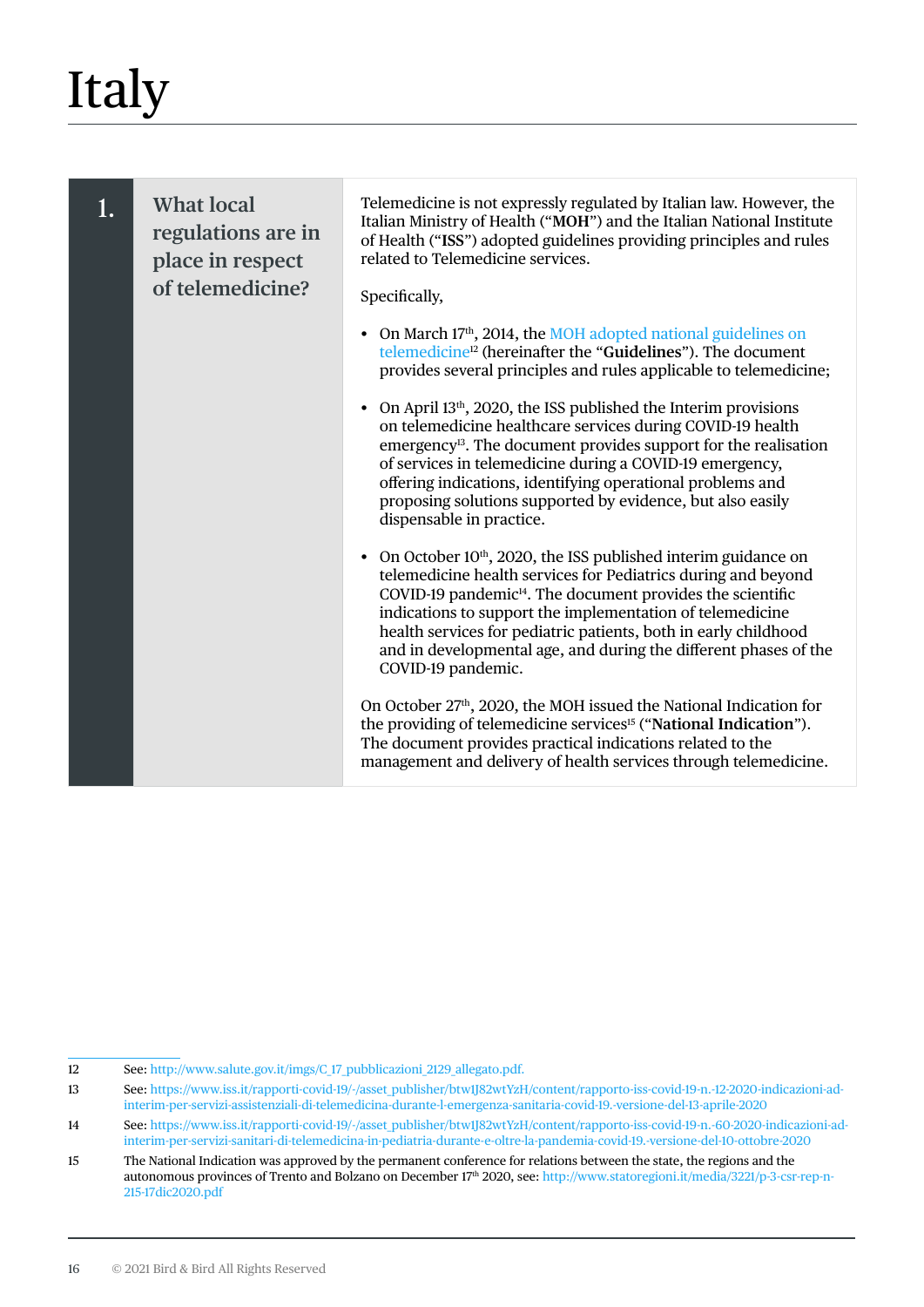2. **Are healthcare professionals allowed to provide services through Telemedicine?**

Yes, in principle, healthcare professionals may provide services via telemedicine. Anyway, the provision of healthcare services by telemedicine, shall be done in accordance with the relevant health laws and regulations, ethics code, order<sup>16</sup> and bioethics guidelines<sup>17</sup>, Guideline and National Indication (in this sense, reads answer provided under section 3 below). Healthcare professionals providing services by telemedicine are fully liable for their professional activities<sup>18</sup>.

Moreover, it should be noted that according to the National Indication, telemedicine may be useful in case of health emergency, monitoring of those diseases significant for the NHS governance; accessibility to diagnostic services and continuity of care; monitoring of patients remotely. Telemedicine may be used also for medical certification whether: (i) the patient medical contact, albeit via video call, can be valid, truthful;(ii) the anamnestic information can be acquired directly from the applicant; (iii) the data are collected are certain and objective, immediately transmitted; (iv) the certificate can be released immediately and in a certified way.

17 Pursuant to Section 3, p. 10, National Indication.

<sup>16</sup> In this sense, please note that Biologists – according to the relevant ethic code and order - could not visit patients by telemedicine. However, as consequence of Covid-19, the Order of Biologists, decree n. N. 103 dated November 5<sup>th</sup>, 2020, authorised biologists to use telemedicine in order to provide their service online "*[..]provided that the professional adopts all the technical precautions necessary to ascertain the identity of the patient and their major age (and, if of minors, the consent of the parents or of the operators of parental responsibility), as well as the tools necessary to guide the patient in the detection of the measures, preferring for this purpose the use of video links)*".

<sup>18</sup> Pursuant to Section 3, p. 10, National Indication.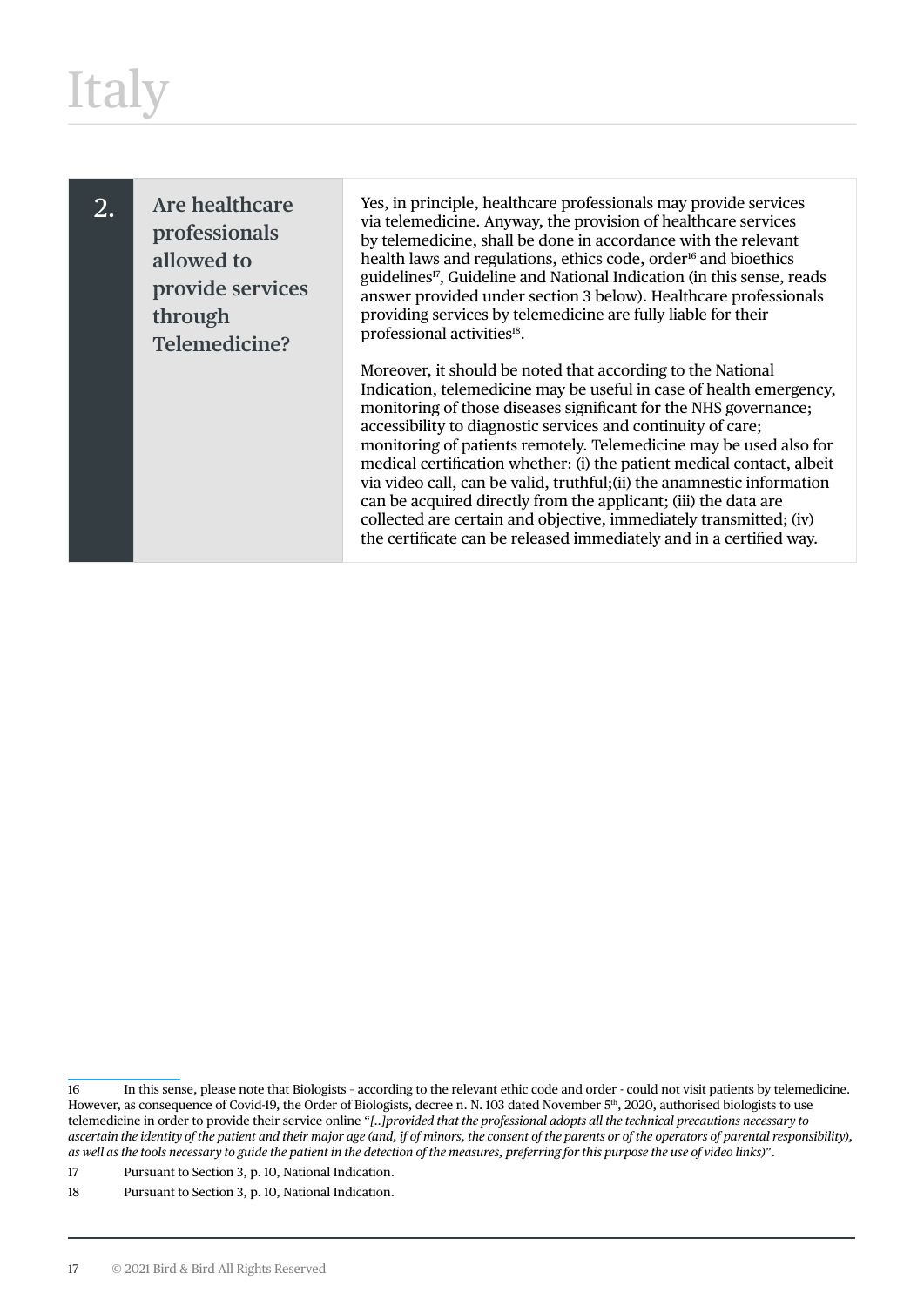| What types of<br>3.<br>Telemedicine<br>services are<br>provided (e.g.<br>store-and-<br>forward; remote<br>monitoring; real-<br>time interactive<br>services) and<br>under which<br>conditions is<br>it possible to<br>provide services<br>in Telemedicine<br>mode? | Telemedicine services may be provided by tele-examination <sup>19</sup> ,<br>teleconsultation <sup>20</sup> , health-medical teleconsultation (or tele-<br>cooperation <sup>21</sup> ), tele-healthcare <sup>22</sup> , tele-reporting <sup>2324</sup> .<br>Tele-examination is a medical act in which the doctor interacts<br>remotely in real time with the patient, even with the support of<br>care-giver. During the tele-examination it is possible to prescribe<br>medicinal products and health treatments. For this purpose, it is<br>necessary that the doctor can see and interact with the patient at<br>a distance (through a telecommunications infrastructure). Such<br>examination can take place in real time or it can be deferred.<br>However, according to the National Indication, considering also<br>the Doctors Ethic Code, tele-examination shall not be intended<br>as the unique approach to manage the doctor/patient relation.<br>Tele-examination, pursuant to the National Indication, shall<br>be intended as a way to manage patients whose diagnosis has<br>already been formulated during a physical consultation.<br>In this sense, tele-examination can be provided in the case<br>of patients that do not require the a physical examination<br>(traditionally consisting of inspection, palpitation, percussion and<br>listening) and when at least one of the following conditions are met:<br>(i) the patient needs the service in the context of an individualised<br>pathway/diagnostic therapeutic pathway;<br>(ii) the patient is placed on a follow-up pathway concerning known<br>disease;<br>iii) the patient suffering from a known disease needs a check or<br>monitoring, confirmation, adjustment or change of the therapy in<br>progress (e.g. renewal or modification of the therapeutic plan);<br>(iv) the patient needs anamnestic evaluation for the prescription of |
|--------------------------------------------------------------------------------------------------------------------------------------------------------------------------------------------------------------------------------------------------------------------|-------------------------------------------------------------------------------------------------------------------------------------------------------------------------------------------------------------------------------------------------------------------------------------------------------------------------------------------------------------------------------------------------------------------------------------------------------------------------------------------------------------------------------------------------------------------------------------------------------------------------------------------------------------------------------------------------------------------------------------------------------------------------------------------------------------------------------------------------------------------------------------------------------------------------------------------------------------------------------------------------------------------------------------------------------------------------------------------------------------------------------------------------------------------------------------------------------------------------------------------------------------------------------------------------------------------------------------------------------------------------------------------------------------------------------------------------------------------------------------------------------------------------------------------------------------------------------------------------------------------------------------------------------------------------------------------------------------------------------------------------------------------------------------------------------------------------------------------------------------------------------------------------------------------------------|
|                                                                                                                                                                                                                                                                    | diagnostic tests, or staging of a known or suspected pathology;<br>(v) the patient needs the doctor to verify the results of the tests<br>carried out, which can be followed by the prescription of any<br>further information, or a therapy.                                                                                                                                                                                                                                                                                                                                                                                                                                                                                                                                                                                                                                                                                                                                                                                                                                                                                                                                                                                                                                                                                                                                                                                                                                                                                                                                                                                                                                                                                                                                                                                                                                                                                 |

- 19 Pursuant to Section 2.3.1, paragraph 3, of the Guideline.
- 20 Pursuant to Section 2.3.1, paragraph 4, of the Guideline.
- 21 Pursuant to Section 2.3.1, paragraph 5, of the Guideline and National Indication, page 7, section "Teleconsulenza medico-sanitaria".
- 22 Pursuant to National Indication, page 7, section "*Teleassistenza da parte di professioni sanitarie (Infermiere/fisioterapista/ logopedista etc)"*
- 23 Pursuant to National Indication, page 7, section "*Telerefertazione*".

24 Please note that, according to the National Indication, the e-triage should not be included in the telemedicine services. National Indication, p. 8, reads as follow "*the triage or telephone consultation carried out by doctors or health professionals to patients in order to indicate the most appropriate diagnostic / therapeutic pathway and the need to perform the visit quickly in presence or remotely or the possibility of postponing it to a later time by assigning a new appointment, is not part of the activities ascribable to telemedicine*"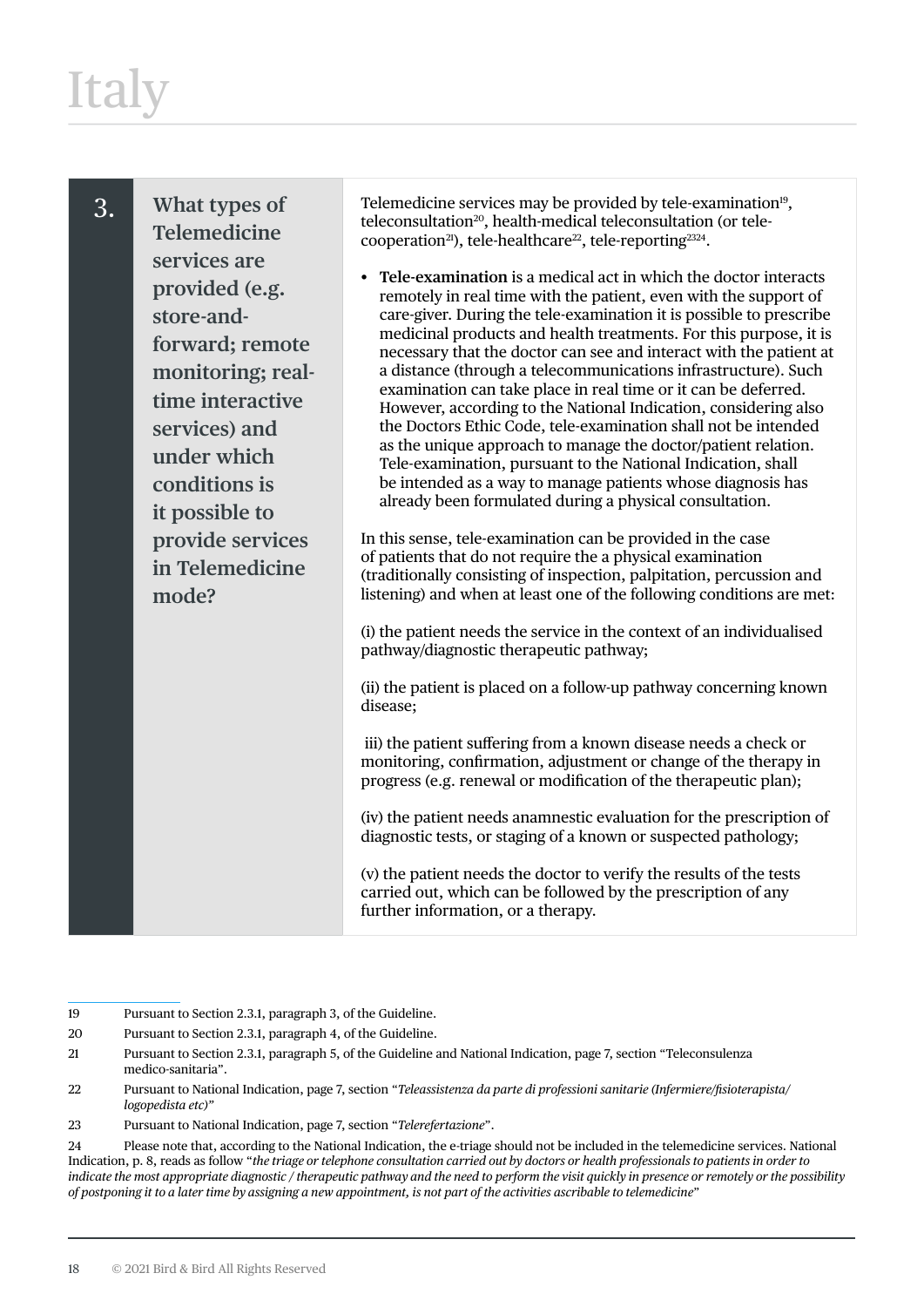3. **What types of Telemedicine services are provided (e.g. store-and-forward; remote monitoring; real-time interactive services) and under which conditions is it possible to provide services in Telemedicine mode?**

• **Teleconsultation**, is a medical act in which the healthcare professional interacts remotely with one or more doctors to discuss, also via video call, the clinical situation concerning a specific patient, based primarily on the sharing of all clinical data, reports, images, audio-video.

The sharing of documents takes place electronically. Teleconsultation between healthcare professionals can also take place in an asynchronous manner. When the patient is virtually present, the teleconsultation takes place in real time and is configured as a multidisciplinary tele-examination.

The purpose of teleconsultation is to share the approaches by healthcare professionals involved in a specific case. It is also a way to provide a second specialistic opinion regarding the concerned specific case. The teleconsultation will be included in the final report.

- **Health/medical teleconsultation** is a consultation among healthcare professionals (not necessarily doctors). It is provided by two or more healthcare professionals having different responsibilities regarding a specific case. It concerns the request of support, from a healthcare professional to another healthcare professional, during the execution of health activities.
- **Tele-healthcare** concerns healthcare professional's interaction (e.g. nurses/physiotherapist etc.), where each healthcare professional provides the relevant virtual assistance to the patient. The purpose of remote assistance is to facilitate the correct performance of assistance activities, which can be carried out at home.
- **Tele-reporting** is a report issued by a doctor who has requested a clinical or instrumental examination. The tele-report is transmitted through digital and telecommunication systems, formalised with a qualified electronic or digital signature of the relevant responsible doctor.

Moreover, regarding tele-reporting the relevant national scientific body issued a guideline<sup>25</sup>. According to the applicable guidelines, in case of a final report issued by a radiologist following a teleconsultation with another radiologist, the written opinion of the consultant radiologist, in order to be legally valid, shall be signed by the consultant radiologist his/herself in a legible manner via a qualified electronic or digital signature.

25 Guideline regarding the radiological medical report issued by the Italian Society of Radiology (SIRM).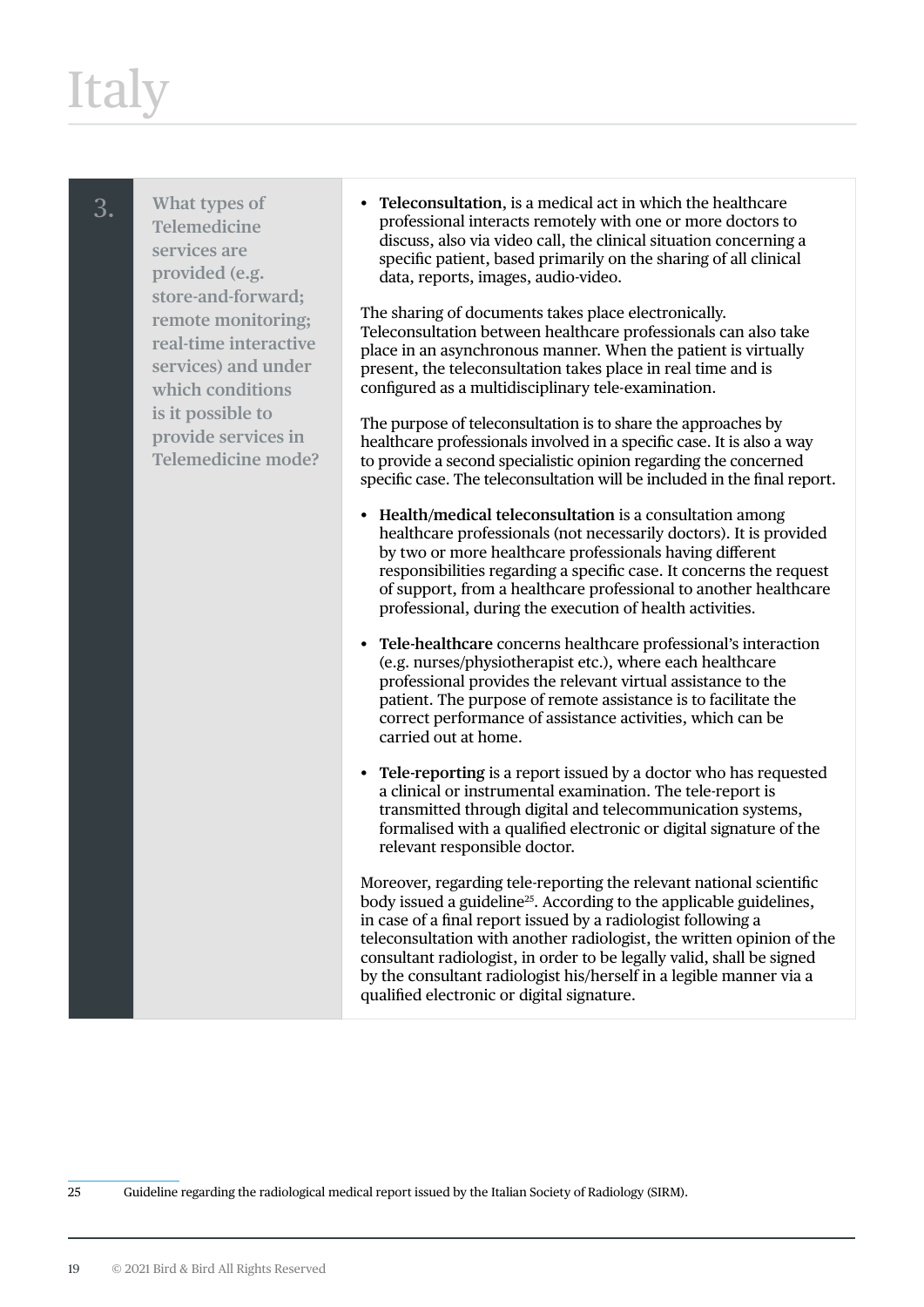# **Ital**

3. **What types of Telemedicine services are provided (e.g. store-and-forward; remote monitoring; real-time interactive services) and under which conditions is it possible to provide services in Telemedicine mode?** Please finally also note that – during the teleconsultation – the radiological medical act is guaranteed by the radiologist present at the execution of the examination. In such moment, the medical professional shall inform the patient regarding the teleconsultation, shall have the patient consent both to do so and to transmit the diagnostic image. In order to provide Telemedicine services: (i) patient shall be adequately informed and shall consciously accept, before telemedicine services are provided: • the type of service (i.e. what the service consists of, what its objective is, what are the advantages that the patient may have and any possible risks); • the method used to manage and maintain the information and who will have access to the patient's personal and clinical data; • the facilities and professionals involved and relevant duties and responsibilities; • the identification and relevant details of the owner/s of the processing of personal data and of at least one person in charge (responsible person) if identified, indicating how to know the updated list of responsible people and relevant contacts; • the patients' rights regarding their data $^{26}$ . (ii) the following infrastructure requirements shall be guarantee: • connection infrastructure always available between doctors and patients • web portal accessible to doctors in order to manage their patients • web page accessible to healthcare professionals both from computer, tablet, smartphone • easy access for patients (i.e. easy login method) with adequate identity verification and possibility to connect with the digital tools common available (i.e. computer, tablet, smartphone) • compliance with the GDPR for the processing of personal data • certification of the relevant hardware and/or software, as a medical device where required, adequate for the type of telemedicine service to be performed<sup>27</sup>.

26 Pursuant to Section 2, p. 10, National Indication.

27 Pursuant to Section "Prestazioni sanitaria a distanza: elementi e standard necessari", p. 12, National Indication.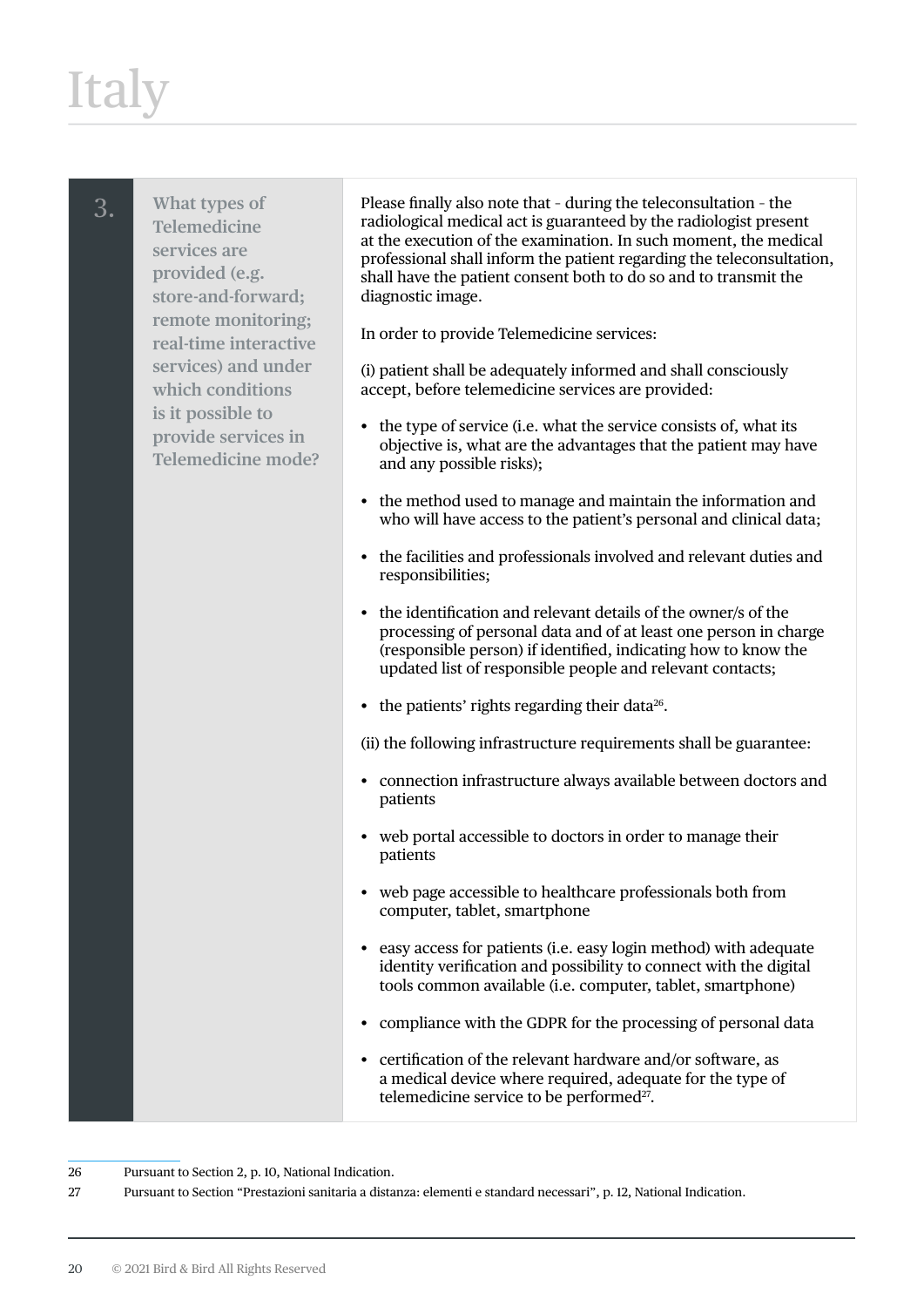| 3. | What types of<br>Telemedicine<br>services are<br>provided (e.g.<br>store-and-forward;<br>remote monitoring;<br>real-time interactive<br>services) and under<br>which conditions<br>is it possible to<br>provide services in<br>Telemedicine mode? | (iii) Telemedicine services report.<br>At the end of the tele-examination or other telemedicine services,<br>the doctor or other health care professional - where applicable<br>by reason of the service provided - shall conclude with a report<br>indicating also (i) the presence of any assistant, caregiver or other<br>healthcare provider; (ii) the quality of connection infrastructure<br>and the adequacy of it in accordance with the service provided; (iii)<br>valid digital signature.<br>The report, in compliance with the privacy and cyber security<br>laws and regulations, shall be available to the patient by his/her<br>preferred technology solution and shared with other healthcare<br>professional if requested by the patient.                                                                                                                                                                  |
|----|---------------------------------------------------------------------------------------------------------------------------------------------------------------------------------------------------------------------------------------------------|-----------------------------------------------------------------------------------------------------------------------------------------------------------------------------------------------------------------------------------------------------------------------------------------------------------------------------------------------------------------------------------------------------------------------------------------------------------------------------------------------------------------------------------------------------------------------------------------------------------------------------------------------------------------------------------------------------------------------------------------------------------------------------------------------------------------------------------------------------------------------------------------------------------------------------|
| 4. | What are the<br>requirements for<br>the advertising<br>of Telemedicine<br>services?                                                                                                                                                               | There are no specific laws regulating the advertising of telemedicine<br>services.<br>It derives that rules normally applicable to the promotion of<br>subjects/companies providing healthcare services shall apply also<br>to telemedicine. To be more specific, according to the provisions<br>contained under Law Decree n. 223/2006 (converted in Law n.<br>248/2006, the so called "Legge Bersani"), both professionals and<br>companies providing healthcare services can promote their activity<br>online and offline, provided such promotion complies with the<br>following principles:<br>1) According to what is provided under Law n. 145/2018 (so called<br>"Budget Law 2019"), the advertising shall have an informative<br>purpose (meaning should not have promotional and/or suggestive<br>purposes) and can contain the only following information (see<br>Article 2 of Law Decree n. 223/2006):          |
|    |                                                                                                                                                                                                                                                   | (i) title and professional specialisations;<br>(ii) characteristics of the services offered;<br>(iii) fees and total costs of the services in accordance with<br>transparency and truthfulness criteria.<br>In addition to that, the promotional message shall respect "[] the<br>patient's free and conscious determination, to protect public health, the<br>dignity of the person and his right to correct health information".<br>2) According to the provisions contained under both the legislative<br>decree n. 206/2005 (so called "Consumer Code", see, in particular,<br>Article 21 thereof) and the relevant ethical code, they should not<br>provide misleading and/or untrue information (otherwise the<br>relevant conduct may be regarded as a misleading commercial<br>practice), and/or information that is incorrect and/or violates<br>professional secrets and/or that may be ambiguous or denigratory. |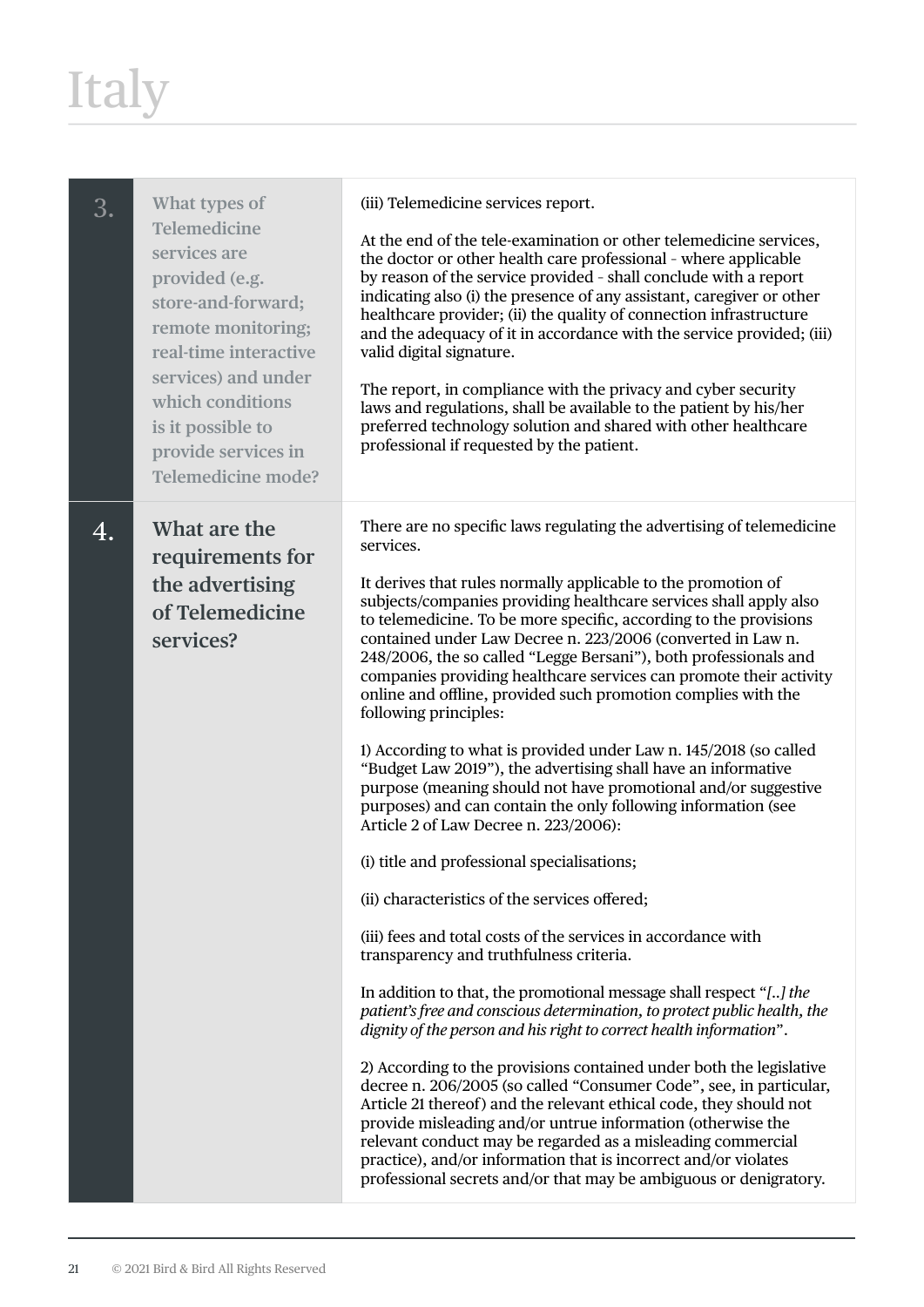| 5. | Are there local<br>laws regulating<br>reimbursement<br>for services<br>through | Yes, according to the Guidelines and National Indication services<br>provided in telemedicine can be reimbursed by the NHS.<br>In order to do so, specifically pursuant to section 3.2 of the<br>Guideline, the following aspects shall be considered:<br>(i) organisational model                                                                                                                                                                                                                                                                                                                                                                                                                                                                                                        |
|----|--------------------------------------------------------------------------------|-------------------------------------------------------------------------------------------------------------------------------------------------------------------------------------------------------------------------------------------------------------------------------------------------------------------------------------------------------------------------------------------------------------------------------------------------------------------------------------------------------------------------------------------------------------------------------------------------------------------------------------------------------------------------------------------------------------------------------------------------------------------------------------------|
|    | <b>Telemedicine?</b>                                                           | Telemedicine organisation model should be: Users/Provider/<br>Services Centre ("Telemedicine Business Model").                                                                                                                                                                                                                                                                                                                                                                                                                                                                                                                                                                                                                                                                            |
|    |                                                                                | In the Telemedicine Business Model,                                                                                                                                                                                                                                                                                                                                                                                                                                                                                                                                                                                                                                                                                                                                                       |
|    |                                                                                | • the User, is the individuals using a telemedicine service, and<br>for this purpose sending health information and/or receiving<br>relevant results. User can be: the patient / caregiver (tele-<br>examination; teleconsultation); the doctor in the absence of the<br>patient (teleconsultation); the doctor or another health care<br>professional (tele-examination, tele-cooperation).                                                                                                                                                                                                                                                                                                                                                                                              |
|    |                                                                                | • the Provider, is who provides healthcare services through a<br>telecommunications network (or infrastructure). A Provider<br>may be:                                                                                                                                                                                                                                                                                                                                                                                                                                                                                                                                                                                                                                                    |
|    |                                                                                | - Entities belonging to the Italian National Healthcare System<br>(NHS)[9], authorised or accredited, either public or private;                                                                                                                                                                                                                                                                                                                                                                                                                                                                                                                                                                                                                                                           |
|    |                                                                                | - Healthcare professionals belonging to the NHS (i.e. general<br>practitioners, paediatricians, medical specialists). The<br>Provider receives health information from the User and<br>returns the results of the service.                                                                                                                                                                                                                                                                                                                                                                                                                                                                                                                                                                |
|    |                                                                                | • the Service Centre has the responsibility for the management and<br>maintenance of the information system, including transmission<br>and storage of relevant information. Please note that Provider<br>can also act as Service Centre.                                                                                                                                                                                                                                                                                                                                                                                                                                                                                                                                                  |
|    |                                                                                | (ii) relevant authorisations                                                                                                                                                                                                                                                                                                                                                                                                                                                                                                                                                                                                                                                                                                                                                              |
|    |                                                                                | Specifically, Providers should hold: (i) all authorisations normally<br>required for the performance of health and socio-health activities in<br>a traditional manner (see Article 8-ter of Italian Legislative Decree<br>n. 502/92); (ii) regional accreditation where the Provider facility is<br>based (see Article 8-quarter of Italian Legislative Decree n. 502/92)<br>and in case telemedicine services intended to be reimbursed<br>by the NHS, the Provider should also conclude contractual<br>arrangements with the relevant regions (see Article 8-quinques<br>of Italian Legislative Decree n. 502/92); (iii) any other additional<br>authorisations which may be required in relation to the IT tools to<br>be used for the provision of the concerned healthcare services. |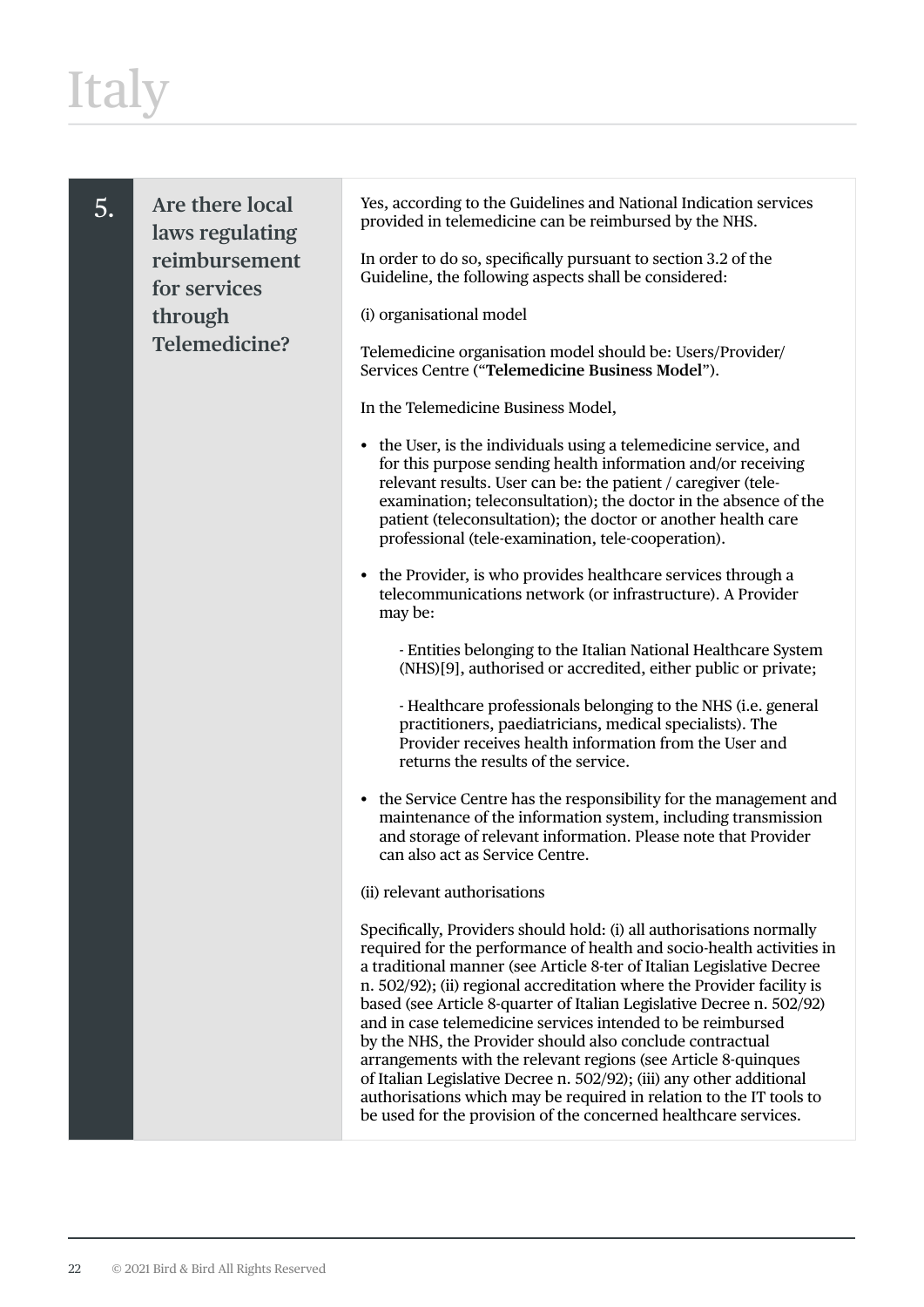| 5. | Are there local<br>laws regulating<br>reimbursement for<br>services through<br>Telemedicine? | (iii) By contrast to companies, an individual doctor providing<br>health services by using telemedicine does not need of any prior<br>authorisation being the registration of doctor before the relevant<br>professional order sufficient in order to provide healthcare services<br>in telemedicine). In the case that a doctor is also interested to have<br>such services reimbursed by the NHS, they should conclude an<br>agreement with the NHS that covers the ethical aspects, processing<br>of personal data with electronic tools, professional responsibility <sup>28</sup> . |
|----|----------------------------------------------------------------------------------------------|------------------------------------------------------------------------------------------------------------------------------------------------------------------------------------------------------------------------------------------------------------------------------------------------------------------------------------------------------------------------------------------------------------------------------------------------------------------------------------------------------------------------------------------------------------------------------------------|
|    |                                                                                              | Ethical aspects: ensuring that the doctor-patient relationship can<br>be developed and improved also through telemedicine (by way<br>of example, dedicating the necessary time in order to adequately<br>inform the patient, beyond the informed consent);                                                                                                                                                                                                                                                                                                                               |
|    |                                                                                              | • Processing of personal data: personal and health data necessary<br>for the provision of telemedicine services falls within the<br>processing of sensitive data carried out by electronic means.<br>Such data shall be processed pursuant to Italian Legislative<br>Decree 196/2003 and subsequent amendments and additions.                                                                                                                                                                                                                                                            |
|    |                                                                                              | Professional responsibility: for this purpose may be also<br>significant an adequate information on treatments, informed<br>consent of patients, rights of the client over their personal data.                                                                                                                                                                                                                                                                                                                                                                                          |
|    |                                                                                              | Moreover, for all the services provided in telemedicine, will be<br>applied the remuneration/professional fee system already in force<br>for the provision of the same services in presence <sup>29</sup> .                                                                                                                                                                                                                                                                                                                                                                              |

28 Pursuant to Section 8 of the Guideline

29 National Indication, p. 9.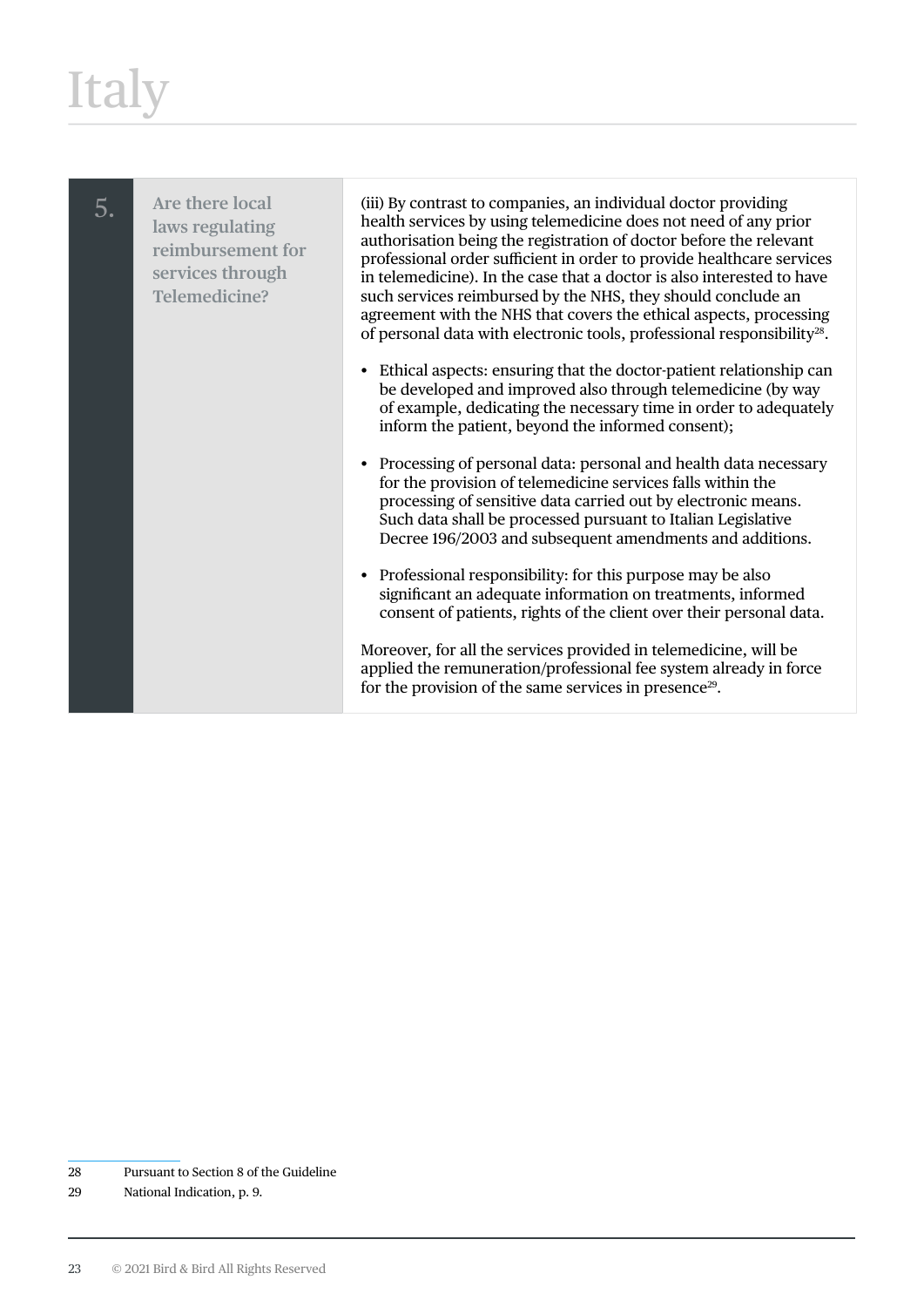6. **Are there any incentives (also fiscal benefits) promoting telemedicine or the digitalization of health services?**

There are several national incentives that may be applicable. By way of example, among others,

• The Italia National Recovery and Resilience plan ("**PNRR**") – approved by the European Commission the 22nd of June 2021 provides as goals innovation, digitalisation and health.

Regarding the health sector, the PNRR provides as goals: (i) proximity networks, structures and telemedicine for territorial health care (ii) innovation, research and digitalisation of the national health service. Specifically, in the light of the issues emerged during the health emergency, telemedicine appears as a way to overcome the fragmentation and lack of healthcare services homogeneity provided in the whole national territory and to support patient homecare. 40% of the Italian population is affected by chronic diseases. Telemedicine may be a way to manage and support the patients directly from home.

The PNRR has a duration of six years, from 2021 to 2026, and a total size of 672.5 billion euros (of which 312.5 grants).

• According to Law n. 178/2020 ("Budget Law"), regions allocate 0.5 % of EUR32 million in order to incentivise purchase - by public and private health facilities accredited with the NHS of devices and IT applications that enable remote reporting, consultation between specialists and remote home assistance<sup>30</sup>.

Innovative start-up regime may be applied.

30 In this sense reads paragraphs 444 and 442, article 1, Budget Law 2021.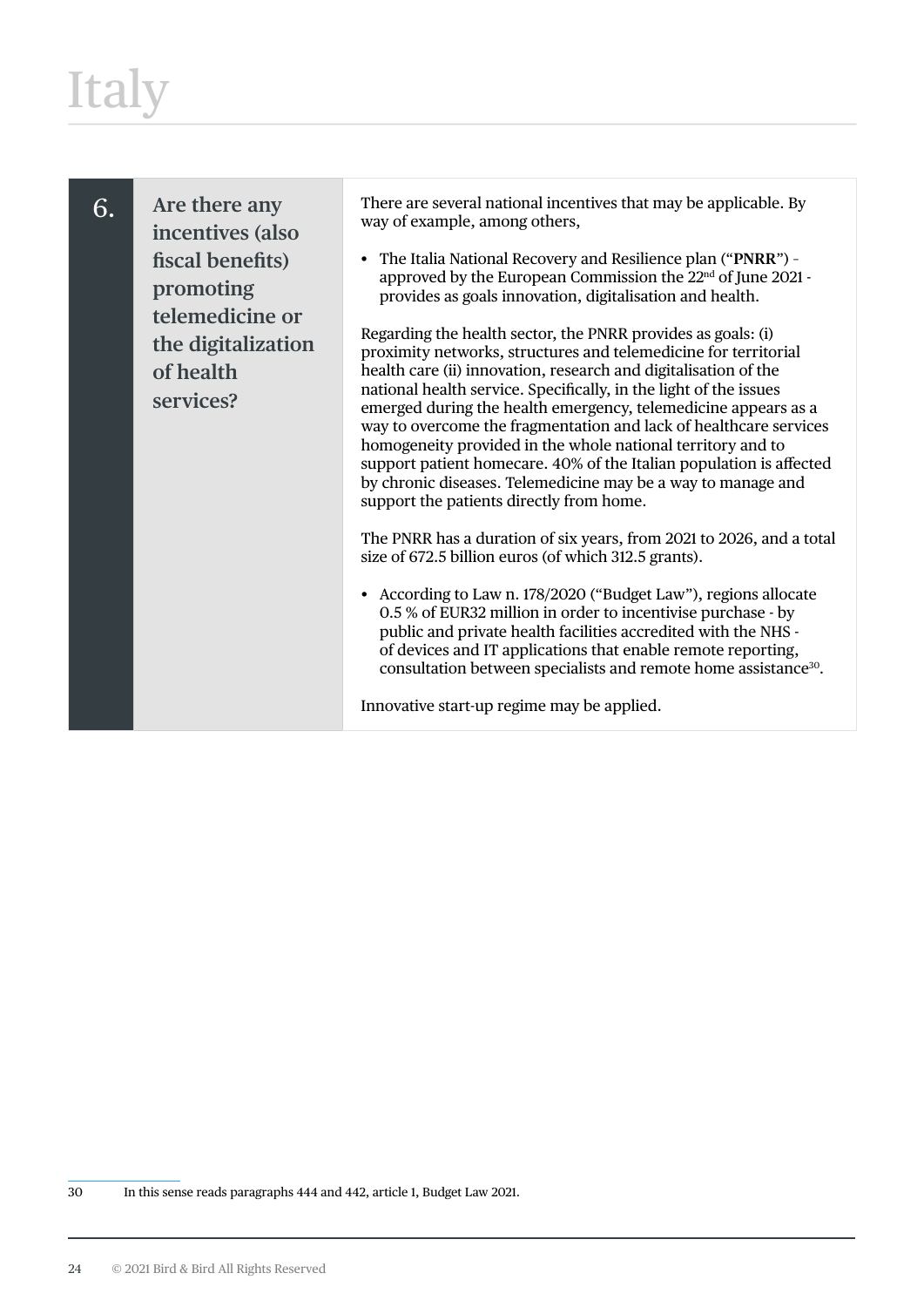#### Key contacts in Italy



Mauro Turrini Counsel

Tel: +390669667046 mauro.turrini@twobirds.com



Carmen Miriam Martorano Associate

Tel: +390230356086 carmen.miriam.martorano@twobirds.com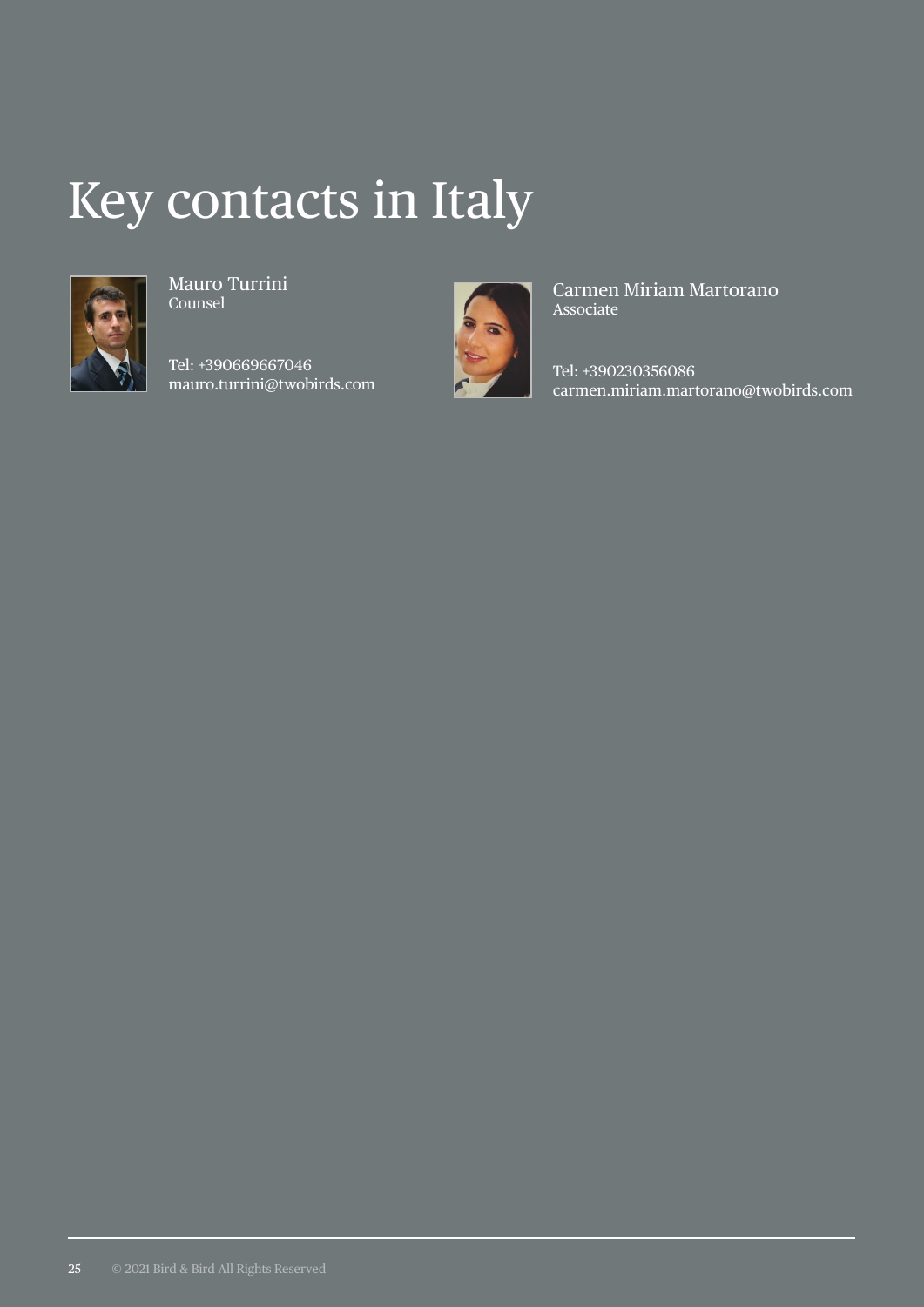<span id="page-27-0"></span>

| 1. | <b>What local</b><br>regulations are in<br>place in respect<br>of telemedicine?                      | In the Netherlands there is no explicit legal framework for the use<br>of telemedicine. However, there are various laws and regulations<br>that are relevant to the use of telemedicine. For example, the<br>Dutch legislative framework on medical devices (the Medical<br>Device Act, Medical Devices Regulations and Medical Devices<br>Decree), legislation regarding data protection (GDPR) and the Dutch<br>Medicines Act. Also, the Dutch Individual Health Care Professionals<br>Act specifies reserved actions that only certain groups of medical<br>professionals may perform.<br>Other relevant regulations:<br>• The Healthcare Quality, Complaints and Disputes Act. This act<br>describes standards for the provision of good quality care. The<br>care provider must meet these standards for every healthcare<br>request and situation.<br>• The Medical Treatment Contracts Act. This act provides rules<br>about the treatment contract between the physician and the<br>patient (including the establishment and termination of the<br>contract, informed consent, confidentiality, rights of minors and<br>proper provision of care).<br>• The Dutch Processing of Personal Data in Healthcare (Additional<br>Provisions) Act. This act contains safeguards for clients in |
|----|------------------------------------------------------------------------------------------------------|-------------------------------------------------------------------------------------------------------------------------------------------------------------------------------------------------------------------------------------------------------------------------------------------------------------------------------------------------------------------------------------------------------------------------------------------------------------------------------------------------------------------------------------------------------------------------------------------------------------------------------------------------------------------------------------------------------------------------------------------------------------------------------------------------------------------------------------------------------------------------------------------------------------------------------------------------------------------------------------------------------------------------------------------------------------------------------------------------------------------------------------------------------------------------------------------------------------------------------------------------------------------------------------------------|
| 2. | Are healthcare<br>professionals<br>allowed to<br>provide services<br>through<br><b>Telemedicine?</b> | electronic data interchange.<br>Yes, healthcare professionals may provide services via<br>telemedicine, provided they meet the conditions.<br>The Royal Dutch Medical Association (KNMG) has published<br>various guidelines that are relevant to telemedicine, e.g. the<br>KNMG Guideline 'Dealing with medical data'. This guideline<br>also includes some provisions from the former KNMG guideline<br>'Online physician-patient contact'. <sup>31</sup> According to this guideline,<br>a physician may only decide to have online contact with a patient<br>without an existing relationship if the quality of care is sufficiently<br>guaranteed, the risk of adverse effects is sufficiently limited and if<br>the care provided is of benefit to the patient. The responsibility for<br>the decision to maintain online contact with the patient and the<br>responsibility for the medical treatment lies with the physician. The<br>physician can be held accountable for this. <sup>32</sup> This guideline provides<br>terms and conditions for online consultation with medical advice:                                                                                                                                                                                             |

31 [Herzien: KNMG-richtlijn Omgaan met medische gegevens | KNMG.](https://www.knmg.nl/actualiteit-opinie/nieuws/nieuwsbericht/herzien-knmg-richtlijn-omgaan-met-medische-gegevens-1.htm)

32 KNMG Guideline for dealing with medical data 2021, p. 53.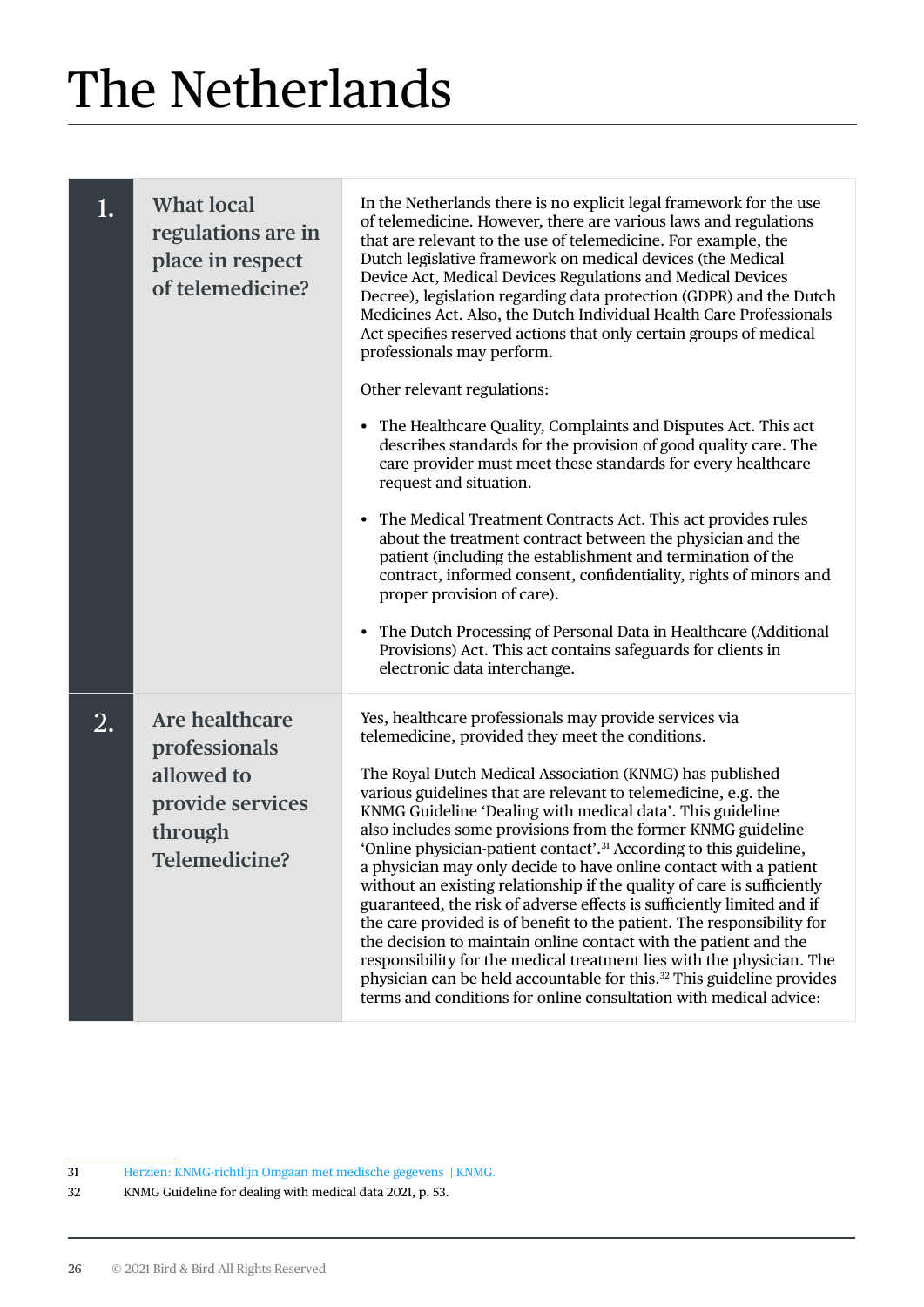2. **Are healthcare professionals allowed to provide services through Telemedicine?** • The physician has sufficiently informed the patient about the procedure for online contact; • The physician must ensure that the services they provide online (such as patient consultations and examinations via video conferencing) take place outside the observation of others; • The physician has sufficient relevant and reliable data from the patient to be able to give a medically sound individual advice; • The physician adheres to the rules that apply in their field of expertise for the quality and safety of care and the rights of the patient; • The physician has sufficiently established the identity of the patient; • The physician clearly indicates that their advice is based on the information provided by the patient and any available records; • If the physician is not the patient's (general) practitioner, they will inform the patient's own general practitioner about the advice they have given to the patient.<sup>33</sup> The prescription of medicines is subject to the Dutch Medicines Act. The prescription of medicines following online contact between the prescriber and the patient is subject to rules and conditions. Pursuant to article 67 Medicines Act, it is prohibited to prescribe medicines via the internet to persons whom the prescriber has never met in person, or whom the prescriber does not know, or whose medication history the prescriber does not have at his disposal. This does not include communication via the internet between a physician and a patient based on an existing physicianpatient relationship. According to parliamentary papers, the internet must be regarded as an addition to the existing means of communication and can have a clear added value.34 The KNMG Guideline 'Dealing with medical data' stipulates the following conditions for prescribing medication pursuant to article 67 Medicines act in addition to the conditions already stated for online consultations with medical advice: • The prescribing physician must have met the patient; • The prescribing physician must know the patient; • The prescribing physician must have the patient's medication history;

33 KNMG Guideline for dealing with medical data 2021, p. 54-55.

34 *Kamerstukken II* 2005/06, 29359, nr. 81.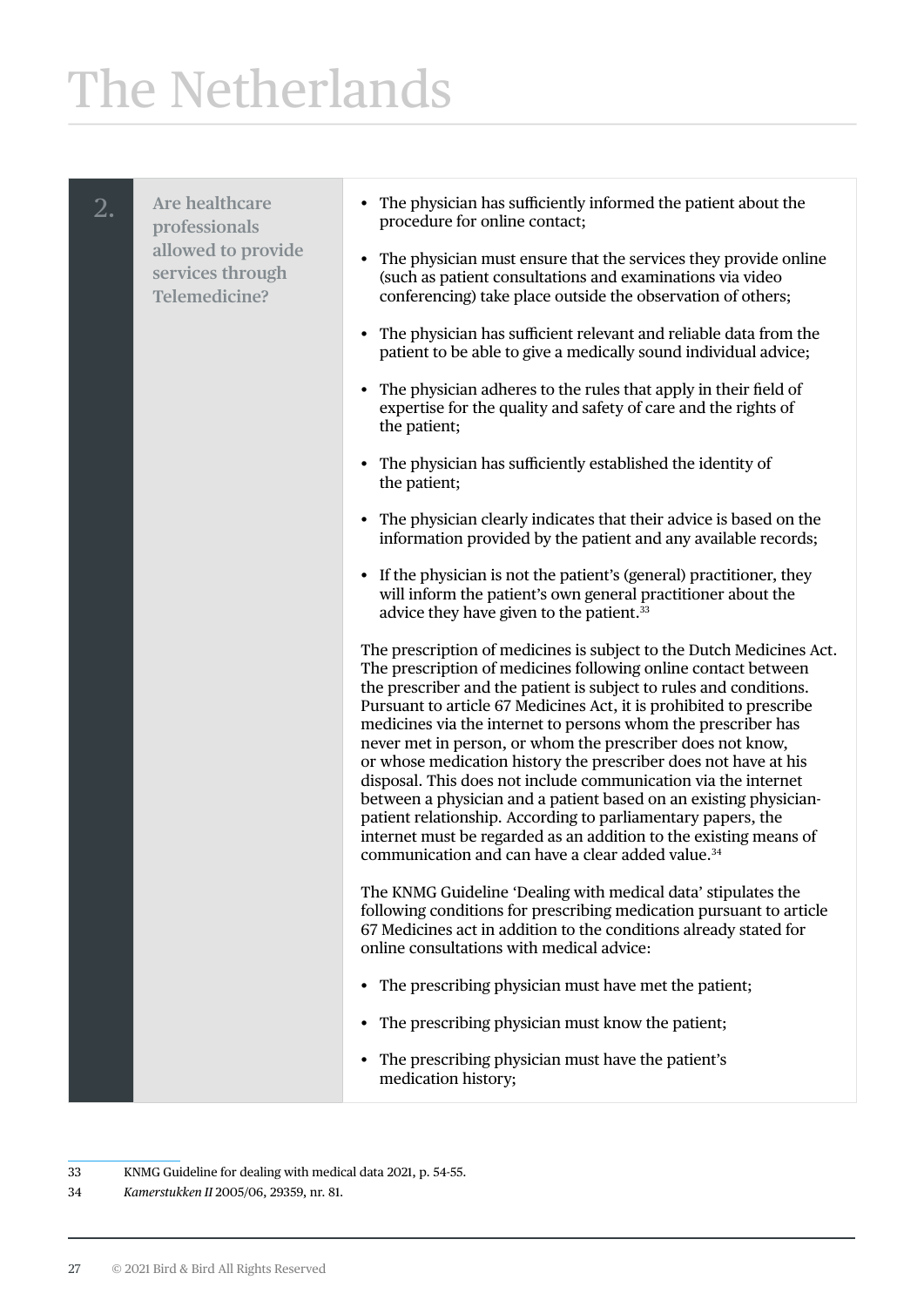| 2. | Are healthcare<br>professionals<br>allowed to provide<br>services through<br>Telemedicine?                                                                                                                                                                   | There is sufficient reliable and relevant information available to<br>exclude any contraindications to the intended medication and to<br>decide to prescribe the medication on that basis;<br>Based on the available information and in view of the medication<br>to be used, there is no reason to perform a (supplementary)<br>physical or other examination;<br>The physician sufficiently informs the patient about the use of<br>the prescribed medication and any possible side-effects thereof. <sup>35</sup><br>For the duration of the COVID-19 crisis, the Dutch inspectorate for<br>Health and Youth care permitted physicians to prescribe medication<br>online. At the moment, this permission is granted until 1 September<br>2021. If a patient has not previously been seen physically by the<br>prescriber, prescribing following a video consultation is possible<br>if the prescriber can see the patient's current medication history<br>(including allergies). The prescriber must always inform the patient's<br>primary care provider and/or GP as soon as possible afterwards. <sup>36</sup>                                                                                                                                                                                                                           |
|----|--------------------------------------------------------------------------------------------------------------------------------------------------------------------------------------------------------------------------------------------------------------|------------------------------------------------------------------------------------------------------------------------------------------------------------------------------------------------------------------------------------------------------------------------------------------------------------------------------------------------------------------------------------------------------------------------------------------------------------------------------------------------------------------------------------------------------------------------------------------------------------------------------------------------------------------------------------------------------------------------------------------------------------------------------------------------------------------------------------------------------------------------------------------------------------------------------------------------------------------------------------------------------------------------------------------------------------------------------------------------------------------------------------------------------------------------------------------------------------------------------------------------------------------------------------------------------------------------------------------------|
| 3. | What types of<br>Telemedicine<br>services are<br>provided (e.g.<br>store-and-<br>forward; remote<br>monitoring; real-<br>time interactive<br>services) and<br>under which<br>conditions is<br>it possible to<br>provide services<br>in Telemedicine<br>mode? | In principle, healthcare can be offered in any form, as long as the<br>above-mentioned regulatory framework is met. Various forms of<br>telemedicine can thus be offered, using different communication<br>channels. Some (additional) conditions may apply to different<br>communication channels.<br>With the emergence of the COVID-19 pandemic, the use of video<br>conferencing has increased. The KNMG Guideline 'Dealing with<br>medical data' gives some advice on the use of video conferencing.<br>It indicates that it is always preferable to use the most secure and<br>certified application, for example one that has been specially<br>developed for healthcare. If the physician is not sure whether<br>the application they want to use is sufficiently secure, they must<br>inform the patient in advance that the communication may not<br>be sufficiently secure and the patient should give their consent<br>to its use. However, in the Guideline it is explicitly stipulated<br>that the patient's consent is not a licence for not complying with<br>security obligations. The legal requirements and standards for the<br>exchange of privacy-sensitive healthcare information must always<br>be complied with. It is also advised in the Guideline to delete chat<br>history after each conversation. <sup>37</sup> |

<sup>35</sup> KNMG Guideline for dealing with medical data 2021, p. 55-56.

<sup>36</sup> [Online medicijnen voorschrijven mag langer | Nieuwsbericht | Inspectie Gezondheidszorg en Jeugd \(igj.nl\).](https://www.igj.nl/actueel/nieuws/2021/02/26/online-medicijnen-voorschrijven-mag-langer)

<sup>37</sup> KNMG Guideline for dealing with medical data 2021, p. 52.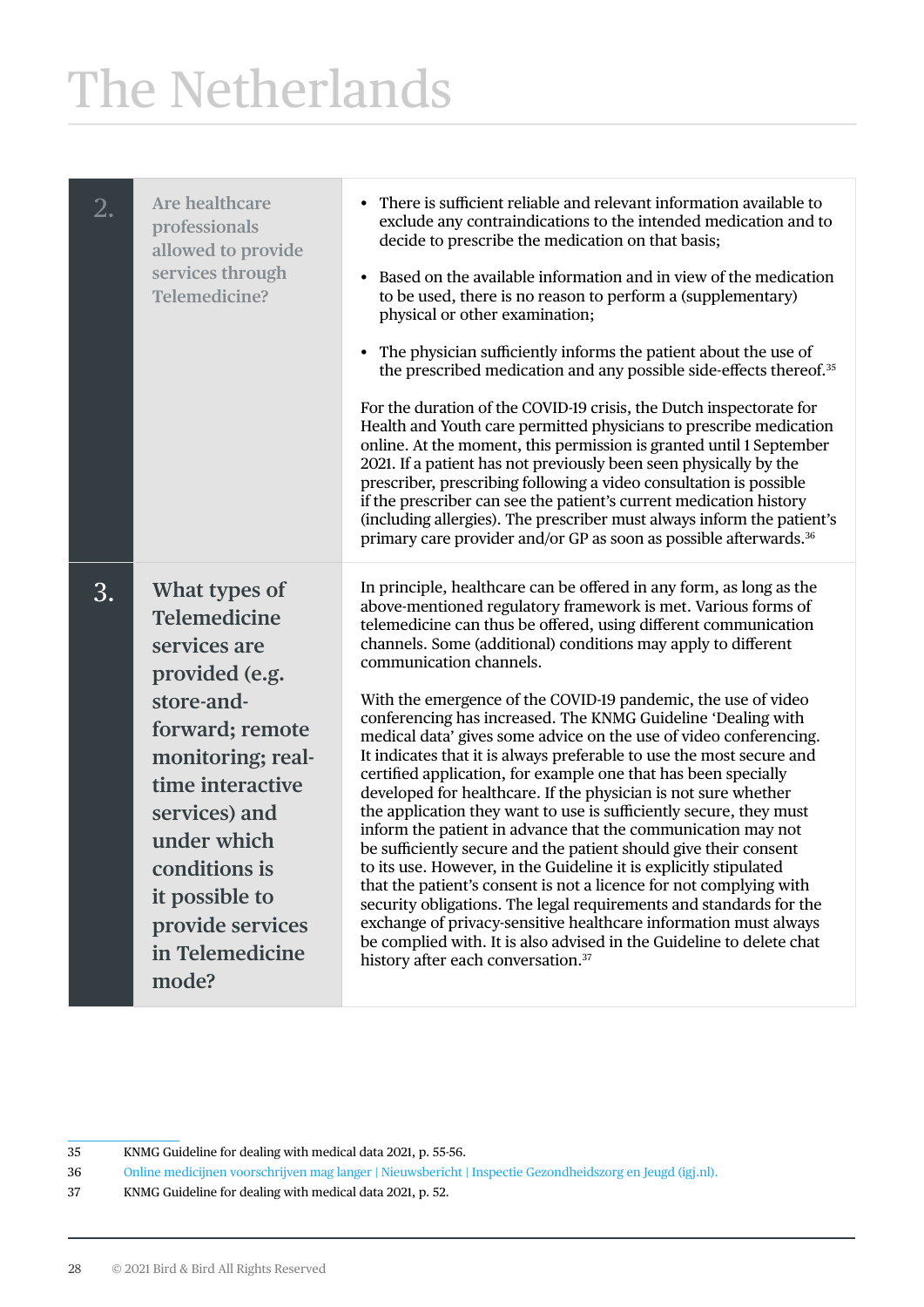| 4. | What are the<br>requirements for<br>the advertising<br>of Telemedicine<br>services?                    | In the Netherlands, there are no specific laws regulating the<br>advertising of telemedicine services. However, article 6:194 Dutch<br>Civil Code prohibits misleading advertising in general. Some self-<br>regulatory codes also apply, such as the Dutch Advertising Code.<br>The Dutch Advertising Code contains rules which all advertising<br>must comply with and stipulates that advertising may not be<br>misleading or contrary to the truth. The Dutch Advertising Code<br>also contains some more subjective standards, for example that<br>advertising may not be gratuitously offensive or contrary to good<br>taste and decency.<br>As a part of the Dutch Advertising Code, there is also a special<br>advertising code for medical devices and a special advertising code<br>for medical self-care devices.<br>However, advertising for telemedicine services cannot include<br>advertising for prescription medicines, as this is generally forbidden<br>under Dutch law.                                                                                                                                                                                                                                                                                                                                                                                                                                                                                         |
|----|--------------------------------------------------------------------------------------------------------|-------------------------------------------------------------------------------------------------------------------------------------------------------------------------------------------------------------------------------------------------------------------------------------------------------------------------------------------------------------------------------------------------------------------------------------------------------------------------------------------------------------------------------------------------------------------------------------------------------------------------------------------------------------------------------------------------------------------------------------------------------------------------------------------------------------------------------------------------------------------------------------------------------------------------------------------------------------------------------------------------------------------------------------------------------------------------------------------------------------------------------------------------------------------------------------------------------------------------------------------------------------------------------------------------------------------------------------------------------------------------------------------------------------------------------------------------------------------------------------|
| 5. | Are there local<br>laws regulating<br>reimbursement<br>for services<br>through<br><b>Telemedicine?</b> | The Dutch Healthcare Authority (NZa) has published a digital care<br>costing guide (Wegwijzer bekostiging digitale zorg 2020). This guide<br>is not specifically about telemedicine but focuses on digital care<br>in general, including 'e-care' such as e-diagnosis, e-consultations,<br>monitoring and e-prevention intervention in the event of an<br>individual of high risk.<br>In the guide it is explained that digital care can only be reimbursed<br>if it meets the so-called package criteria as follows from the Dutch<br>Healthcare Insurance Act and the Dutch Long-Term Care Act. The<br>most important criteria are that the treatment must be safe and<br>proven effective. The Dutch Healthcare Insurance Act describes<br>which medical aids (such as eHealth technology) qualify for<br>reimbursement from the basic health insurance package. <sup>38</sup><br>Based on the guide, the general rule is that if existing, already<br>insured care is offered in an eHealth form, that care remains<br>insured care if the composition and effectiveness does not<br>essentially change from the original care. <sup>39</sup><br>Also, the Association of Dutch Health Insurers and the Dutch<br>patients' federation have recently taken the stand promoting<br>telemedicine and advocating a right to digital healthcare. They want<br>patients to have a choice between going to see a physician at the<br>hospital or receiving digital healthcare at home. |

<sup>38</sup> Wegwijzer bekostiging digitale zorg 2021, p. 9.

<sup>39</sup> Wegwijzer bekostiging digitale zorg 2021, p. 9.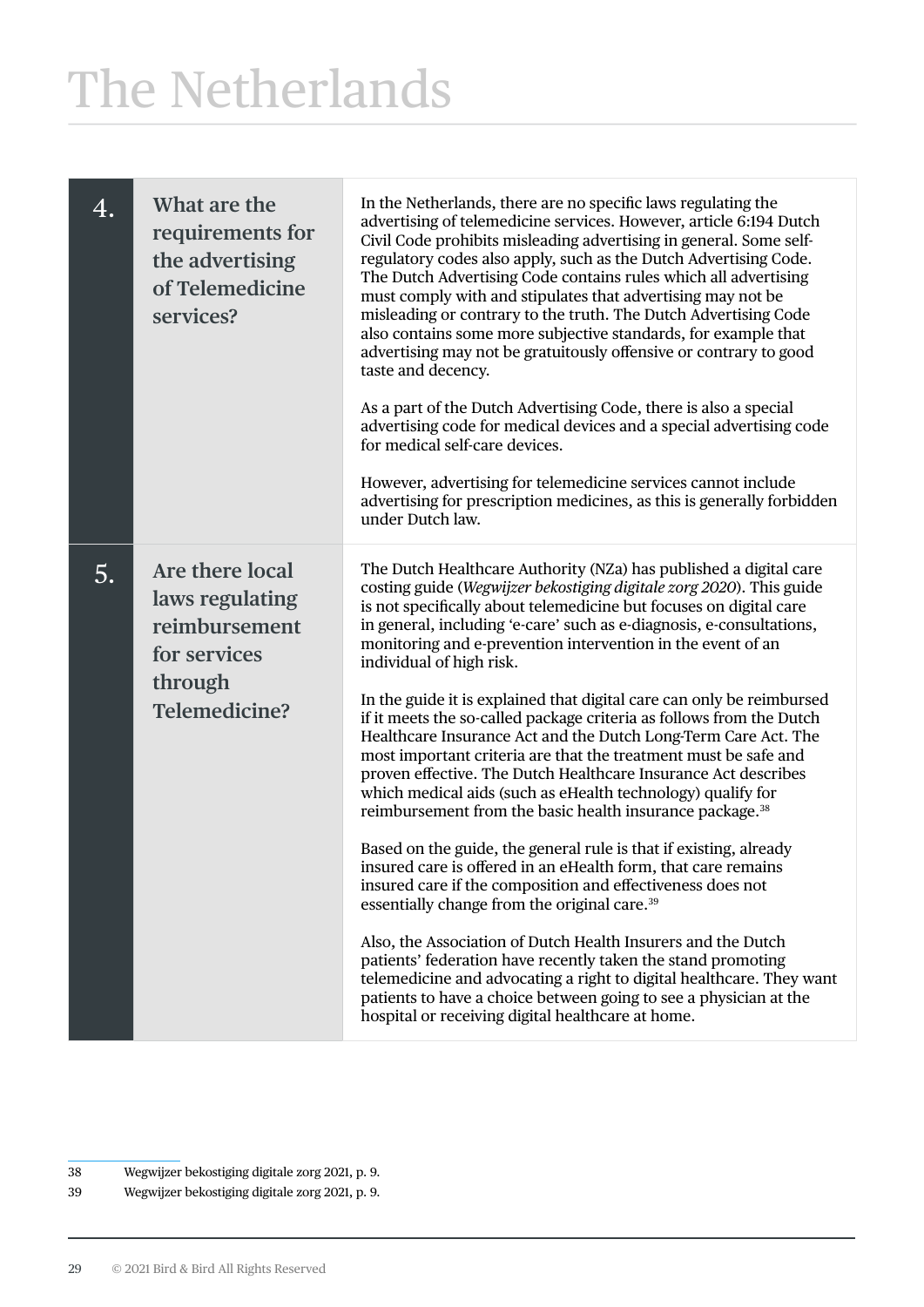6. **Are there any incentives (also fiscal benefits) promoting telemedicine or the digitalization of health services?**

In the Netherlands, several important initiatives are launched by the government to facilitate and strengthen eHealth.

In 2021, the Dutch Healthcare Authority (NZa) increased funding for e-Health. This means that the costs of telehealth – for example an online consultation by video conferencing – can be reimbursed in the same way as face-to-face healthcare services provided by a general practitioner (GP) or a medical specialist. By making the regulations more flexible, the government is making it easier for GPs to assess a patient's situation. In addition, speech therapists and medical specialists now have more opportunities to provide therapy and care online.<sup>40</sup>

There are also some financial incentives from the government that encourage teledermatology. From 2020, the assessment of dermatological conditions at the request of a GP will be subject to a free rate instead of maximum rates, giving healthcare professionals and healthcare insurers room to make agreements on digital care and removing potential barriers to scaling up teledermatology in primary care.<sup>41</sup>

The Dutch government is developing a digital personal health environment for every Dutch citizen, so they can always access their health data online. In this way the government hopes that citizens are able to make better decisions regarding their own health.42

In April 2021 the Dutch government accepted a legislative proposal from the Dutch minister of Medical Care regarding a law concerning mandatory electronic exchange of medical information between healthcare providers. The aim of this act is to ensure that all medical data of all healthcare providers is stored electronically and accessible, and no longer written or via fax. This to promote efficiency and to avoid mistakes. The legislative proposal will now be assessed by the Dutch House of Representatives.

<sup>40</sup> [Stimuleren gebruik e-health | E-health \(digitale zorg\) | Rijksoverheid.nl.](https://www.rijksoverheid.nl/onderwerpen/e-health/overheid-stimuleert-e-health)

<sup>41</sup> Wegwijzer bekostiging digitale zorg 2020, p. 15.

<sup>42</sup> [Persoonlijke Gezondheidsomgeving | Digitale gegevens in de zorg | Rijksoverheid.nl](https://www.rijksoverheid.nl/onderwerpen/digitale-gegevens-in-de-zorg/persoonlijke-gezondheidsomgeving)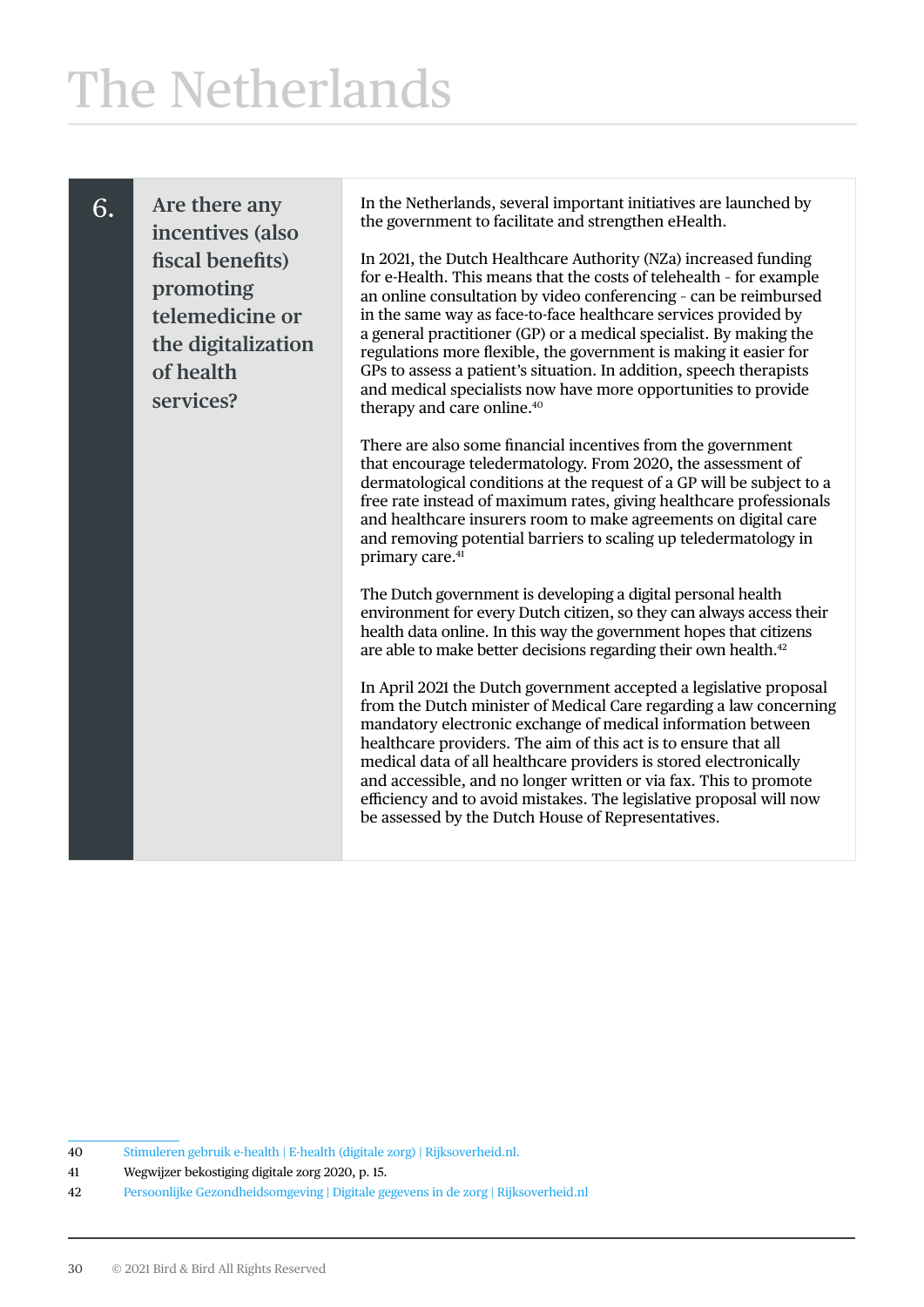| 6. | Are there any<br>incentives (also fiscal<br>benefits) promoting<br>telemedicine or the<br>digitalization of<br>health services? | The Dutch government also aims for more awareness of 'smart'<br>healthcare solutions'. For this purpose, the Dutch government has<br>set up the website Zorg van Nu. On this website, the government<br>focusses on the innovation within the eHealth sector and promoting<br>smart eHealth solutions. In addition to the annual Dutch eHealth<br>week, the eHealth Rally was introduced, to draw more attention to<br>innovation and smart healthcare solutions. |
|----|---------------------------------------------------------------------------------------------------------------------------------|-------------------------------------------------------------------------------------------------------------------------------------------------------------------------------------------------------------------------------------------------------------------------------------------------------------------------------------------------------------------------------------------------------------------------------------------------------------------|
|    |                                                                                                                                 | Other initiatives:                                                                                                                                                                                                                                                                                                                                                                                                                                                |
|    |                                                                                                                                 | • The Ministry of Health, Welfare and Sport (VWS) has set up a<br>range of special programmes to speed up patient-professional<br>information exchange in various sectors (VIPP);                                                                                                                                                                                                                                                                                 |
|    |                                                                                                                                 | • The Dutch National Health Care Institute (ZIN) has formulated a<br>plan of action to stimulate the use of digital care in practice.                                                                                                                                                                                                                                                                                                                             |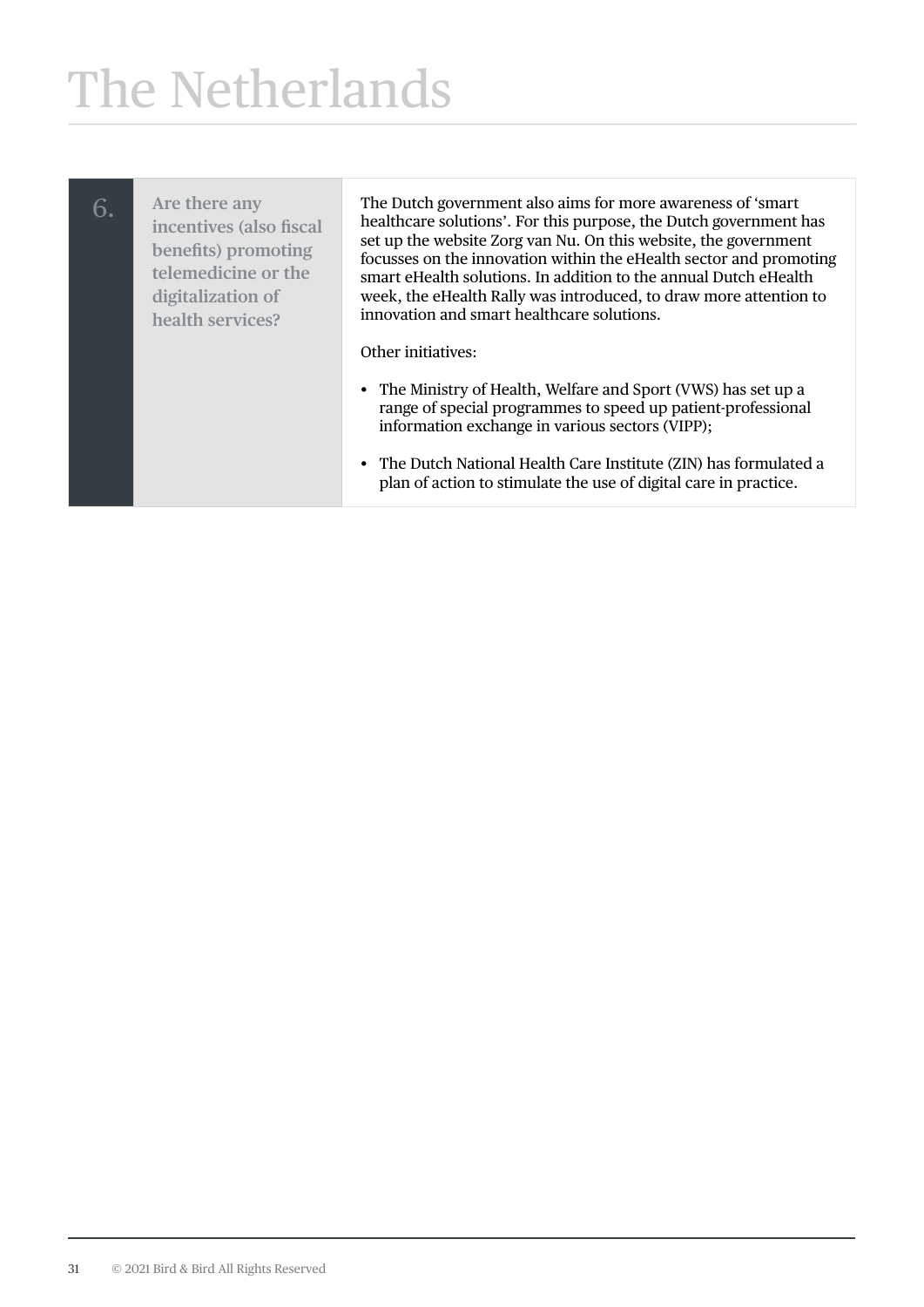### Key contacts in the Netherlands



Wouter Pors Partner

Tel: +31703538823 wouter.pors@twobirds.com



Hester Borgers Associate

Tel: +31703538983 hester.borgers@twobirds.com



Emma Stok Associate

Tel: +31703538855 emma.stok@twobirds.com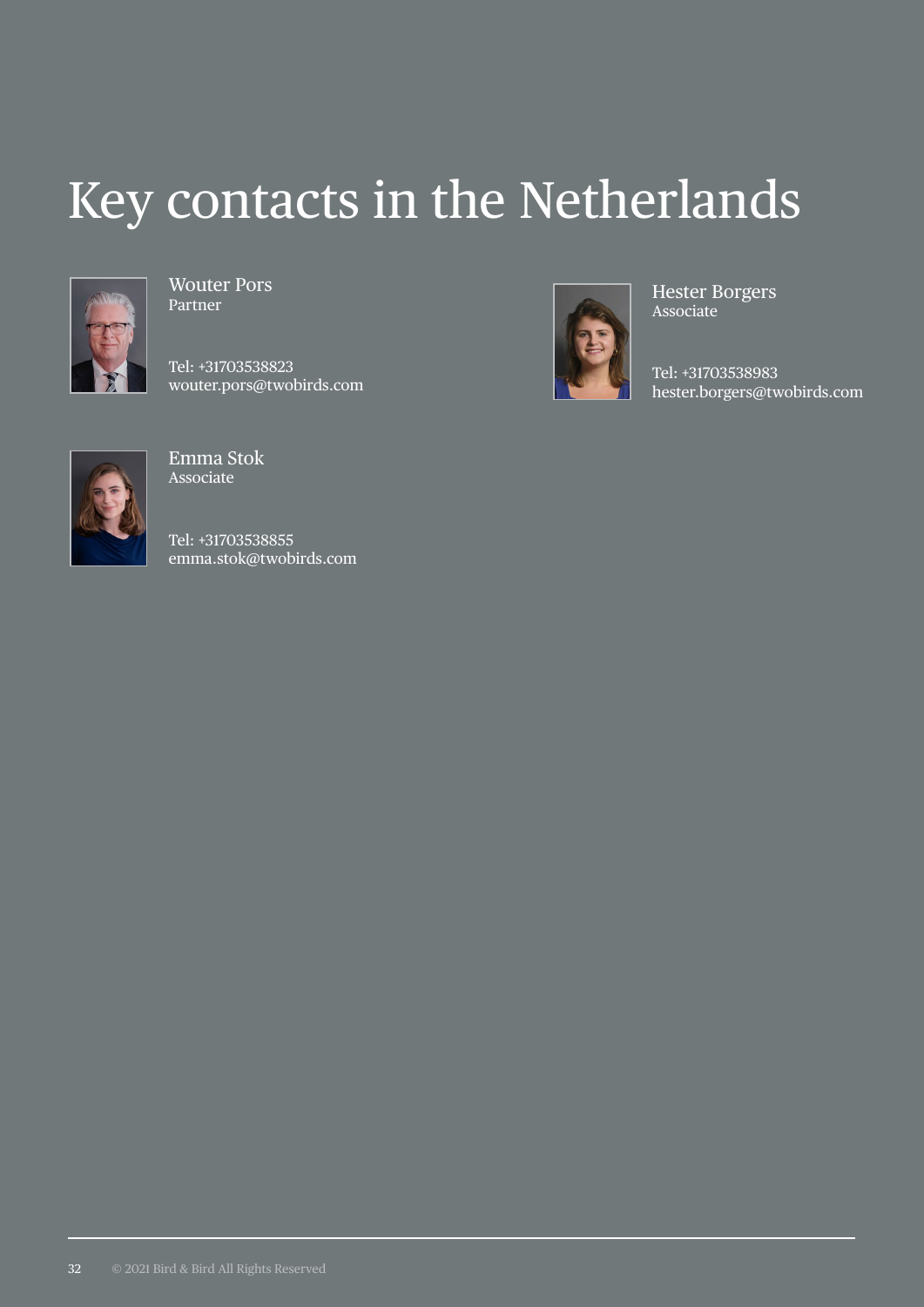<span id="page-34-0"></span>

| 1. | <b>What local</b><br>regulations are in<br>place in respect<br>of telemedicine? | There are several acts which set out admissibility criteria and/or<br>organisational standards for telemedicine:<br>1. the Act of 15 April 11 on medical activity which stipulates that<br>health care services may be provided through IT systems or<br>communication systems;                                                                                               |
|----|---------------------------------------------------------------------------------|-------------------------------------------------------------------------------------------------------------------------------------------------------------------------------------------------------------------------------------------------------------------------------------------------------------------------------------------------------------------------------|
|    |                                                                                 | 2. the Act of 27 August 2004 on health care services financed from<br>public funds (as amended) which, as of January 2015, allows,<br>without the need to conduct a personal examination of a patient,<br>the issuing of:                                                                                                                                                     |
|    |                                                                                 | - a prescription for the continuation of treatment and/or                                                                                                                                                                                                                                                                                                                     |
|    |                                                                                 | orders for the supply of medical devices as a continuation<br>of the supply of medical devices,                                                                                                                                                                                                                                                                               |
|    |                                                                                 | if it is justified by the patient's health condition that is reflected in<br>the medical records;                                                                                                                                                                                                                                                                             |
|    |                                                                                 | 3. the amendment of the Act on the information system in health<br>care and certain other acts (introduced in December 2015),<br>which allows patients to be examined via IT systems and/or<br>communication systems;                                                                                                                                                         |
|    |                                                                                 | 4. the Ordinance of the Minister of Health of 31 October 2019<br>amending the ordinance on guaranteed benefits in the field of<br>primary health care, which introduced the provision of medical<br>advice at a distance using IT systems or communication systems<br>into the scope of financed health care services;                                                        |
|    |                                                                                 | 5. the Act of 5 December 1996 (as amended) on the professions of<br>physician and dentist, which allows them to provide services<br>through IT systems or communication systems;                                                                                                                                                                                              |
|    |                                                                                 | one of the COVID-19 related regulations, i.e. the Ordinance of the<br>Minister of Health of 12 August 2020 on the organisational standard<br>of tele-advising in primary healthcare (as amended) effective<br>from 15 March 2021, which sets out the circumstances in which<br>the provision of medical advice is not allowed without a physical<br>examination of a patient. |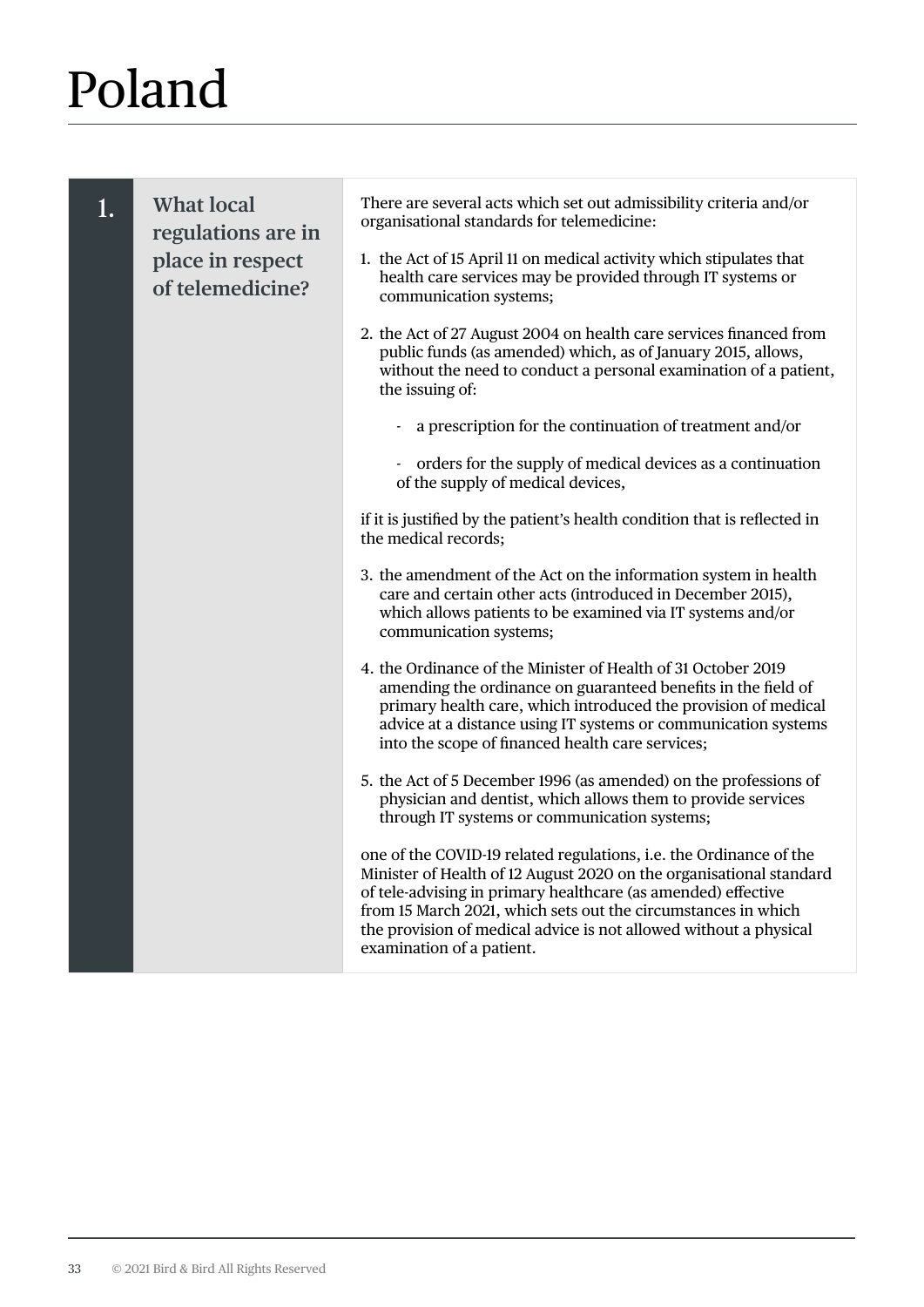2. **Are healthcare professionals allowed to provide services through Telemedicine?**

Yes, the healthcare professionals can provide services through telemedicine.

The Ordinance of the Minister of Health of 12 August 2020 on the organisational standard of tele-advising in primary healthcare lists circumstances in which the provision of services through telemedicine is not allowed, i.e.:

- when a patient visits a GP, nurse, or midwife for the first time;
- when a patient has a chronic disease and their condition has worsened or the symptoms changed;
- when there is a suspicion of cancer;
- if in other cases, the patient or their legal custodian does not consent to the services being provided remotely;
- when it concerns a child under 6 years of age (although telemedicine is allowed when the services concern follow-up advice during treatment, determined as a result of a personal examination of the patient, which can be given without a physical examination).

Providing services through telemedicine is allowed in the following cases:

- for issuing a prescription for continued treatment,
- for issuing a referral for test or examination and discussing the results of such,
- for issuing sick leave.

In addition, remote contact with a doctor is required whenever there is a suspicion of coronavirus infection.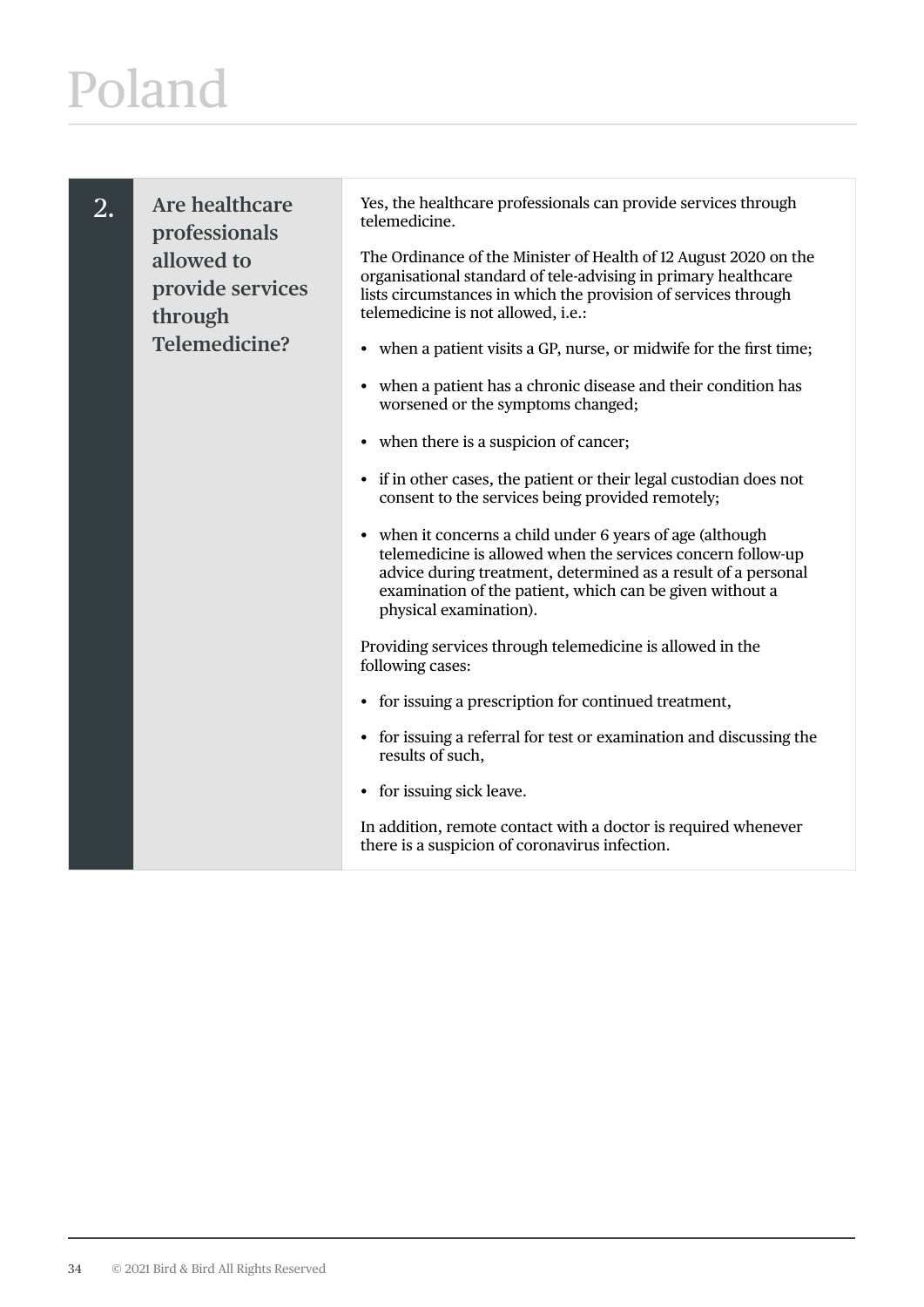| 3. | What types of<br><b>Telemedicine</b><br>services are<br>provided (e.g.<br>store-and-<br>forward; remote<br>monitoring; real-<br>time interactive<br>services) and<br>under which<br>conditions is<br>it possible to<br>provide services<br>in Telemedicine<br>mode? | There are no specific rules on the types of telemedicine services<br>that are allowed. In general, telemedicine can be provided by GPs,<br>nurses or midwives in the form of telephone advice, videocall,<br>audio chat, text chat or (in exceptional cases) by email.<br>When giving advice virtually, the doctor may also use and supervise<br>a diagnostic test that is performed by a patient at home with a<br>telemedicine device constituting a medical device (e.g. blood<br>glucose or ECG measurement).<br>Medical centres are obliged to provide information on the<br>possibilities and organisational standards of the telemedicine. The<br>information should include the following data:<br>a list of services that are provided only if there is a direct visit,<br>$\bullet$<br>a system through which doctors provide teleservices,<br>• how to schedule teleservice,<br>• the method that the medical centre uses to establish contact with<br>the patient to provide teleservices and the manner i which they<br>are provided,<br>the possibility of a direct visit taking place when it is necessary.<br>IIn addition, there is a pilot programme concerning use of<br>electronic stethoscopes in basic healthcare (introduced by the<br>Ordinance of the Minister of Health dated 16 April 2021). The aim<br>of the pilot programme is to assess the effectiveness of health care<br>services in the field of basic healthcare with the use of electronic<br>stethoscopes, to diagnose the respiratory system and potential<br>health problems of patients with existing respiratory diseases after<br>they have been infected with the SARS-COV-2 virus.<br>It seems therefore that new types of telemedicine could be<br>successively introduced in Poland. |
|----|---------------------------------------------------------------------------------------------------------------------------------------------------------------------------------------------------------------------------------------------------------------------|-------------------------------------------------------------------------------------------------------------------------------------------------------------------------------------------------------------------------------------------------------------------------------------------------------------------------------------------------------------------------------------------------------------------------------------------------------------------------------------------------------------------------------------------------------------------------------------------------------------------------------------------------------------------------------------------------------------------------------------------------------------------------------------------------------------------------------------------------------------------------------------------------------------------------------------------------------------------------------------------------------------------------------------------------------------------------------------------------------------------------------------------------------------------------------------------------------------------------------------------------------------------------------------------------------------------------------------------------------------------------------------------------------------------------------------------------------------------------------------------------------------------------------------------------------------------------------------------------------------------------------------------------------------------------------------------------------------------------------------------------------------------------------------|
| 4. | What are the<br>requirements for<br>the advertising<br>of Telemedicine<br>services?                                                                                                                                                                                 | Advertising of any healthcare services is restricted in Poland. In<br>general, medical centres and doctors are only allowed to indirectly<br>advertise their healthcare services, by providing information on<br>their activities, sponsoring conferences etc.<br>Online advertising is allowed both for direct and indirect<br>communications about provided healthcare services. For<br>instance, it is possible to inform patients on the advantages of the<br>telemedicine, such as convenient forms of contact, the possibility<br>of obtaining medical services from any place, saving time, safety,<br>24/7 availability or short waiting times. However, advertising is<br>only allowed if it does not contradict other rules for practising the<br>profession, in particular the dignity and prestige of the profession,<br>as well as professional secrecy and reliability towards clients and<br>other professionals. As an example, an advertisement would<br>contradict those rules if it were too aggressive, too intense, or<br>misled potential patients as to the therapies offered.                                                                                                                                                                                                                                                                                                                                                                                                                                                                                                                                                                                                                                                                               |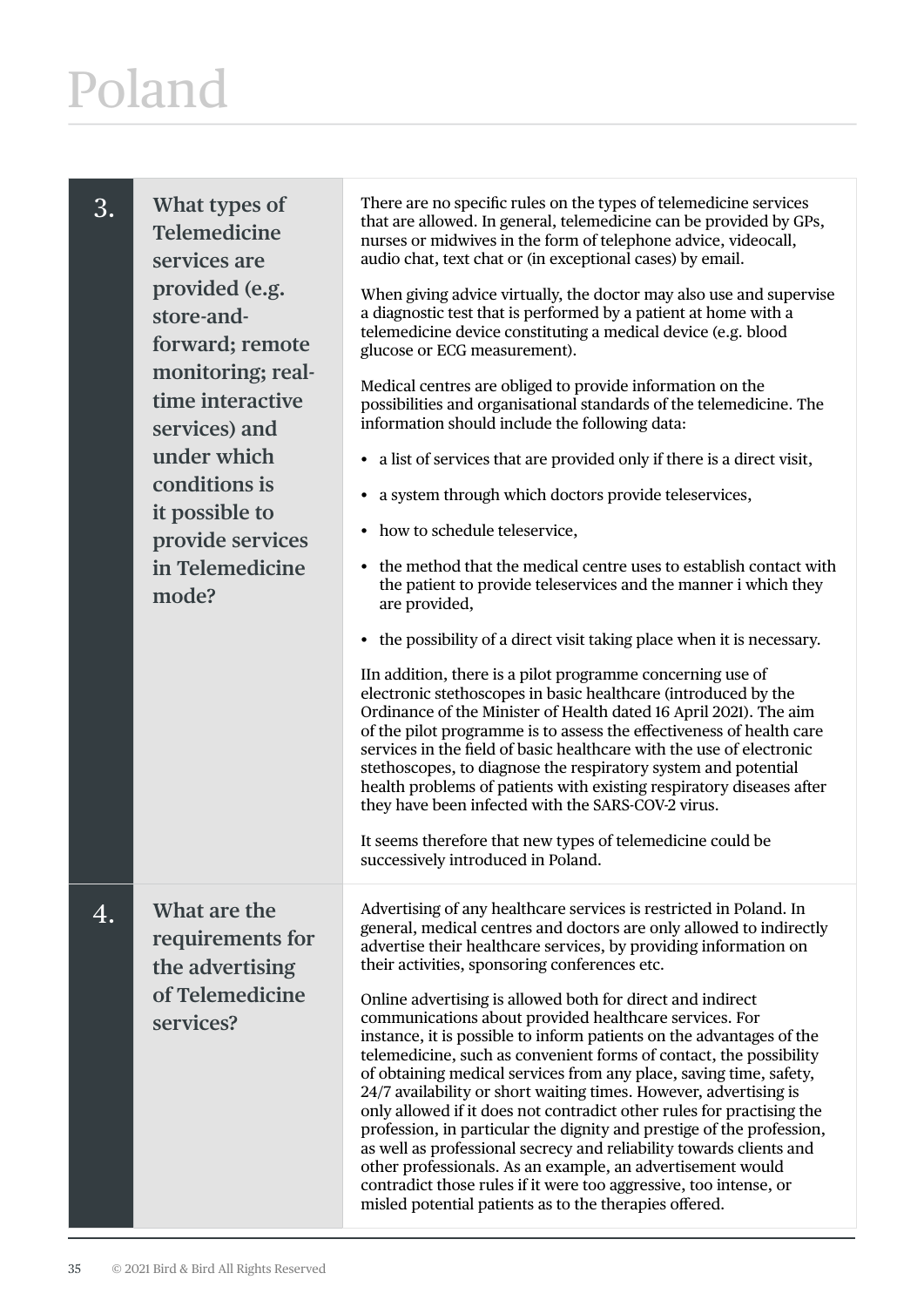| 5. | Are there local<br>laws regulating<br>reimbursement<br>for services<br>through<br>Telemedicine?                                       | Yes, the Ordinance of the Minister of Health of 31 October 2019<br>amending the ordinance on guaranteed benefits in the field of<br>primary health care introduced medical advice provided at a<br>distance using IT systems or communication systems into the<br>scope of financed health care services. Financing is subject to<br>certain conditions set out in the respective provisions of law, i.e.<br>ordinances of the President of the National Health Fund. |
|----|---------------------------------------------------------------------------------------------------------------------------------------|-----------------------------------------------------------------------------------------------------------------------------------------------------------------------------------------------------------------------------------------------------------------------------------------------------------------------------------------------------------------------------------------------------------------------------------------------------------------------|
| 6. | Are there any<br>incentives (also<br>fiscal benefits)<br>promoting<br>telemedicine or<br>the digitalization<br>of health<br>services? | No.                                                                                                                                                                                                                                                                                                                                                                                                                                                                   |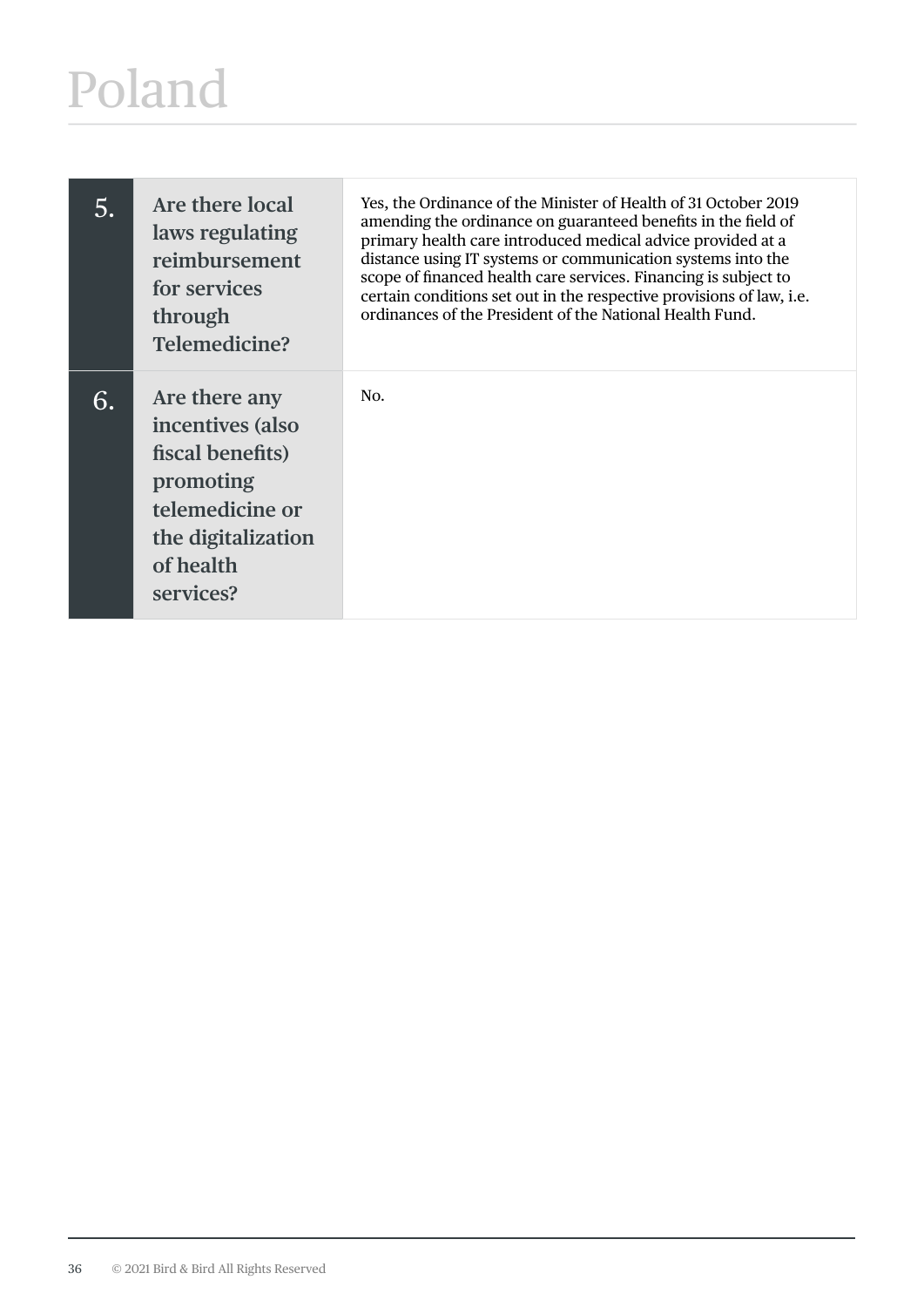#### Key contacts in Poland



Piotr Dynowski Partner

Tel: +48225837914 piotr.dynowski@twobirds.com



Marta Sznajder Associate

Tel: +48225837900 marta.sznajder@twobirds.com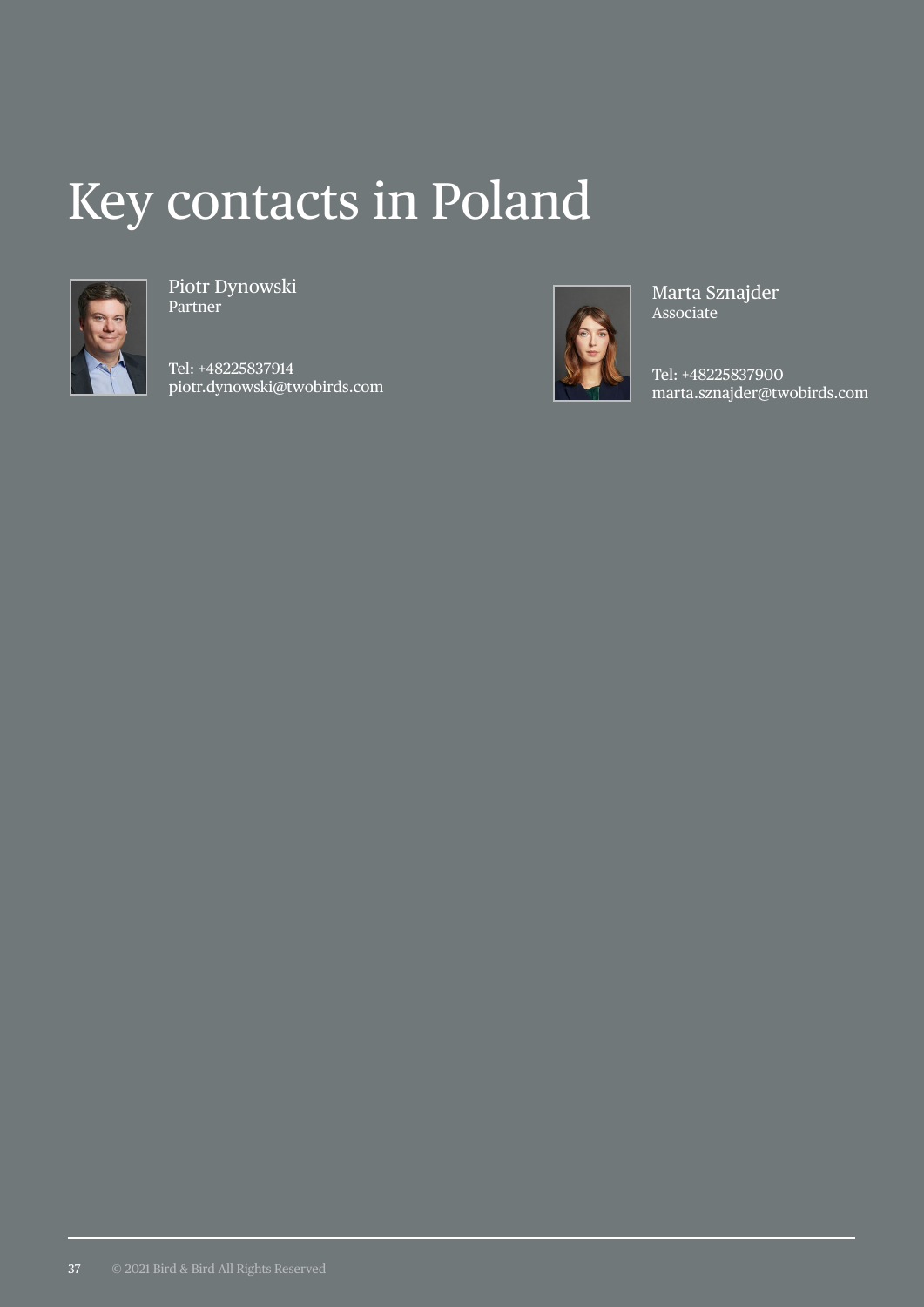# <span id="page-39-0"></span>Spain

|    | <b>What local</b><br>regulations are in<br>place in respect<br>of telemedicine?               | In Spain, there are no specific regulations on telemedicine, with<br>only a few mentions and recommendations on its use, such as those<br>listed in the Spanish Code of Medical Ethics <sup>43</sup> .<br>Among the few mentions of telemedicine made by the Spanish<br>regulation is Article 4.7 of Act 44/2003, 21 November, on the<br>Organisation of Health Professions, which establishes that "the<br>health professions shall be practised with full technical and scientific<br>autonomy, with no limitations other than those established by law and<br>by the other principles and values contained in the legal and ethical<br>code". In other words, doctors may opt for telemedicine if they<br>consider it technically and scientifically appropriate, but always in<br>due compliance with the principles and limitations contained in the<br>Spanish Code of Medical Ethics. |
|----|-----------------------------------------------------------------------------------------------|----------------------------------------------------------------------------------------------------------------------------------------------------------------------------------------------------------------------------------------------------------------------------------------------------------------------------------------------------------------------------------------------------------------------------------------------------------------------------------------------------------------------------------------------------------------------------------------------------------------------------------------------------------------------------------------------------------------------------------------------------------------------------------------------------------------------------------------------------------------------------------------------|
| 2. | Are healthcare<br>professionals<br>allowed to<br>provide services<br>through<br>Telemedicine? | Yes, as long as the provision of these services is justified on public<br>health grounds, in the interest of the patient (for example, when<br>the patient is in a remote location where there is no access to<br>medical services) or for reasons of health emergency (as is the case<br>in the current situation caused by COVID-19 <sup>44</sup> ).<br>Please note that, under the Spanish Code of Medical Ethics, it is<br>advisable that the patient is under the face-to-face control of their<br>doctor <sup>45</sup> , who will be the interlocutor between the tele-doctor (who<br>will focus on telemonitoring, teleconsultation and second opinion<br>services <sup>46</sup> ) and the final decision-maker in the care process.                                                                                                                                                  |

#### 43 Article 26 of the [Spanish Medical Ethics Code.](https://www.cgcom.es/sites/default/files/codigo_deontologia_medica.pdf)

<sup>44</sup> In this point, the Spanish Council of Medical Associations (*Consejo General de Colegios Medicos de España*) published on 10 June 2020 a [Guidance Report](http://www.medicosypacientes.com/sites/default/files/INFORME E CONSULTA_CCD_10_06_2020 %281%29.pdf) with different considerations on the appropriateness of the application of telemedicine in the situation originated by COVID 19. In any case, this Report stresses the complementary nature of telemedicine to face-to-face doctor-patient care and sets out the importance of respect the principles listed in the Spanish Medical Ethics Code, the defence of patient rights and patient safety as well as the respect for the health professionals. Finally, this Report also establishes that the use of telematic means is in accordance with Spanish Code of Medical Ethics provided that there is an express consent of the patient, which shall be recorded in the clinical history.

<sup>45</sup> It is important to mention that the Global Medical Association (AMM) - of which Spain is associate - published the [Declaration](https://www.wma.net/es/policies-post/declaracion-de-la-amm-sobre-la-etica-de-la-telemedicina/)  [on the Ethics of Telemedicine,](https://www.wma.net/es/policies-post/declaracion-de-la-amm-sobre-la-etica-de-la-telemedicina/) which setting out a series of principles and recommendations on telemedicine. In the absence of a unified European or national legal framework, this is one of the indicative reference frameworks available for the purpose of listing the principles applicable to telemedicine.

<sup>46</sup> MONTEAGUDO, L. SERRANO, C. HERNÁNDEZ SALVADOR, La telemedicina: ¿ciencia o ficción?, Anales Sis San Navarra vol.28 no.3 Pamplona sep./dic. 2005.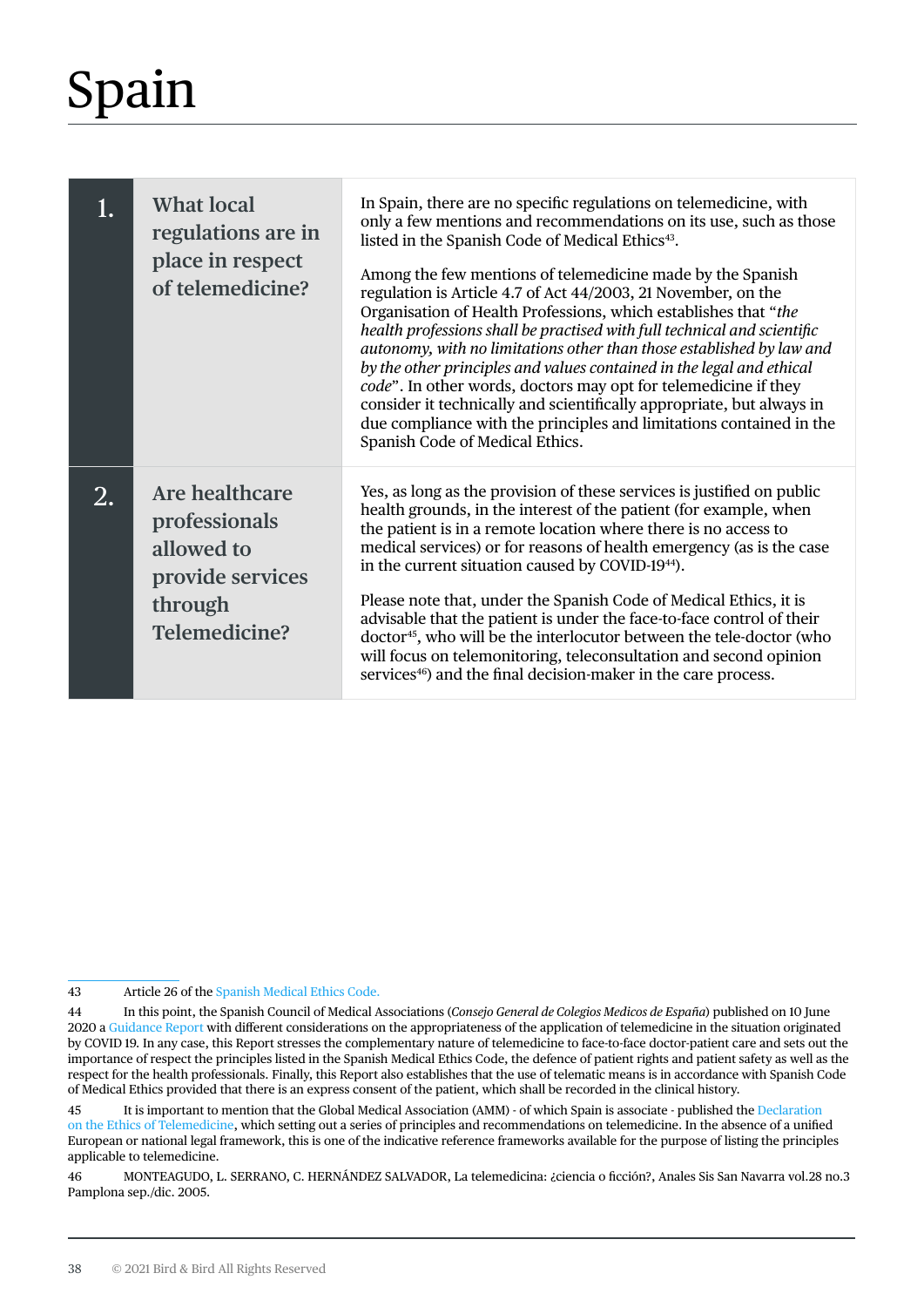# Spain

| 3. | What types of<br>Telemedicine<br>services are<br>provided (e.g.<br>store-and-<br>forward; remote<br>monitoring; real-<br>time interactive<br>services) and<br>under which<br>conditions is<br>it possible to<br>provide services<br>in Telemedicine<br>mode? | In Spain, there is no specific list of care services that can be<br>provided virtually. However, in practice it is recommended that<br>such services be limited to (i) the provision of a second opinion<br>after the one given by a doctor physically; (ii) occasional medical<br>reviews; (iii) the provision of advice to other professionals in<br>making certain decisions; and (iv) telematic home monitoring<br>of chronic diseases or pathologies (through wireless sensors, for<br>example) <sup>47</sup> .<br>In any case, it is necessary that, for the provision of such services,<br>the health professional's mutual/insurance company is identified,<br>and the patient's privacy is ensured (Article 26 of the Spanish Code<br>of Medical Ethics).<br>In addition, it should be noted that it is not allowed to prescribe<br>medicines virtually without having previously carried out a<br>clinical examination of the patient physically, as well as granting<br>a diagnosis, except for certain specialities such as dermatology<br>or ophthalmology or the monitoring of chronic or monitored<br>pathologies <sup>48</sup> . |
|----|--------------------------------------------------------------------------------------------------------------------------------------------------------------------------------------------------------------------------------------------------------------|--------------------------------------------------------------------------------------------------------------------------------------------------------------------------------------------------------------------------------------------------------------------------------------------------------------------------------------------------------------------------------------------------------------------------------------------------------------------------------------------------------------------------------------------------------------------------------------------------------------------------------------------------------------------------------------------------------------------------------------------------------------------------------------------------------------------------------------------------------------------------------------------------------------------------------------------------------------------------------------------------------------------------------------------------------------------------------------------------------------------------------------------------|
| 4. | What are the<br>requirements for<br>the advertising<br>of Telemedicine<br>services?                                                                                                                                                                          | In Spain, only healthcare centres and establishments authorised<br>to provide healthcare services are authorised to advertise these<br>healthcare services (Royal Decree 1277/2003, of 10 October, which<br>establishes the general bases for the authorisation of healthcare<br>centres, services and establishments <sup>49</sup> ).<br>In addition, prior to advertising these services, these centres and<br>establishments shall obtain prior authorisation from the competent<br>health body of the Autonomous Community where their registered<br>office is located.                                                                                                                                                                                                                                                                                                                                                                                                                                                                                                                                                                      |
| 5. | What are the<br>requirements for<br>the advertising<br>of Telemedicine<br>services?                                                                                                                                                                          | No, there is no regulation providing for reimbursement of services<br>provided through telemedicine.                                                                                                                                                                                                                                                                                                                                                                                                                                                                                                                                                                                                                                                                                                                                                                                                                                                                                                                                                                                                                                             |

<sup>47</sup> Article 26 of Spanish Code of Medical Ethics.

<sup>48</sup> [Report on telemedicine](https://www.fundacionmercksalud.com/wp-content/uploads/2017/05/5_Telemedicina_ampliaci%C3%B3n.pdf) issued by Fundación 2000 on September 2012.

<sup>49</sup> Article 6 of [Royal Decree 1277/2003, of 10 October, which establishes the general bases for the authorisation of healthcare centres,](https://www.boe.es/buscar/act.php?id=BOE-A-2003-19572)  [services and establishments.](https://www.boe.es/buscar/act.php?id=BOE-A-2003-19572)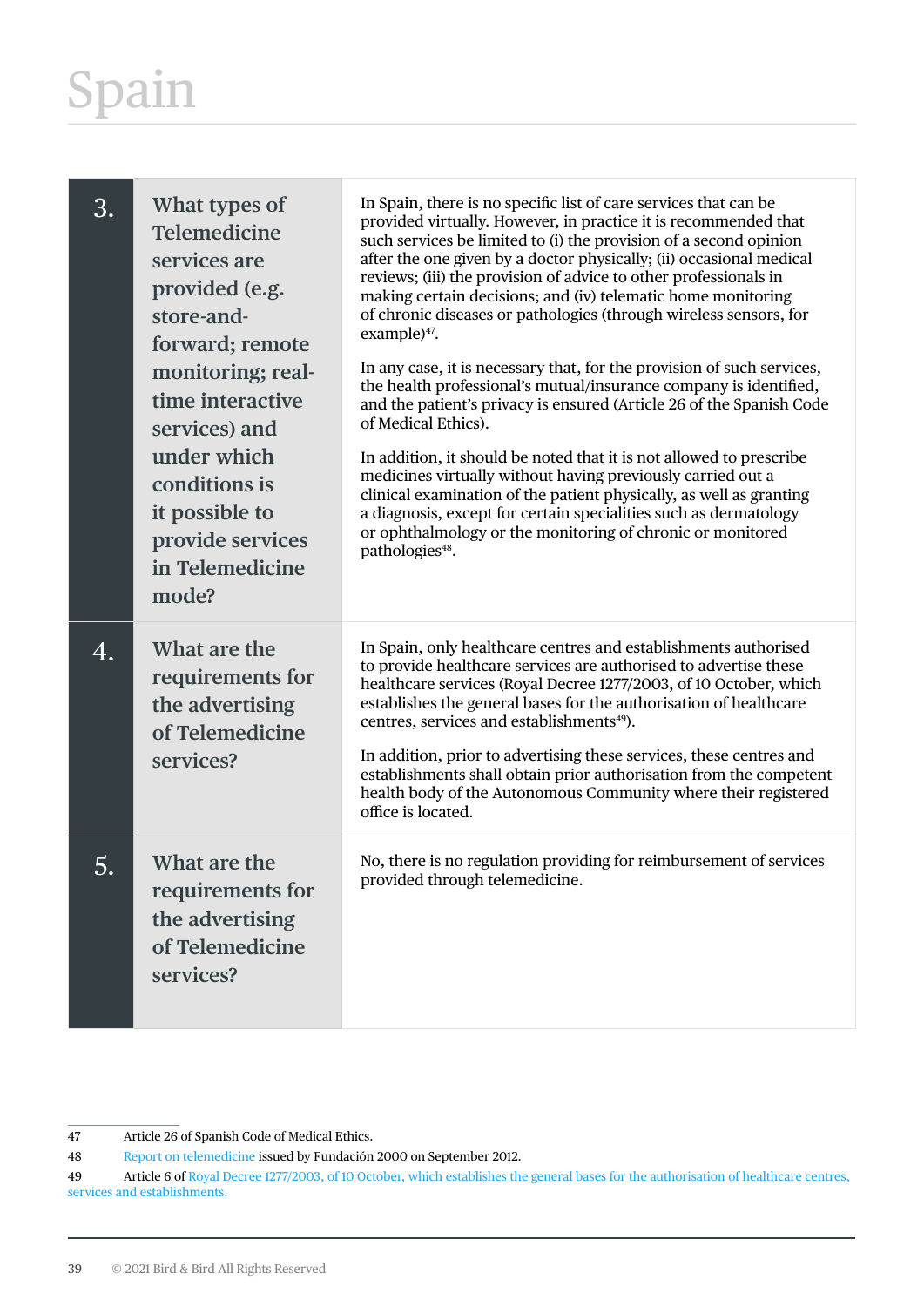# Spain

| 6. | Are there any<br>incentives (also<br>fiscal benefits)<br>promoting<br>telemedicine or<br>the digitalization<br>of health<br>services? | No, currently, no incentives (economic or fiscal) are provided to<br>promote telemedicine in Spain. |
|----|---------------------------------------------------------------------------------------------------------------------------------------|-----------------------------------------------------------------------------------------------------|
|    |                                                                                                                                       |                                                                                                     |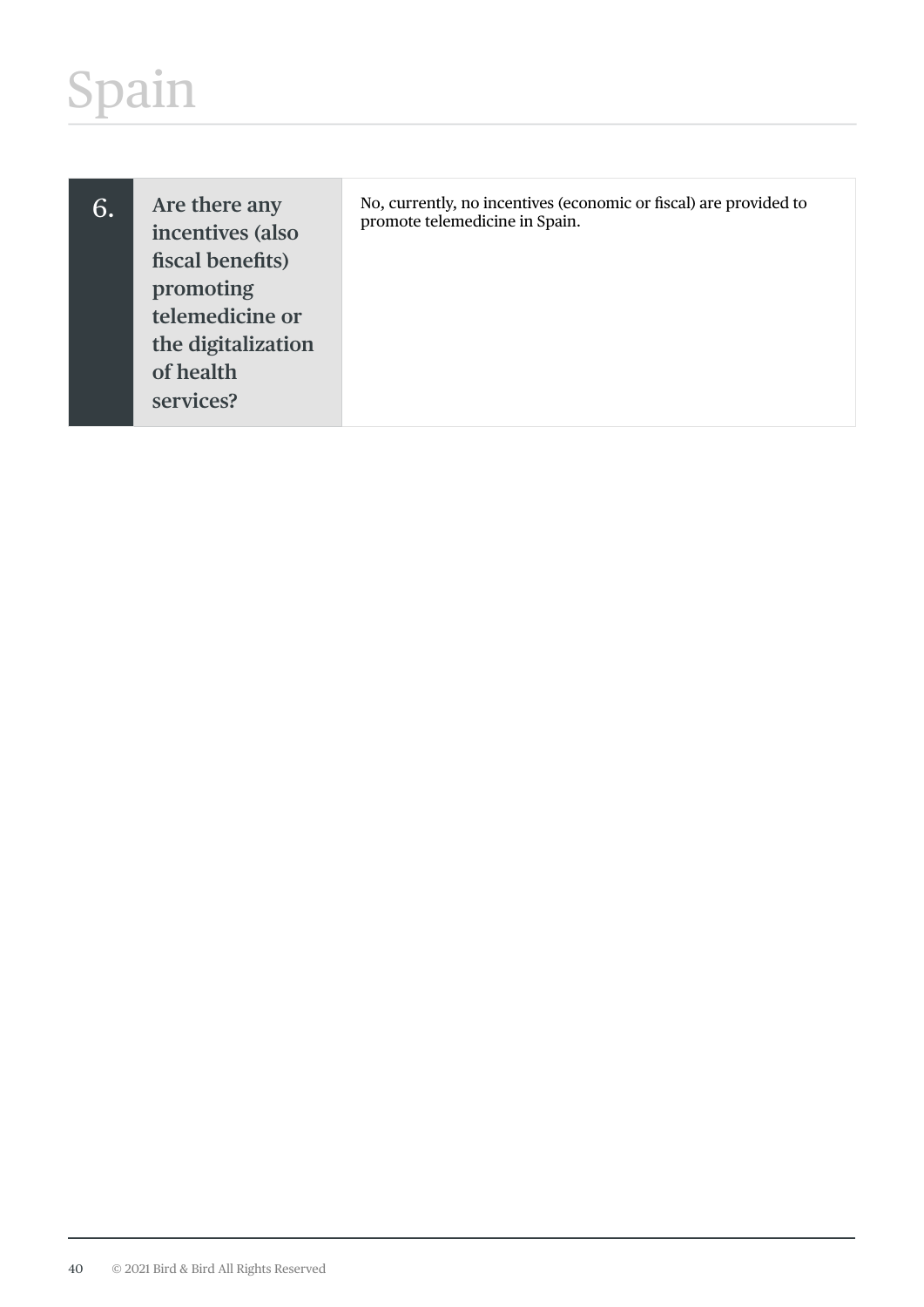#### Key contacts in Spain



Coral Yanez Partner

Tel: +34917903212 coral.yanez@twobirds.com



Enrique Rivas **Associate** 

Tel: +34917903234 enrique.rivas@twobirds.com



Ana María Sánchez-Valdepeñas Associate

Tel: +34917906085 anamaria.sanchez.valdepenas@twobirds.com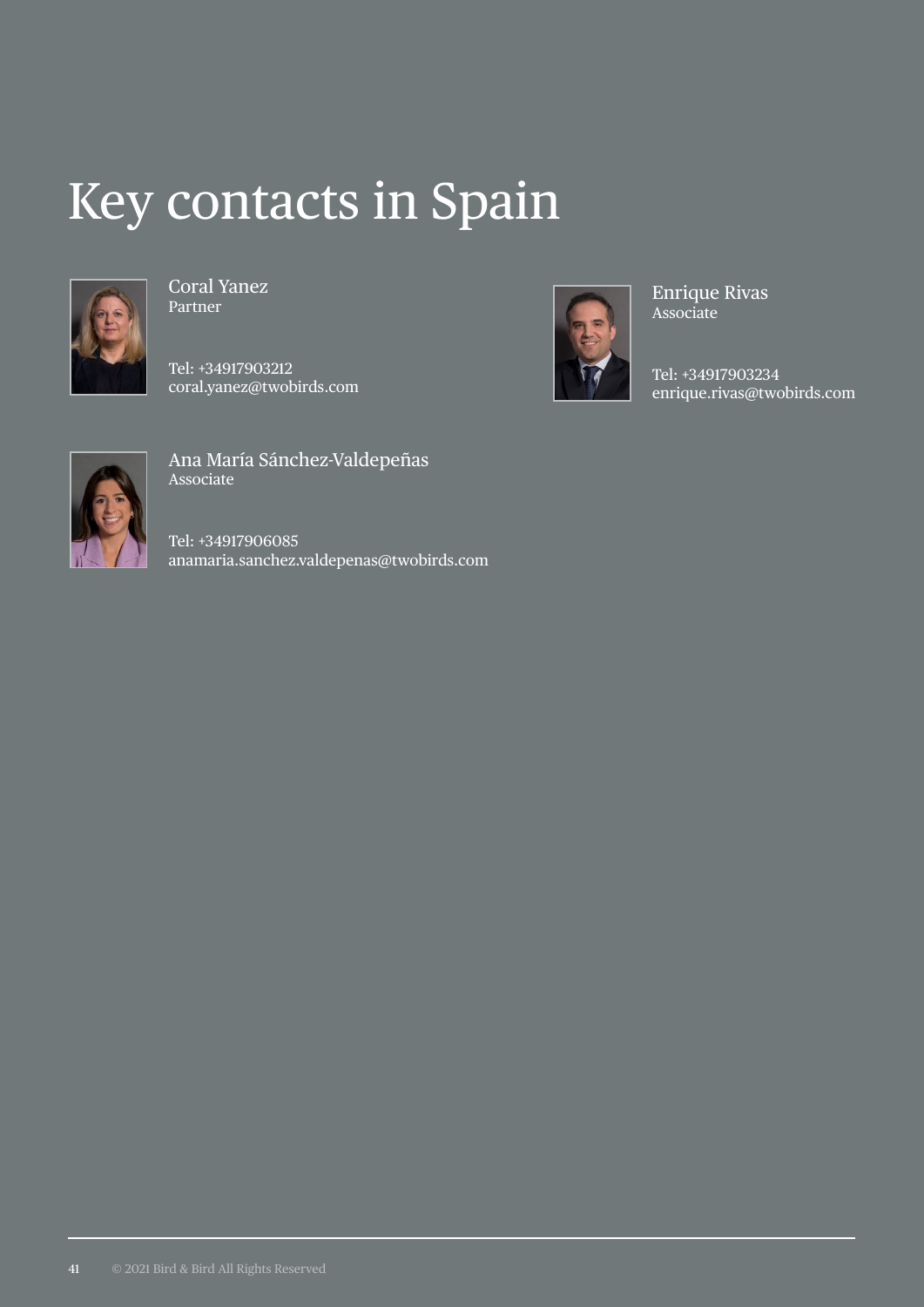# <span id="page-43-0"></span>United Kingdom

#### 1. **What local regulations are in place in respect of telemedicine?**

There are no specific laws which regulate telemedicine in the UK. Rather, telemedicine is regulated through binding standards, codes of conduct and guidelines issued by regulatory authorities. Regulation of health care services, including telemedicine, occurs at two distinct levels –health care providers and individual health care professionals.

The Care Quality Commission (**CQC**) licenses and regulates health care providers under the *Health and Social Care Act 2008* in England, including hospitals, dental practices, GP practices and aged care facilities. Equivalent bodies regulate health care providers in each of the devolved nations of the UK (the Care Inspectorate in Scotland, the Care Inspectorate Wales in Wales, and the Regulation and Quality Improvement Authority in Northern Ireland). For present purposes, we focus on the position in England.

The CQC assesses health care providers to ensure the minimum standard of care set out in the *Health and Social Care Act 2008 (Regulated Activities) Regulations 2014* is met and conducts periodic inspections to ensure compliance. In March 2017 the CQC published "*Clarification of regulatory methodology: PMS digital healthcare providers*" to clarify the regulatory requirements for telemedicine providers. The CQC states that it regulates telemedicine providers according to the same assessment framework applied to conventional health care providers, by focusing on whether the services offered are safe, effective, caring, responsive to people's needs and wellled. In 2019 many of the regulatory authorities and several bodies representing health care professionals agreed a set of *High level principles for good practice in remote consultations and prescribing* (**High Level Principles**). Although these principles do not amount to clinical or regulatory guidance, they outline an overarching approach to telemedicine and direct health care professionals to specific regulatory guidance from regulatory authorities, where available. The High Level Principles stress the need for health care professionals to be aware of the limitations of telehealth, particularly in relation to remote prescribing and notes that UK based health care professionals offering services overseas must be aware of local regulatory requirements and comply with them in addition to UK requirements.

All providers of regulated health care services in England must register with the CQC. Before granting registration, the CQC must be satisfied the services offered by the provider meet the requirements of the *Health and Social Care Act 2008*. The CQC also undertakes enforcement action including inspection of health care provider sites in order to ensure ongoing compliance with the registration requirements.

In addition to the CQC registration, individual health care professionals are regulated by regulatory authorities (**Councils**) for each of 10 practice areas. These Councils are responsible for setting registration requirements, practice standards and codes of conduct for health care professionals in each practice area, as well investigating complaints and taking enforcement action.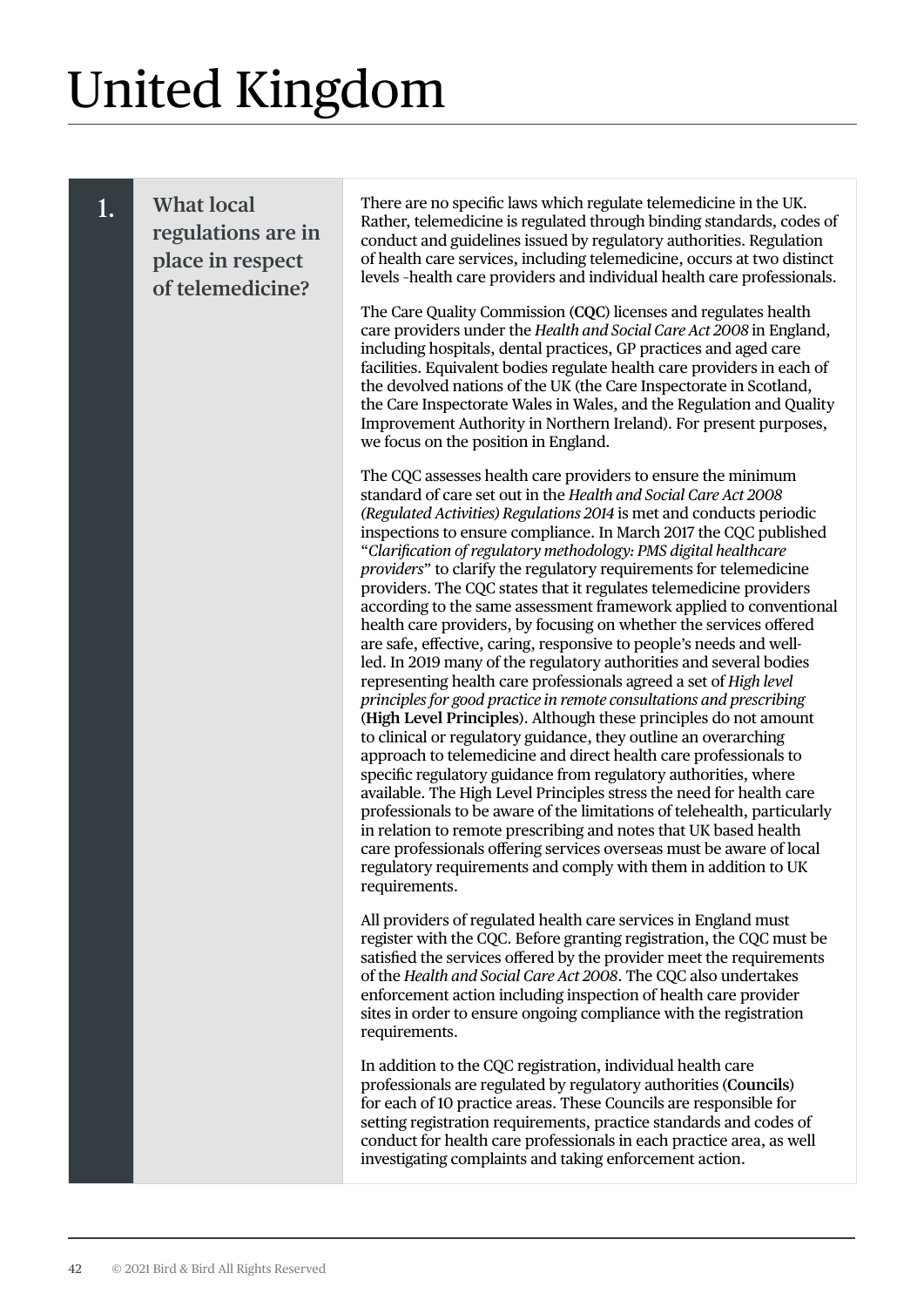# United Kingdom

| 2. | Are healthcare<br>professionals<br>allowed to<br>provide services<br>through<br><b>Telemedicine?</b>                                                                                                                                                         | Yes. There are very few restrictions on the types of telemedicine<br>services permitted in the UK. Health care professionals may offer<br>any service within their scope of practice, provided they comply<br>with the registration requirements for their practice area, any<br>specific telemedicine guidance issued by the regulatory authority<br>and operate through a service provider registered with the CQC.<br>Pharmacy services are a notable exception and are subject to a<br>number of restrictions when providing online or delivery pharmacy<br>services. From July 2015 until January 2021 all pharmacies in the<br>UK offering medicines online were required to apply to the UK<br>Medicine and Healthcare products Regulatory Agency (MHRA) for<br>registration as a distance selling pharmacy. Once registered, the<br>pharmacy must display the EU Distance Selling Logo on all parts of<br>the website where medicines are offered for sale. From 1 January<br>2021 this requirement was removed (except in Northern Ireland);<br>however, the MHRA is considering introducing an equivalent UK<br>Distance Selling Logo in future.<br>Under the UK Human Medicines Regulations 2012 pharmacy and<br>prescription only medicines may only be sold or supplied at the<br>premises of a registered pharmacy and under the direct supervision<br>of a pharmacist. As a result, where a delivery service is offered, the<br>General Pharmaceutical Council states the handover of the product<br>to the delivery agent must occur at registered pharmacy premises<br>under the supervision of a pharmacist. |
|----|--------------------------------------------------------------------------------------------------------------------------------------------------------------------------------------------------------------------------------------------------------------|--------------------------------------------------------------------------------------------------------------------------------------------------------------------------------------------------------------------------------------------------------------------------------------------------------------------------------------------------------------------------------------------------------------------------------------------------------------------------------------------------------------------------------------------------------------------------------------------------------------------------------------------------------------------------------------------------------------------------------------------------------------------------------------------------------------------------------------------------------------------------------------------------------------------------------------------------------------------------------------------------------------------------------------------------------------------------------------------------------------------------------------------------------------------------------------------------------------------------------------------------------------------------------------------------------------------------------------------------------------------------------------------------------------------------------------------------------------------------------------------------------------------------------------------------------------------------------------------------------------------------------|
| 3. | What types of<br>Telemedicine<br>services are<br>provided (e.g.<br>store-and-<br>forward; remote<br>monitoring; real-<br>time interactive<br>services) and<br>under which<br>conditions is<br>it possible to<br>provide services<br>in Telemedicine<br>mode? | There are no specific restrictions on the type of platform that may<br>be used to provide telemedicine services, provided that health care<br>professionals: offer services within their scope of practice; comply<br>with the registration requirements for their practice area and any<br>specific telemedicine guidance issued by the regulatory authority;<br>and operate as or through a service provider registered with the<br>CQC.                                                                                                                                                                                                                                                                                                                                                                                                                                                                                                                                                                                                                                                                                                                                                                                                                                                                                                                                                                                                                                                                                                                                                                                     |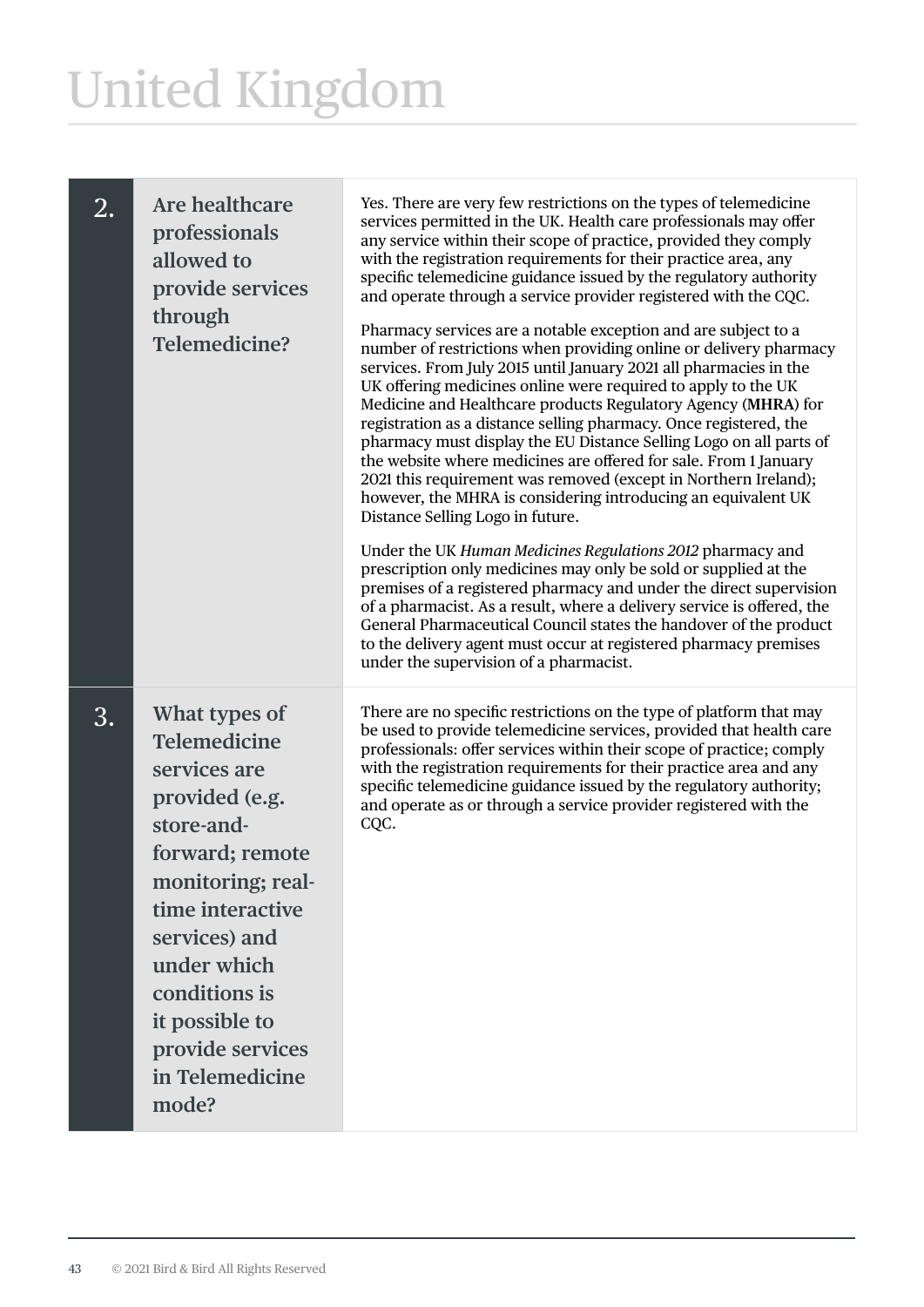# United Kingdom

| 4. | What are the<br>requirements for<br>the advertising<br>of Telemedicine<br>services?                                                   | There are no specific requirements for the advertising of<br>telemedicine services per se in the UK and such advertising will be<br>subject to general advertising regulations and guidance.                                                                                                                                                                                                                                                                                                                                                                                                                                                                                                          |
|----|---------------------------------------------------------------------------------------------------------------------------------------|-------------------------------------------------------------------------------------------------------------------------------------------------------------------------------------------------------------------------------------------------------------------------------------------------------------------------------------------------------------------------------------------------------------------------------------------------------------------------------------------------------------------------------------------------------------------------------------------------------------------------------------------------------------------------------------------------------|
| 5. | Are there local<br>laws regulating<br>reimbursement<br>for services<br>through<br>Telemedicine?                                       | There are no specific rules regarding the funding or reimbursement<br>of telemedicine services. A wide range of telemedicine services are<br>fully government funded and offered at no cost to patients by the<br>NHS, supported by dedicated IT infrastructure provided by NHS<br>Digital. These include GP, pharmaceutical, psychology and some<br>dental services. Additional privately funded services are offered by<br>a range of commercial providers.                                                                                                                                                                                                                                         |
| 6. | Are there any<br>incentives (also<br>fiscal benefits)<br>promoting<br>telemedicine or<br>the digitalization<br>of health<br>services? | While telemedicine is already prominent in the UK health care<br>sector, there is currently a significant drive in the UK to further<br>promote and innovate telemedicine and digital health generally.<br>The UK government has expressed its intention to drive innovation,<br>including "embracing telemedicine like never before". <sup>50</sup><br>Telemedicine, smartphone apps and wearable sensors are<br>all examples of technologies likely to be routinely used in the<br>healthcare sector in the years to come. Progress towards this has<br>accelerated during the COVID-19 pandemic, with 99% of England's<br>GP practices now activating remote consultation platforms. <sup>51</sup> |

<sup>50</sup> https://www.gov.uk/government/speeches/building-the-best-health-system-in-the-world.

<sup>51</sup> https://www.gov.uk/government/publications/trend-deck-2021-technology.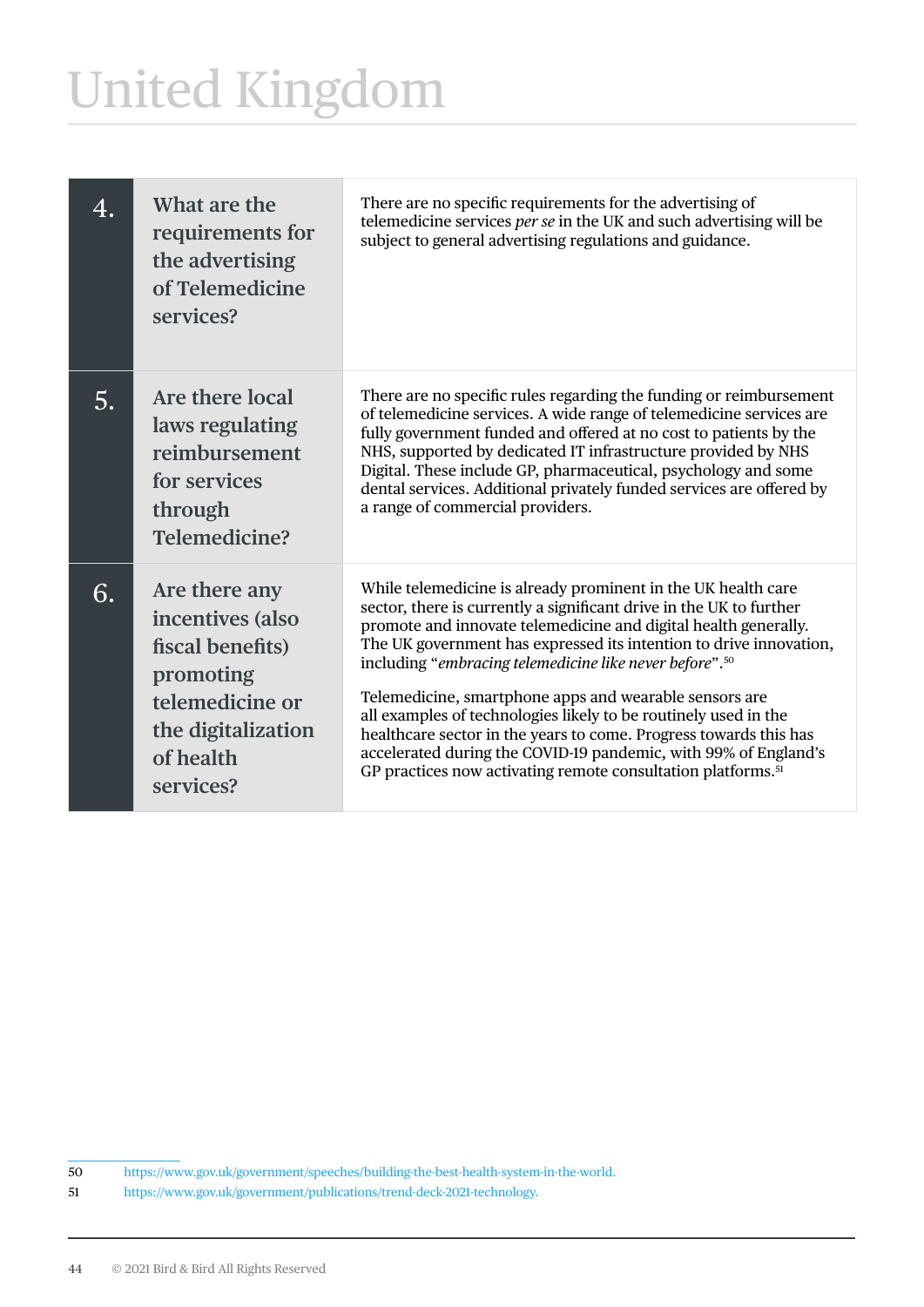#### Key contacts in the UK



Sally Shorthose Partner

Tel: +442079826540 sally.shorthose@twobirds.com



Pieter Erasmus Associate

Tel: +442079056217 pieter.erasmus@twobirds.com



Patrick Brown Associate

Tel: +442078507176 patrick.brown@twobirds.com



Jonathan Edwards Associate

Tel: +442079056291 jonathan.edwards@twobirds.com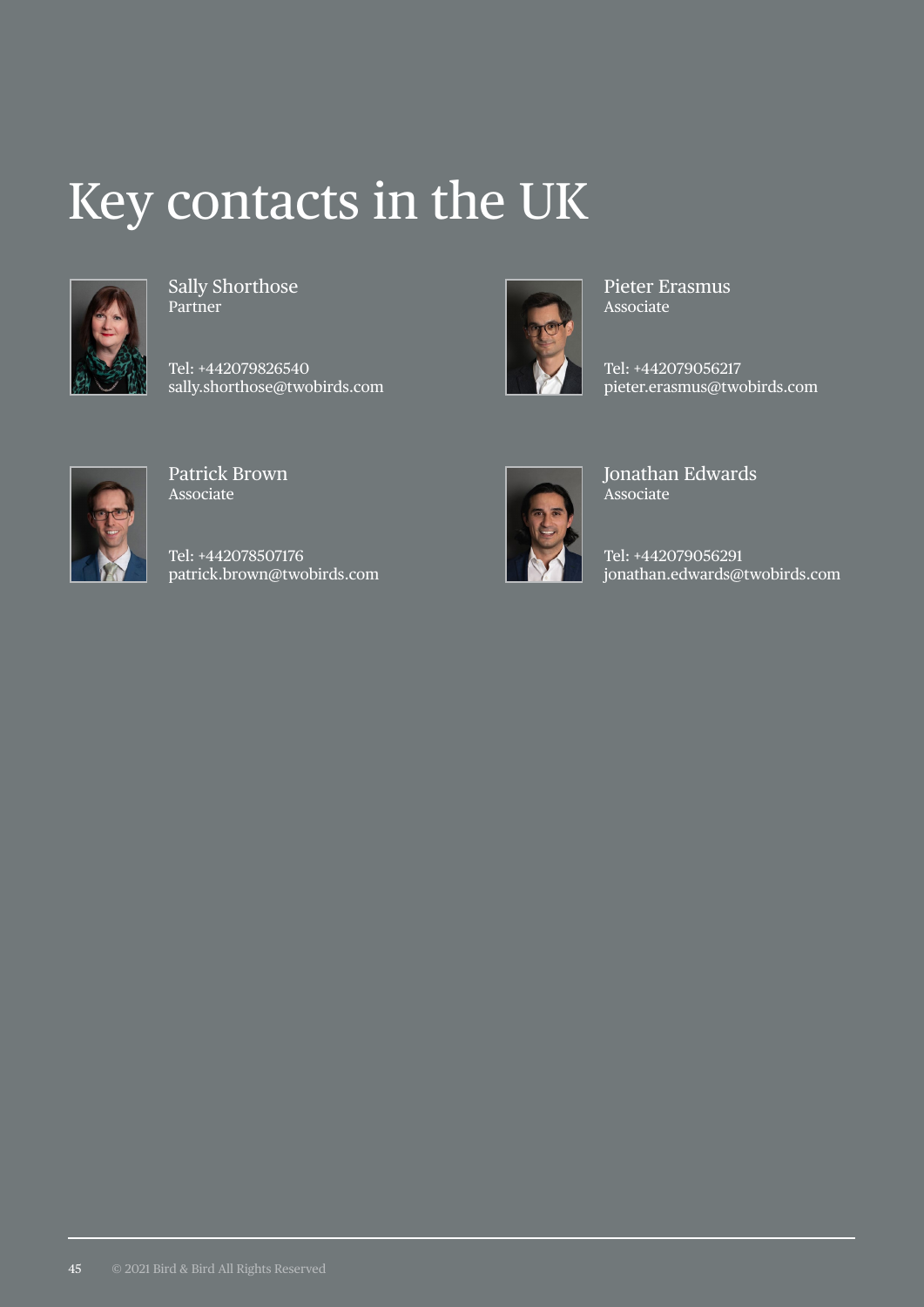# <span id="page-47-0"></span>Life Sciences & Healthcare

*With 250 experts globally and a wealth of hands-on experience from working inside life sciences companies and regulatory bodies, clients choose us as their strategic partner to guide them through some of their most complex legal challenges.*

With increased regulatory scrutiny, pricing and cost pressures, as well as the rapid developments in genomic technology leading to a more personalised approach to medicine and healthcare, businesses and organisations in the life sciences and healthcare sector face a growing number of complex legal and regulatory challenges in order to stay competitive.

Our multidisciplinary Life Sciences and Healthcare team can advise you on every aspect of the business cycle of your product or service. We guide you through incorporation, development and financing, exploitation of IP and portfolio management, regulatory and contractual issues, clinical trials and securing marketing authorisation.

**We offer a full service, including advice in the following areas:** 

- Intellectual property
- Corporate
- Licensing and commercial transactions
- **Regulatory**
- EU & Competition
- Data protection
- Tax

We use Bird & Bird's expertise in IT, IP and strategic partnerships to help our clients deliver smarter healthcare for the 21<sup>st</sup> century. Our focus on e-health projects, strategic partnerships, outsourcings and large-scale networked IT is complemented by the ecommerce, data protection compliance and regulatory work that Bird & Bird undertakes for clients operating in the sector.

Many of our lawyers were qualified scientists and/ or worked in life sciences companies and regulatory organisations before they became lawyers, therefore they have a detailed understanding of the products and services that form the core of your business.

Our practice is built on the belief that it is important to understand the scientific, ethical and business

challenges facing companies in the sector and take these into account in a practical and commercial way when advising our clients. We look closely at your commercial objectives and provide tailored strategic advice that will help you to achieve them.

We work with a vast array of companies including pharmaceutical, biotech and medical devices companies, start-ups and university spin outs, financial institutions, hospitals, government bodies and their suppliers, manufacturers, distributors and clinical research organisations.

We are consistently ranked in the top tier for our international life sciences work across the major legal guides including *Chambers & Partners* and *Legal 500*  and are well versed in the full range of legal issues affecting the industry.

#### **Our Awards and Rankings**

- **Chambers & Partners UK 2022 Life Sciences: Band 1**
- **Legal 500 UK 2022 Life Sciences and Healthcare: Tier 1**
- **Chambers and Partners 2021 Life Sciences:**
	- Europe-wide **Band 1**
	- Asia-Pacific- **Band 1**

- UK Life Sciences & Pharmaceutical Sector (International & Cross-Border) - **Band 1**

- **LMG Life Sciences Europe Awards 2021:**
	- European Regulatory Firm of the Year
	- European Venture Capital Firm of the Year
	- Patent Litigation Firm of the Year Medical Devices
- **Who's Who Legal: Life Sciences 2021- more lawyers recommended for Patent litigation than other law firm**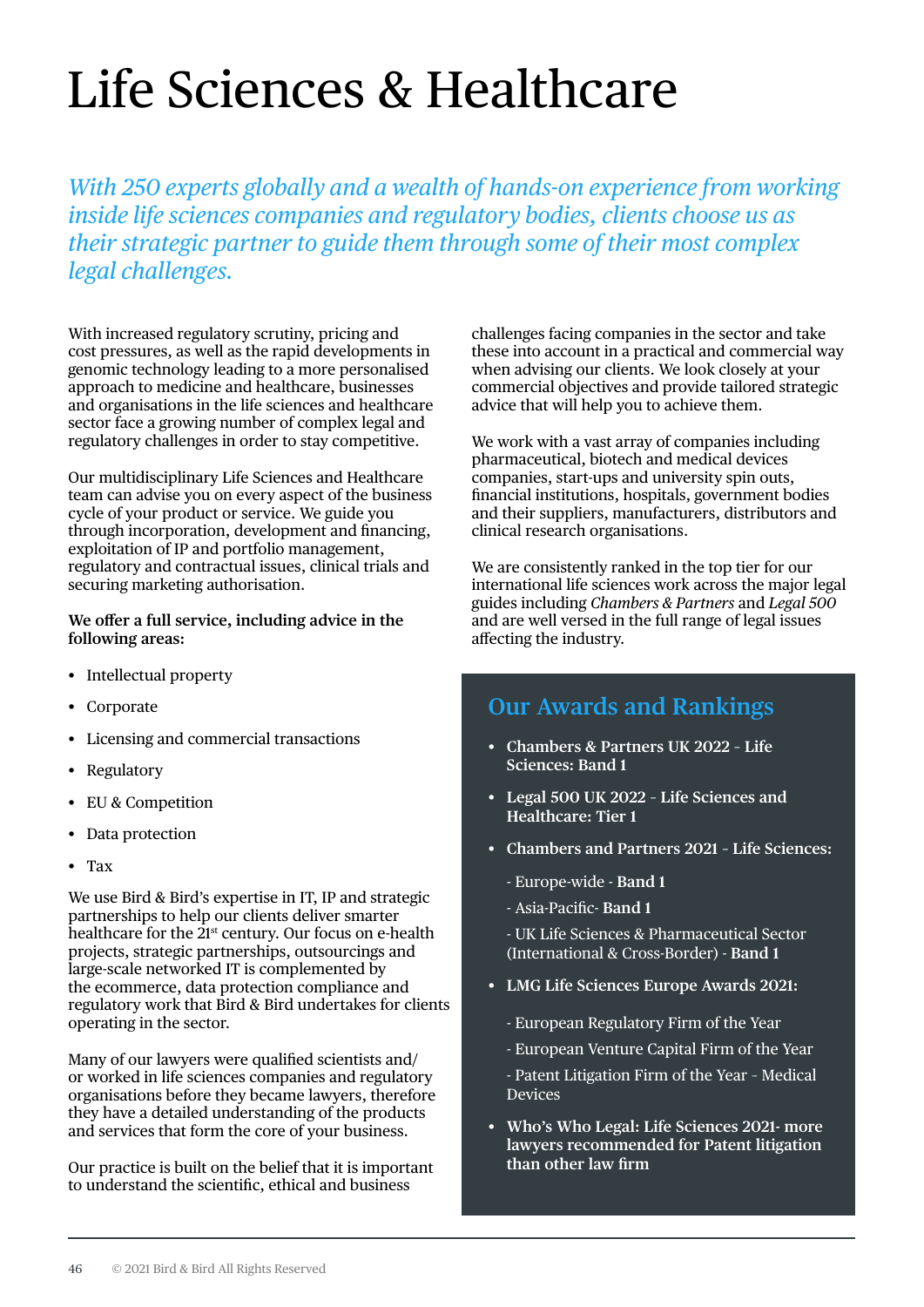#### <span id="page-48-0"></span>About us

*Through a combination of our strong experience in the life sciences & healthcare sector and our legal expertise, our mission is to develop both short and long term commercial solutions that will assist you in taking your idea from inception to market place and beyond.*

With more than 1,300 lawyers in 29 offices across Europe, the Middle East and Asia and clients based in 118 countries worldwide, we specialise in combining leading expertise across a full range of legal services on an international basis. We aim to deliver tailored local advice and seamless cross border services.

Our offices are located in key business centres across Europe, the Middle East and Asia-Pacific, including in Abu Dhabi, Amsterdam, Beijing, Berlin, Bratislava, Brussels, Budapest, Copenhagen, Dubai, Düsseldorf, Frankfurt, The Hague, Hamburg, Helsinki, Hong Kong, London, Lyon, Madrid, Milan, Munich, Paris, Prague, Rome, San Francisco, Shanghai, Singapore, Stockholm, Sydney and Warsaw.

We also have close cooperation agreements in place in China, Indonesia, Malaysia, Portugal, Switzerland and Turkey and other long term working relationships in the US, India, the other ASEAN countries, the other European countries and South Africa.

As we have expanded into new jurisdictions we have established our offices as real, local, full service offerings rather than representative or franchised offices to ensure our ability to provide a consistent approach and client service experience across the firm. Operating as one, truly international partnership, with shared goals and accounting and a single profit pool, we are committed to providing our clients advice from the right lawyers, in the right offices, working together properly in the interests of our client.

Today, we maintain an open and flexible business culture, aiming to respond as rapidly as possible to the commercial pressures that our clients face and to ensure that our own business remains configured in the best way possible to provide excellent service to our clients, however they themselves define excellence.